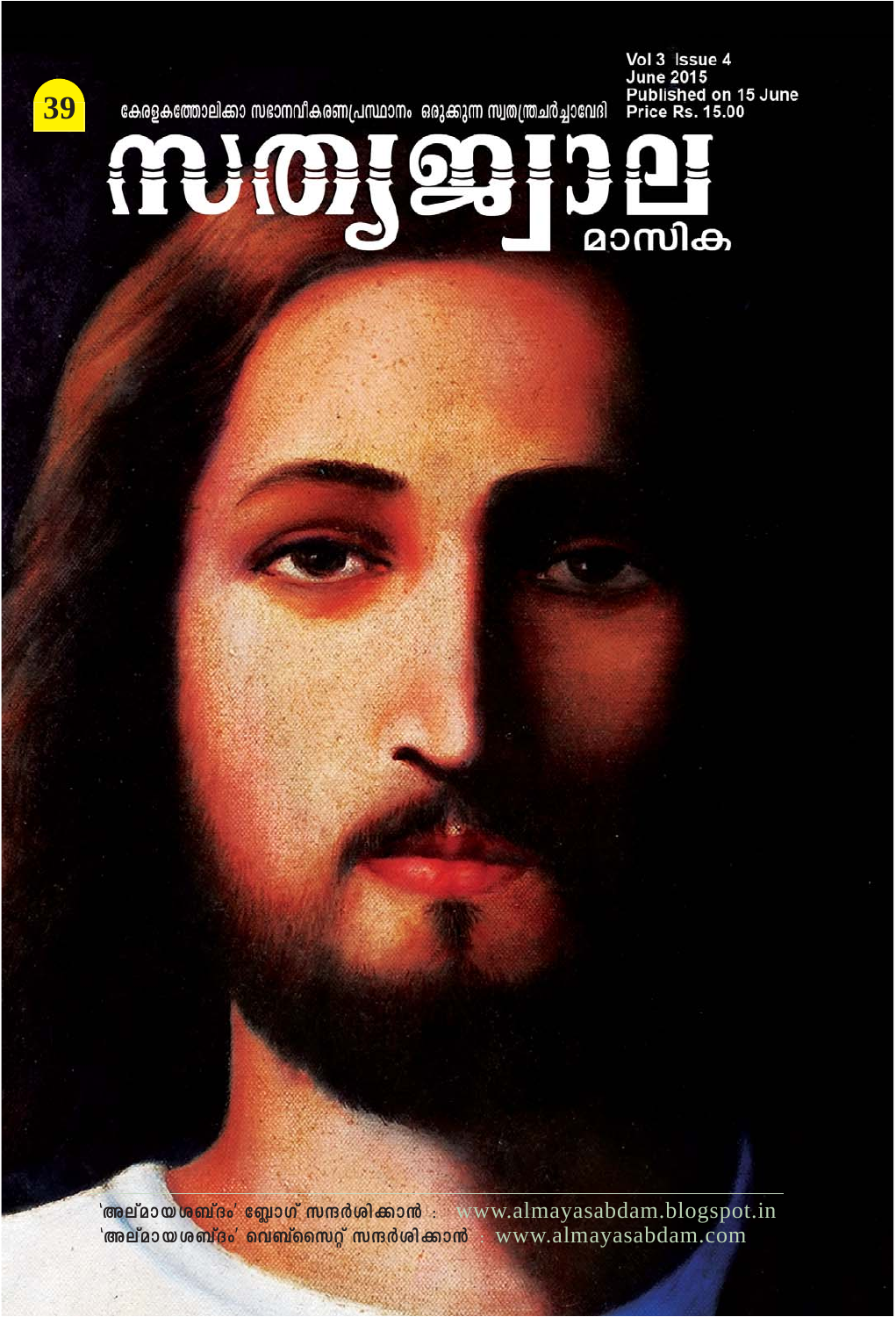## $\text{m}$ <sub>0</sub>  $\text{p}$   $\text{p}$   $\text{p}$   $\text{p}$   $\text{p}$

**കേരളകത്തോലിക്കാ സഭാനവീകരണപ്രസ്ഥാനം (KCRM) ഒരുക്കുന്ന സ്വതന്ത്ര ചർച്ചാവേദി** 

| ജൂൺ 2015                                                                                                                                                                                                                                                                                                                                                                                                                                                                                                                                                                                                                                                                                                                                                                                                                                                                                                                                                                                                                                                                                                                                                                                                                                                                                                                                                    | പുസ്തകം 3<br>ലക്കം $4$                                                                                                                                                                                                                                                                                                                                         |  |  |
|-------------------------------------------------------------------------------------------------------------------------------------------------------------------------------------------------------------------------------------------------------------------------------------------------------------------------------------------------------------------------------------------------------------------------------------------------------------------------------------------------------------------------------------------------------------------------------------------------------------------------------------------------------------------------------------------------------------------------------------------------------------------------------------------------------------------------------------------------------------------------------------------------------------------------------------------------------------------------------------------------------------------------------------------------------------------------------------------------------------------------------------------------------------------------------------------------------------------------------------------------------------------------------------------------------------------------------------------------------------|----------------------------------------------------------------------------------------------------------------------------------------------------------------------------------------------------------------------------------------------------------------------------------------------------------------------------------------------------------------|--|--|
| രചനകൾ അയയ്ക്കാൻ :<br>എഡിറ്റർ<br>ജോർജ് മൂലേച്ചാലിൽ<br>വള്ളിച്ചിറ പി.ഒ. കോട്ടയം-686574<br>ഫോൺ: 9497088904<br>e-mail: geomoole@gmail.com<br>അൽമായശബ്ദം ബ്ലോഗ്: www.almayasabdam.blogspot.in                                                                                                                                                                                                                                                                                                                                                                                                                                                                                                                                                                                                                                                                                                                                                                                                                                                                                                                                                                                                                                                                                                                                                                    | വരിസംഖ്യ അയയ്ക്കേണ്ട വിലാസം:<br>வல் : S B T, Pala Branch<br>A/c No. 67117548175<br>സി.വി.സെബാസ്റ്റ്യൻ മ്ലാട്ടുശ്ശേരിൽ<br>A/c Name: Kerala Catholic Church<br>സർക്കുലേഷൻ മാനേജർ, 'സതൃജ്വാല'<br><b>Reformation Movement</b><br>ആർപ്പൂക്കര ഈസ്റ്റ് പി.ഒ., കോട്ടയം- 686008<br><b>IFSC Code: SBTR0000120</b><br>ഫോൺ: 9496128188<br>വെബ്സൈറ്റ്: www.almayasabdam.com |  |  |
|                                                                                                                                                                                                                                                                                                                                                                                                                                                                                                                                                                                                                                                                                                                                                                                                                                                                                                                                                                                                                                                                                                                                                                                                                                                                                                                                                             | ഈ ലക്കത്തിൽ                                                                                                                                                                                                                                                                                                                                                    |  |  |
| സഭാ മേലദ്ധ്യ ക്ഷന്മാരുടെ<br>സഭയുടേത് അപ്പസ്തോലന്മാരുടെ<br>സാമൂഹികപ്രവർത്തനങ്ങൾ<br>ദൈവ്ശാസ്ത്രവും ക്രിസ്സോളജിയും<br>nn. ഡോ. സിപ്രിയൻ ഇല്ലിക്കമുറി OFM (Cap.)  21<br>കോട്ടയം രൂപതയിലെ വിവാഹപ്രശ്നവും<br>ഞാൻ അറിഞ്ഞ യേശുവും ക്രിസ്തുവും<br>കത്തോലിക്കാസഭയും<br>മാർ അങ്ങാടിയത്തിന്റെ<br>30 ലക്ഷം തട്ടിയെന്നുപരാതി!<br>ഇടയലേഖനം വിരോധാഭാസം<br>പാവം പാവം ഡോമിനിക് സാവിയോ<br>വൈൻ ഉല്പാദനം കൂട്ടാൻ<br>അപേക്ഷയുമായി കത്തോലിക്കാസഭ!<br>ജയിംസ് ഐസക് കുടമാളൂർ<br>10<br>'ശുദ്ധരക്തവാദം നിയമവിരുദ്ധം'<br>രാജഗോപാൽ വാകത്താനം<br>$\cdots$ 28<br>ഇന്ദുലേഖ കൊടുത്ത മാനനഷ്ടക്കേസിൽ<br>പി. സി. ജോർജ്ജിനു സമൻസ്!<br>പൊതുനിയമം വേണം' – സുപ്രീം കോടതി<br>. 13<br>ആർക്ക്<br>സർക്കാരിനെ താഴെയിറക്കുവാൻ<br>ലക്ഷ്യമിട്ടാണ് 'ഇൻഫാം' രൂപീകരിച്ചത്.<br>ഉച്ചഭാഷിണികൾ ആരാധനാലയങ്ങളുടെ<br><b>റെജി ഞള്ളാനി</b> (ഇൻഫാം, മുൻ ഇടുക്കിജില്ലാ സെക്രട്ടറി)  14<br>പരിധിയിൽ നിർത്തണം<br>ചങ്ങനാശ്ശേരിയിൽ ക്രൂശിതനു ചവറ്റുകുഴി!<br>'ഇഴഞ്ഞിട്ടാണെങ്കിലും മുമ്പോട്ടുതന്നെ നീങ്ങുക'<br>'പണപ്പെട്ടി' അൽമായരെ ഏല്പിക്കാൻ<br>- റവ.ഡോ. ജെയിംസ് ഗുരുദാസ് സി.എം.ഐ.  32<br>നിർദ്ദേശിച്ചുള്ള ഇടയലേഖനം വൈദികർ മുക്കി<br>'സഭയെന്ന കുടുംബം നവീകരിച്ചാലേ<br>പഞ്ചതന്ത്രജ്ഞനായ പാപ്പായുടെ<br>ക്രൈസ്തവകുടുംബങ്ങൾ നവീകരിക്കപ്പെടു<br>പാത പിന്തുടരുക<br>ഇപ്പൻ<br>'പെണ്ണുങ്ങളില്ലാത്ത കൊറ  വലിയ കൊറ'<br>രക്തമാറ്റം സ്വഷ്ടിച്ച പൊല്ലാപ്പ്!<br>സി.കെ. പുന്നൻ<br>സഭയിലേയ്ക്കു മടങ്ങിയേക്കുമെന്ന് ക്യൂബൻ നേതാവ്<br>ഗാർ കാസ്ട്രോ |                                                                                                                                                                                                                                                                                                                                                                |  |  |



**............................................................ 20**

| സത്യജ്വാല മാസിക                 |                                 |  |                                         |  |
|---------------------------------|---------------------------------|--|-----------------------------------------|--|
| വരിസംഖ്യ                        | ഇൻഡ്യയിൽ                        |  | വിദേശത്ത്                               |  |
| ഒറ്റപ്രതി<br>ഒരു വർഷം<br>5 വർഷം | 15 രുപാ<br>150 രൂപാ<br>600 രൂപാ |  | 70 രുപാ<br>750 രൂപാ<br><b>3000 രൂപാ</b> |  |

 $[$ പേരുവയ്ക്കാത്ത രചനകൾ എഡിറ്ററുടേത്]  $[$ രചനകളിലെ അഭിപ്രായങ്ങൾ അതാത് രചയിതാക്കളുടേത്]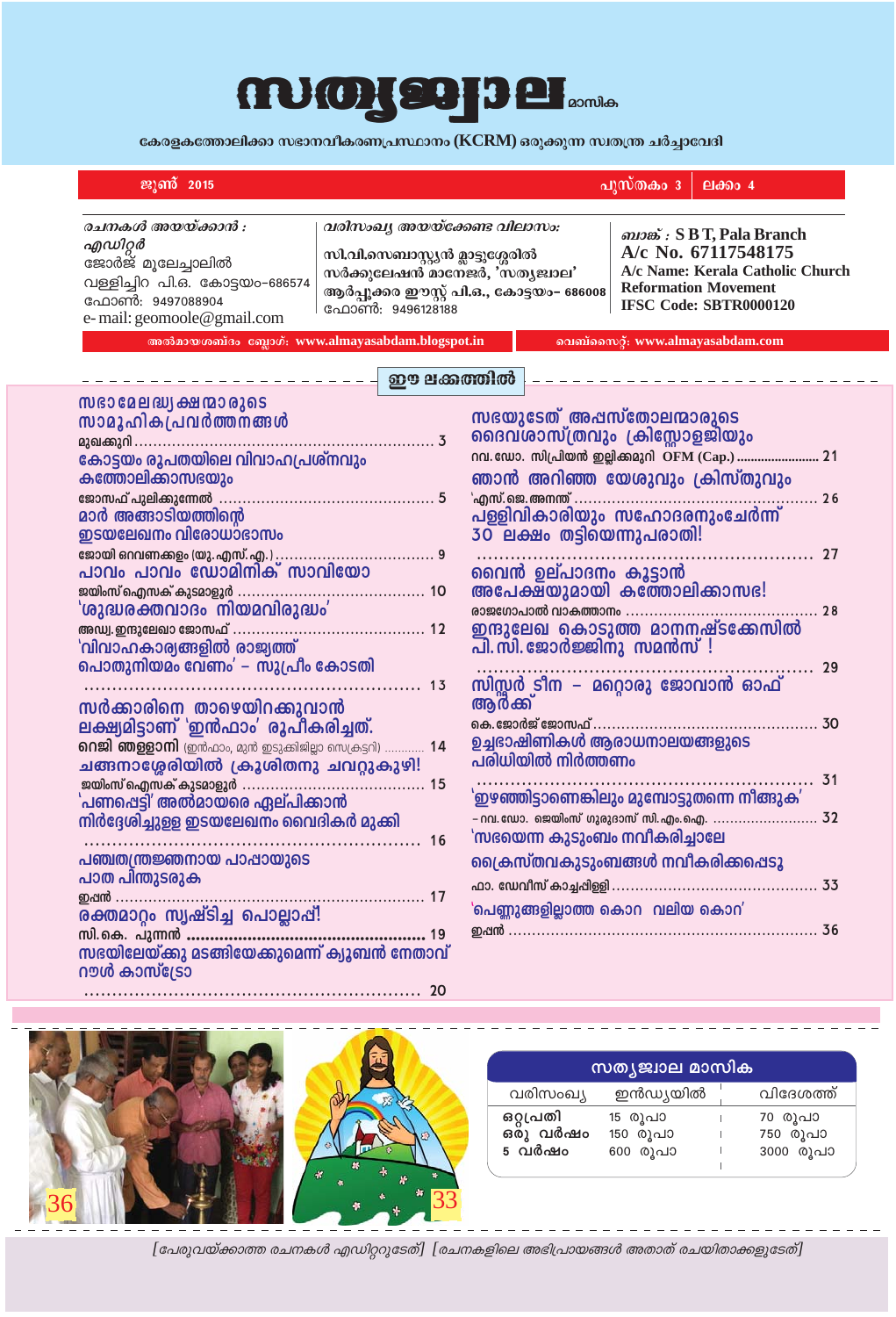''സാത്താൻെറ കുടിലതന്ത്രങ്ങളെ എതിർത്തു നിൽക്കാൻ ദൈവത്തിൻെറ എല്ലാ ആയുധങ്ങളും ധരിക്കുവിൻ. എന്തെന്നാൽ, നമ്മൾ മാംസത്തിനും രക്തത്തിനും എതിരായിട്ടല്ല, പ്രഭുത്വങ്ങൾക്കും ആധിപത്യങ്ങൾക്കും ഈ അന്ധകാര ലോകത്തിൻെറ അധിപൻമാർക്കും സ്വർഗീയ ഇടങ്ങളിൽ വർത്തിക്കുന്ന തിന്മയുടെ ദുരാത്മാക്കൾക്കുമെതിരായിട്ടാണു പടവെട്ടുന്നത്. അതിനാൽ, ദൈവത്തിൻെറ എല്ലാ ആയുധങ്ങളും ധരിക്കുവിൻ" (എഫേ. 6: 11-12).

ജൂൺ 2015 പുസ്തകം 3 : ലക്കം 4

## mmg 93 3 8

### മുഖക്കുറി

**ക**ത്തോലിക്കാമെത്രാന്മാരും വൈദികരും, സാമൂഹികസേവനരംഗത്തേക്കു കൂടുതലായി ഇറങ്ങുന്ന ഒരു കാലഘട്ടമാണിത്. ഉദാഹരണത്തിന്, ഇപ്പോഴിതാ പാലാ രൂപതയുടേതായി രൂപതാ മെത്രാനും സഹായമെത്രാനും ചേർന്ന് വിപുലമായ പദ്ധതികളോടുകൂടി രൂപകല്പനചെയ്ത് ഒരു കർഷകബാങ്ക് ആരംഭിച്ചിരിക്കുന്നു! ഇത്തരം കാര്യ ങ്ങളെ സഭാംഗങ്ങൾ എങ്ങനെ നോക്കിക്കാണണം എന്നാലോചിക്കേണ്ടതുണ്ട്.

## **സഭാമേലദ്ധ്യക്ഷന്മാരുടെ** സാമൂഹികപ്രവർത്തന്ങൻ

സാമൂഹികപ്രവർത്തനം എല്ലാവരുടെയും പൗരാവകാശമായിരിക്കെ, അച്ചനോ മെത്രാനോ അത്തരം പ്രവർത്തനങ്ങളിൽ ഏർപ്പെടുന്നതിൽ എന്താണു പിശകെന്നും വിമർശിക്കാനെന്തിരിക്കു ന്നെന്നും കരുതുന്നവരാണധികവും. എന്നുമാത്രമല്ല, മതമേലദ്ധ്യക്ഷന്മാർക്കു സമൂഹം കല്പിച്ചുനൽകി യിരിക്കുന്ന ഉന്നതസ്ഥാനവും സ്വാധീനശക്തിയും, അവരുടെ അധീനതയിലുള്ള വിപുലമായ സഭാ സംവിധാനവുമെല്ലാം ഉപയോഗിച്ചുള്ള സാമൂഹിക പ്രവർത്തനങ്ങൾ കൂടുതൽ കാരൃക്ഷമവും ഫല പ്രദവുമാകുമെന്നതുകൊണ്ട്, അവരുടെ ഈ മേഖലയിലേക്കുള്ള രംഗപ്രവേശം ഏറ്റം അഭികാമ്യ മായിരിക്കും എന്ന ചിന്തയും വൃാപകമായുണ്ട്. ഗവൺമെന്റുകളുടെ തെറ്റായ സാമ്പത്തിക-രാഷ്ട്രീ യനയങ്ങളും ഉദ്യോഗസ്ഥദുഷ്പ്രഭുത്വവും എല്ലായിട ത്തും നിറഞ്ഞു പരക്കുന്ന അഴിമതിയുംമൂലം നടു വൊടിഞ്ഞു നട്ടംതിരിയുന്ന സാമാനൃജനത്തെ സംബന്ധിച്ച് സഹായഹസ്തവുമായി ആരു വന്നാലും, ഒന്നുമാലോചിക്കാതെ കൈനീട്ടി സ്വീകരിക്കുമെന്ന താണവസ്ഥ.

സമൂഹസാഹചര്യവും സമൂഹമനസ്സും ഇങ്ങനെ യായിരിക്കെ, മറിച്ചൊരു ചിന്തയ്ക്കെന്തു പ്രസക്തി എന്നു തോന്നാം. അതിനു തുനിഞ്ഞാൽ അത് അന്ധമായ പുരോഹിതവിരോധംകൊണ്ടാണെന്നും, ക്ഷീരമുള്ളോരകിടിൻ ചുവട്ടിലും കൊതുകിന്റെ ചോരക്കൗതുകംപോലുള്ള ദോഷൈകദൃഷ്ടി യാണതിനു കാരണമെന്നും വിമർശനമുണ്ടാ യേക്കാം. എന്നിരുന്നാലും, ഇത്തരം സാഹ ചര്യത്തിൽ യേശു എന്തു പറഞ്ഞേനേ എന്ന് അവിടത്തെ വചനങ്ങൾ പരതി കണ്ടെത്തു വാനുള്ള ക്രൈസ്തവബാധൃത യേശുശി ഷൃർ എന്നു സ്വയം കരുതുന്ന സഭാംഗ ങ്ങൾക്കില്ലേ? ഉണ്ടെന്നു 'സത്യജ്വാല' കരു തുന്നു.

മനുഷ്യന്റെ ഭൗതികപ്രശ്നങ്ങൾ ഭൗതി

കമായ തലത്തിൽ ശാശ്വ തമായി പരിഹരിക്കാനാ വില്ല എന്നാണ് യേശു പഠിപ്പിച്ചിട്ടുള്ള ത് . അവിടുന്നു പറഞ്ഞു:

"നിങ്ങൾ ആദ്യം അവന്റെ രാജ്യവും അവന്റെ നീതിയും തേടുക. അങ്ങനെ യെങ്കിൽ ഇവയൊക്കെയും (ലൗകികക്ഷേ മവും) കൂടി നിങ്ങൾക്കു നൽകപ്പെടും" (മത്താ. 6:33).

യേശുവിന്റെ ഈ മഹാവാകൃത്തെ ഉള്ളിലേക്കാവാഹിച്ചു മനനംചെയ്യുന്തോറും, ലോകത്തിലെ പ്രശ്നങ്ങൾ പരിഹരിക്കപ്പെ ടാതെ തുടരുകയും വർദ്ധമാനമായിക്കൊണ്ടി രിക്കുകയും ചെയ്യുന്നതിന്റെ അടിസ്ഥാന കാരണം നമുക്കു വൃക്തമായിക്കൊണ്ടിരി ക്കും. ആദ്യം ചെയ്യേണ്ട കാര്യം ആദ്യം ചെ യ്യുന്നില്ല എന്നതാണ് എല്ലാ പ്രശ്നങ്ങൾ ക്കും കാരണം. വണ്ടിക്കു മുമ്പിൽ കുതിര യെ കെട്ടാത്തതുകൊണ്ടാണ് വണ്ടി നീങ്ങാ തിരിക്കുന്നത്. ദൈവരാജ്യം തേടുകയെന്ന താണ്, ദൈവരാജ്യമൂല്യങ്ങൾ ആർജ്ജി ക്കുകയെന്നതും വൃവസ്ഥാപിക്കുകയെന്ന തുമാണ്, ശരിയായ ഒരു സമൂഹസൃഷ്ടിക്ക് ആദൃമേ ചെയ്യേണ്ടത്. അങ്ങനെ, സമൂഹ ത്തിന് ആദ്ധ്യാത്മികമായ ഒരു അടിത്തറ പണിയുകയെന്നതാണ് പ്രഥമകാര്യം. അല്ലാ തുള്ള സാമൂഹികസംഘാടനവും സാമൂഹി കപ്രവർത്തനങ്ങളുമെല്ലാം അസ്തിവാരമി ല്ലാതെ പണിയപ്പെടുന്ന കെട്ടിടംപോലെയാ യിരിക്കും; അവിടെയുമിവിടെയുമെല്ലാം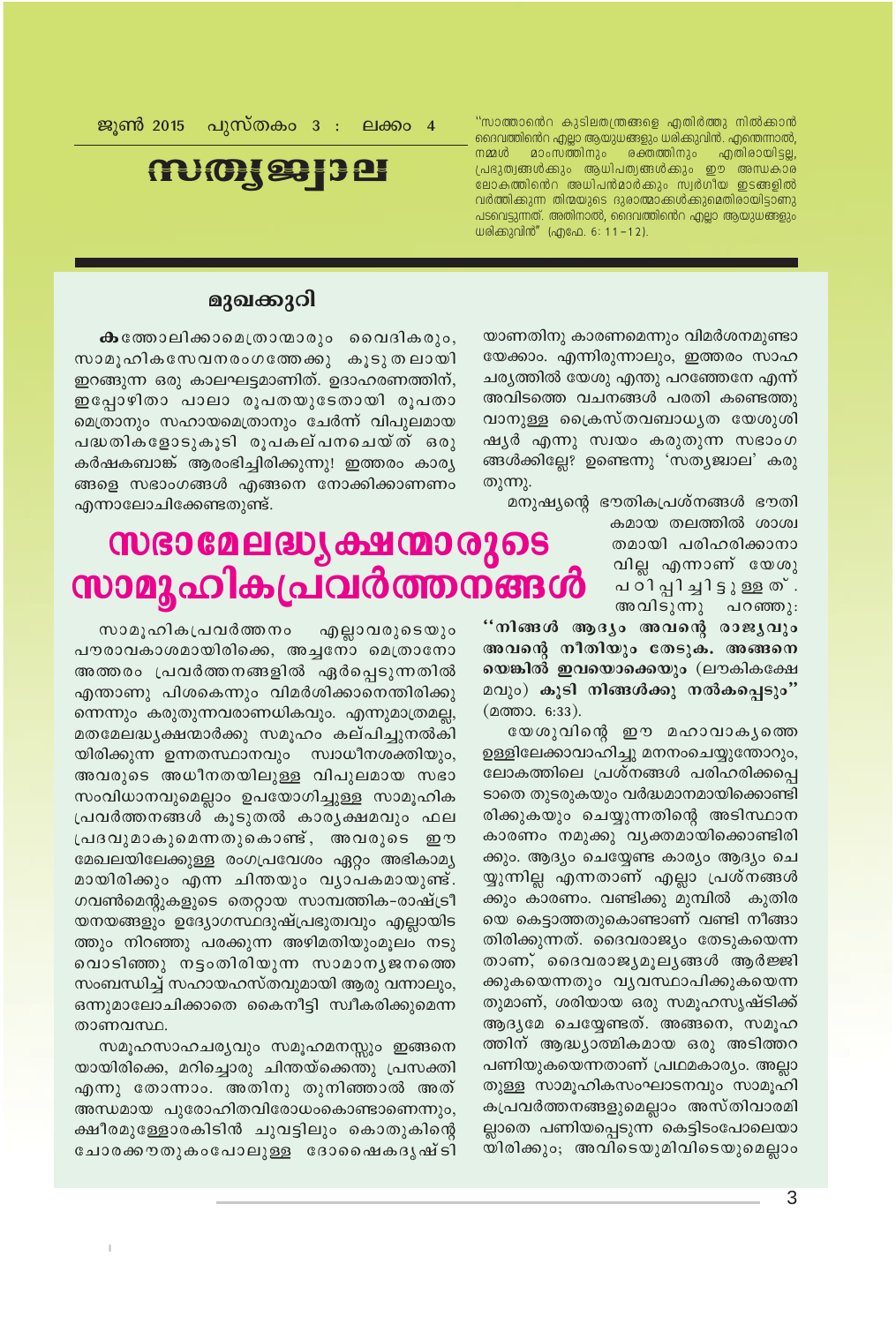എപ്പോഴും മുട്ടുകൊടുത്ത് താങ്ങിനിർത്തേ ണ്ടിവരും.

ഈ മുട്ടുകൊടുക്കലാണ് ഇന്നത്തെ എല്ലാ സാമൂഹികപ്രവർത്തനങ്ങളും എന്ന് സൂക്ഷ്മ മായി നിരീക്ഷിച്ചാൽ കാണാം. ഇളകിയാടുന്ന വീടിന്റെ ഓടും തൂണുമൊക്കെ വീണു പരുക്കു പറ്റുന്നവരെ ശുശ്രൂഷിക്കുന്നതാണ് ഇന്നത്തെ ജീവകാരുണൃപ്രവർത്തനങ്ങൾ. ചിതലരിച്ച കഴുക്കോലും പട്ടികയുംമാറ്റി മേൽക്കൂട് സ്റ്റീൽ പൈപ്പുകൊണ്ടു പണിയുന്നതിനു സമാനമാണി ന്നത്തെ വികസനപ്രവർത്തനങ്ങൾ. വീടിന്റെ അവസ്ഥകണ്ട് അമർഷംപൂണ്ട് ഉള്ള കെട്ടിടംകൂടി തല്ലിത്തകർക്കുന്നതാണിന്നത്തെ വിമോചന-വിപ്ലവപ്രവർത്തനങ്ങൾ.

ഇത്തരം ഉപരിപ്ലവമായ സാമൂഹികപ്രവർത്ത നങ്ങളെയൊക്കെ അപ്രസക്തമാക്കുന്ന പുതി യൊരു സമൂഹസൃഷ്ടിക്കായി, ദൈവരാജ്യസൃ ഷ്ടിക്കായി, മുന്നിട്ടിറങ്ങാനാണ് യേശു ആഹ്വാ നംചെയ്തത്. വെറുതെ ആഹ്വാനം ചെയ്യുകയാ യിരുന്നില്ല, 'ദൈവം ഏകനും സർവ്വമനുഷ്യരുടെ യും പിതാവുമാണ്' എന്ന ദൈവദർശനത്തിന്റെ അടിസ്ഥാനത്തിൽ എല്ലാവരെയും ദൈവമ ക്കളാക്കി ഉയർത്തിയും നേർസഹോദരങ്ങളാക്കി സാഹോദരൃബന്ധം സ്ഥാപിച്ചുമാണ് യേശു ദൈവരാജ്യസൃഷ്ടിക്കായുള്ള വിപ്ലവകാഹളം മുഴക്കിയത്.

ഈ സുവിശേഷകാഹളം ലോകമെങ്ങും മുഴക്കാനാണ് ശിഷ്യന്മാരോടവിടന്നു കല്പിച്ചത്. അവർക്കു സാധ്യമാകുന്നിടത്തൊക്കെ അവരതു നിർവ്വഹിക്കുകയും ചെയ്തു. അങ്ങനെ ചെയ്ത ഇടങ്ങളിലെല്ലാം സ്നേഹത്തിലും സാഹോദര്യ ബോധത്തിലും കൂട്ടായ്മാജീവിതത്തിലും അടിത്തറയിട്ട സ്നേഹസമൂഹങ്ങൾ ദൈവരാജ്യ ത്തിന്റെ ആദിമാതൃകകളായി രൂപപ്പെടുകയും ചെയ്തു. അവിടങ്ങളിൽ എല്ലാവരും ആഹ്ലാദ ചിത്തരായിരുന്നുവെന്നും ദരിദ്രരായി ആരുമുണ്ടാ യിരുന്നില്ലെന്നും നാം ബൈബിളിൽ വായിക്കുന്നു (അപ്പോ. പ്രവ. 2:42-47).

ഇതിനർത്ഥം, മനുഷൃനിലെ ദൈവികത ഉണർത്തപ്പെട്ടാൽ, സർവ്വസാഹോദര്യഭാവത്തി ലേക്കു മനുഷ്യൻ മാനസാന്തരപ്പെട്ടാൽ, ആ നിമി ഷം സ്വർഗം ഭൂമിയിലേക്കു താണിറങ്ങി വരുമെന്നാണ്. ഇതു സ്വാഭാവികമായി സംഭ വിക്കുന്നതാണ്; ദൈവം അത്ഭുതം പ്രവർത്തിച്ചു നൽകുന്നതൊന്നുമല്ല. സ്നേഹാധിഷ്ഠിതമായ ദൈവരാജ്യമൂല്യങ്ങളിലും നീതിബോധത്തിലും അസ്തിവാരമിട്ട ഒരു സമൂഹത്തിൽ എല്ലാവരും, സ്വാഭാവികമായി, തന്നെപ്പോലെതന്നെ മറ്റുള്ള വരെയും കാണുകയും കരുതുകയും ചെയ്യുന്ന വരായിരിക്കും; മറ്റുള്ളവർ തങ്ങളോടു പെരുമാ റണമെന്നാഗ്രഹിക്കുന്ന പ്രകാരംതന്നെ മറ്റുള്ള വരോടും പെരുമാറുന്നവരായിരിക്കും; യജമാന മനോഭാവത്തിനുപകരം സേവകമനോഭാവം ആർജ്ജിച്ചവരായിരിക്കും; ഉള്ളതൊന്നും സ്വന്ത മെന്നു കരുതാതെ സന്തോഷപൂർവ്വം പങ്കുവയ് ക്കുന്നവരുമായിരിക്കും.... തന്മൂലം, യേശു പറ ഞ്ഞ പ്രകാരംതന്നെ, അവിടെ ആർക്കും ഒന്നിനും ഒരു മുട്ടും ഉണ്ടാകുന്നില്ല. കാരണം, ഭൂമിയെ അത്രമേൽ സമൃദ്ധമായാണ് പിതാവായ ദൈവം ഒരുക്കിവച്ചിരിക്കുന്നത്.

മറിച്ച്, 'ഞാൻ', 'എന്റേത്' എന്ന സ്വകാര്യ മാത്രപരമായ മനോഭാവം പുലരുന്ന ഒരു സമൂഹ ത്തിൽ എത്രതന്നെ സമൃദ്ധിയുണ്ടായാലും പ്രശ്നങ്ങളും പരാധീനതകളും ഒന്നിനൊന്നു പൊട്ടിമുളയ്ക്കുകയും അവയെല്ലാം അധികരിക്കു കയുമല്ലാതെ പരിഹരിക്കപ്പെടുന്നില്ല; യുദ്ധങ്ങളും കലഹങ്ങളും കൂടുകയല്ലാതെ കുറയുന്നില്ല. അതിനുകാരണം, "നിങ്ങളുടെ അവയവങ്ങളിൽ പോരടിച്ചുനിൽക്കുന്ന ദുർമോഹങ്ങളാണ്" (യാക്കോ. 4:1) എന്ന് യാക്കോബ് ശ്ലീഹാ വ്യക്ത മാക്കിയിട്ടുണ്ടല്ലോ. അതായത്, ഓരോരുത്തരുടെ യും സ്വകാര്യമോഹങ്ങൾതമ്മിൽ പോരടിക്കുന്നു എന്നതാണു പ്രശ്നം. സ്വന്തംകാരൃങ്ങളിൽ മാത്രമേ ശ്രദ്ധയുള്ളൂ എന്നതുകൊണ്ടാണല്ലോ പോരടിക്കേണ്ടി വരുന്നത്. സ്വകാര്യമാത്രപരമായ ഈ മനോഭാവംതന്നെയാണ് ഭൗതികത എന്ന് സൂക്ഷ്മവിശകലനത്തിൽ ആർക്കും മനസ്സിലാ ക്കാനാകും. ഈ ഭൗതികമനോഭാവം നിലനിർ ത്തിക്കൊണ്ട് മനുഷ്യൻ എത്രതന്നെ കരഞ്ഞു പ്രാർത്ഥിച്ചാലും അവിടെ ഒന്നും സംഭവിക്കു ന്നില്ല. ദൈവത്തെ വിളിച്ചപേക്ഷിക്കുന്നതിനു പകരം, അവനവനിലെ ദൈവികതയെ വിളിച്ചു ണർത്തി മറ്റുള്ളവരിലേക്കു മനസ്സിനെ വിടർ ത്തുകയാണ്, പരാർത്ഥതാഭാവത്തിലേക്കു മാന സാന്തരപ്പെടുത്തുകയാണു വേണ്ടത്. മറ്റൊരു സുക്ഷ്മവിശകലനത്തിൽ ഈ പരാർത്ഥതാ ഭാവംതന്നെയാണ് ആദ്ധ്യാത്മികതയെന്നും മനസ്സിലാക്കാനാകും.

ഈ ആദ്ധ്യാത്മികതയാണ് ദൈവരാജ്യ ത്തിന്റെ അടിത്തറയെന്നും ആ ഉറച്ച പാറമേ ലാണ് തന്റെ സഭയെ കെട്ടിപ്പടുക്കേണ്ടതെന്നുമാ ണ് യേശു തന്റെ ശ്ലീഹന്മാർക്കു നൽകിയ മാർ ഗ്ഗോപദേശം. അല്ലാതെ, ലോകമെങ്ങുംപോയി പിതാവിന്റെയും പുത്രന്റെയും പരിശുദ്ധാത്മാവി ന്റെയും നാമത്തിൽ പള്ളിക്കുടങ്ങളും ആശുപ ത്രികളും അനാഥമന്ദിരങ്ങളും കർഷകബാങ്കു കളും സ്ഥാപിക്കുവാനോ, ഓടിനടന്ന് സാമൂഹിക പ്രവർത്തനങ്ങളിൽ ഏർപ്പെടാനോ ആയിരുന്നില്ല.

(ശേഷം പേജ് 7-ൽ വായിക്കുക)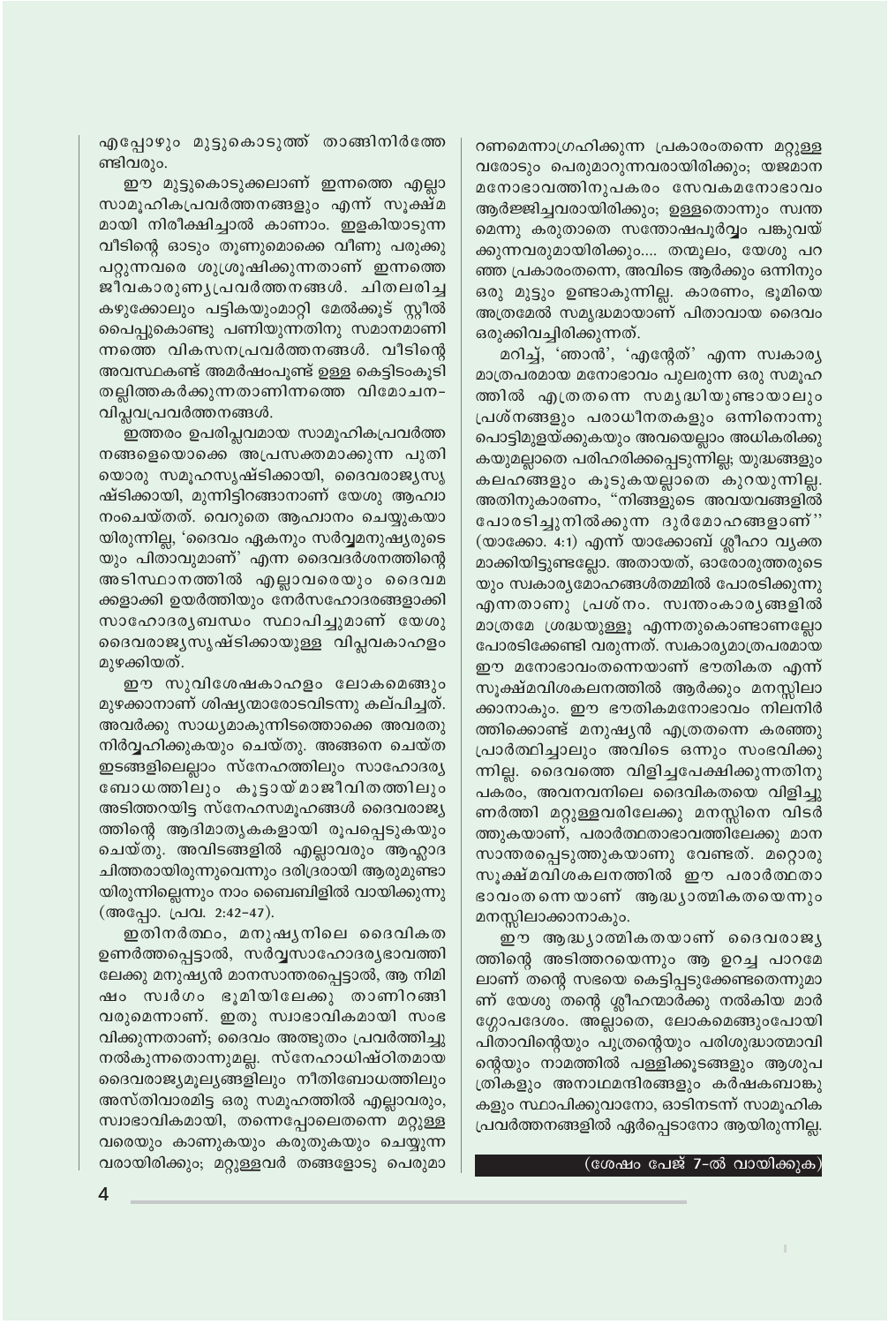### ം<br>സ്**ഖ**പ്രതക്കുവര് ക്നാനായ $\mathbb C$

## കോട്ടയം രൂപതയിലെ വിവാഹപ്രശ്നവും കത്തോലിക്കാസഭയും <mark>ജോസഫ് പുലിക്കുന്നേൽ</mark>

[1990 ഏപ്രിൽ ലക്കം 'ഓശാന'യിൽനിന്നുള്ള ലേഖനം. ഇതിൽ പരാമർശിക്കുന്ന ബിജു ഉതുപ്പ് കേസ്സിന്റെ പശ്ചാത്തലത്തിലാണ് 'ക്നാനായ കത്തോലിക്കാ നവീകരണസമിതി'യുടെ തുടക്കം]

**കോട്ടയം** രൂപതയിൽപ്പെട്ട ബിജു ഉതുപ്പ് എന്ന യുവാവിന് അതേ രൂപതയിൽപ്പെട്ട ഒരു പെൺകുട്ടിയെ വിവാഹം കഴിക്കുന്ന തിന് കോട്ടയം മെത്രാൻ വിവാഹക്കുറി നിഷേധിച്ചതു സംബന്ധിച്ച് ഒരു കേസ് കോട്ടയം മുൻസിഫ് കോടതയിൽ ഇന്നു നിലവിലു ണ്ട്. കത്തോലിക്കരുടെ മനഃസാക്ഷിയെ ഞെട്ടിപ്പിക്കേണ്ടതാണ് ഈ പ്രശ്നം.

കോട്ടയം രൂപതാധികാരം ബിജു ഉതുപ്പിന് വിവാഹക്കുറി നിഷേ ധിക്കാനുണ്ടായ കാരണം, അദ്ദേഹത്തിന്റെ പിതാമഹൻ ലത്തീൻ റീത്തിൽപ്പെട്ട ഒരു പെൺകുട്ടിയെ വിവാഹം കഴിച്ചു എന്നുള്ളതാ ണ്. ഈ വിവാഹം ക്നാനായ പള്ളിയിൽവച്ചുതന്നെയാണു നട ത്തിക്കൊടുത്തത്. ബിജുവിന്റെ മാതാവ് ആ വിവാഹത്തിൽ ജനി ച്ചതാണ്. പിതാമഹൻ ലത്തീൻ റീത്തിൽപ്പെട്ടതായതുകൊണ്ട് വരുംതലമുറകൾക്ക് രക്തശുദ്ധിയില്ല എന്ന വാദത്തിന്റെ അടിസ്ഥാ നത്തിലാണ് മെത്രാൻ ബിജുവിന് ക്നാനായപ്പള്ളിയിൽ വിവാഹം നിഷേധിച്ചത്.

കോട്ടയം രൂപത ആഗോള കത്തോലിക്കാസഭയിലെ സീറോ-മലബാർ റീത്തിൽപ്പെട്ട ഒരു രൂപതയാണ്. ചങ്ങനാശ്ശേരി അതിരൂ പതയിൽപ്പെട്ട ഒരു രൂപതയുമാണ്.

1911-ൽ 10−ാം പീയൂസ് മാർപാപ്പാ ക്നാനായക്കാർക്കായി കോട്ടയം രൂപത സ്ഥാപിക്കുകയുണ്ടായി. ക്നാനായക്കാർക്കു വേണ്ടിമാത്രം സ്ഥാപിക്കപ്പെട്ട ഈ രൂപതയിൽപ്പെട്ടവർ ക്നാനായ രക്തമുള്ളവർ മാത്രം ആയിരിക്കണമെന്ന് 10–ാം പീയൂസ് മാർപ്പാ പ്പായുടെ കല്പനയിൽ ഒരിടത്തും കാണുന്നില്ല. ഏതെങ്കിലും ഒരു ജനവിഭാഗത്തിന്റെ രക്തശുദ്ധി പാലിക്കുന്നതിനുവേണ്ടി രൂപതകൾ സ്ഥാപിച്ച പാരമ്പര്യം കത്തോലിക്കാസഭയിലില്ല. ആചാരപരവും അനുഷ്ഠാനപരവുമായി വൃതൃസ്തതകളുള്ള ജനപദങ്ങൾക്കു വേണ്ടി വൃതൃസ്തങ്ങളായ റീത്തുകൾ സഭയ്ക്കുള്ളിലുണ്ട്. കേര ളത്തിൽത്തന്നെ മൂന്നു വിവിധ റീത്തുകൾ നിലവിലുണ്ട്: സീറോ -മലബാർ, സീറോ-മലങ്കര, ലത്തീൻ. ഈ റീത്തുകളിൽത്തന്നെ

വ്യത്യസ്ത ജനസമുദായങ്ങളുമു ണ്ട്. ഈ ജനസമൂഹങ്ങൾക്കായി രൂപതകൾ സ്ഥാപിച്ചിട്ടുണ്ട്. ഉദാ ഹരണത്തിന് സീറോ-മലബാർ റീത്തിൽ ക്നാനായക്കാർക്കുള്ള രൂപതയും സീറോ-മലബാറു കാർക്കുള്ള രൂപതയും വൃതൃ സ്തങ്ങളാണ്. ചരിത്രപരവും വൈകാരികവുമായ കാരണങ്ങ ളാൽ വരാപ്പുഴ അതിരൂപത (ല ത്തീൻ) അഞ്ഞൂറ്റിക്കാർ, എഴു ന്നൂറ്റിക്കാർ എന്നു രണ്ടു വിഭാഗ ങ്ങളായി ഭാഗിച്ച് ആലപ്പുഴ രൂപ തയും കൊച്ചി രൂപതയും നില വിൽ വന്നിട്ടുണ്ട്. സീറോ–മലങ്കര റീതത്, യാക്കോബായ സഭ യിൽനിന്നു പുനരൈകൃപ്പെട്ട വർക്കുവേണ്ടി സ്ഥാപിക്കപ്പെട്ട താണ്. എന്നാൽ ഈ റീത്തിൽ നാടാർ സമുദായത്തിൽനിന്നും മാനസാന്തരപ്പെട്ട വലിയ ഒരു ജനവിഭാഗമുണ്ട്. തിരുവനന്ത പുരം അതിരൂപതയുടെ സഹാ യമെത്രാൻ ഒരു നാടാർ സമുദാ യാംഗമാണ്. ഈ പ്രത്യേക രൂപ തകൾ സ്ഥാപിക്കുന്നത് സഭാം ഗങ്ങളുടെ രക്തശുദ്ധി പരിരക്ഷി ക്കുന്നതിനുവേണ്ടിയിട്ടല്ല. ചങ്ങ നാശ്ശേരി അതിരൂപതയുടെ മെത്രാപ്പോലീത്തായായ മാർ ജോസഫ് പൗവ്വത്തിൽ ഈ അടു ത്തയിടെ ഇങ്ങനെ പ്രസ്താവി ക്കുകയുണ്ടായി: "*സഭകൾ സമു* ദായങ്ങളല്ല, ആദ്ധ്യാത്മികസമൂ ഹങ്ങളാണ്. അധികാരത്തി ന്റെയും വംശബന്ധത്തിന്റെയും അടിസ്ഥാനത്തിൽ സഭകളെ കാണാൻ സാധിക്കില്ല. സഭകൾ ആദ്ധ്യാത്മികമായി ദൈവത്തിനു മുമ്പിൽ സന്ദേശം നൽകപ്പെടു കയും ആ സന്ദേശത്തിനു മറു പടി നൽകുകയും ചെയ്യുന്ന അരൂപിയിൽ ജനിക്കുന്ന സമൂഹ മാണ്. അടിസ്ഥാനപരമായി സഭ ഒരു ലിറ്റർജിക്കൽ അസംബ്ലിയാ ണ്. നമ്മുടെ സഭ ആദ്ധ്യാത്മിക സമൂഹമാണ്. കേവലം സാമുദാ യികമായി മാറ്റിനിർത്തുവാൻ *നമുക്കു സാദ്ധ്യമല്ല"* (സത്യ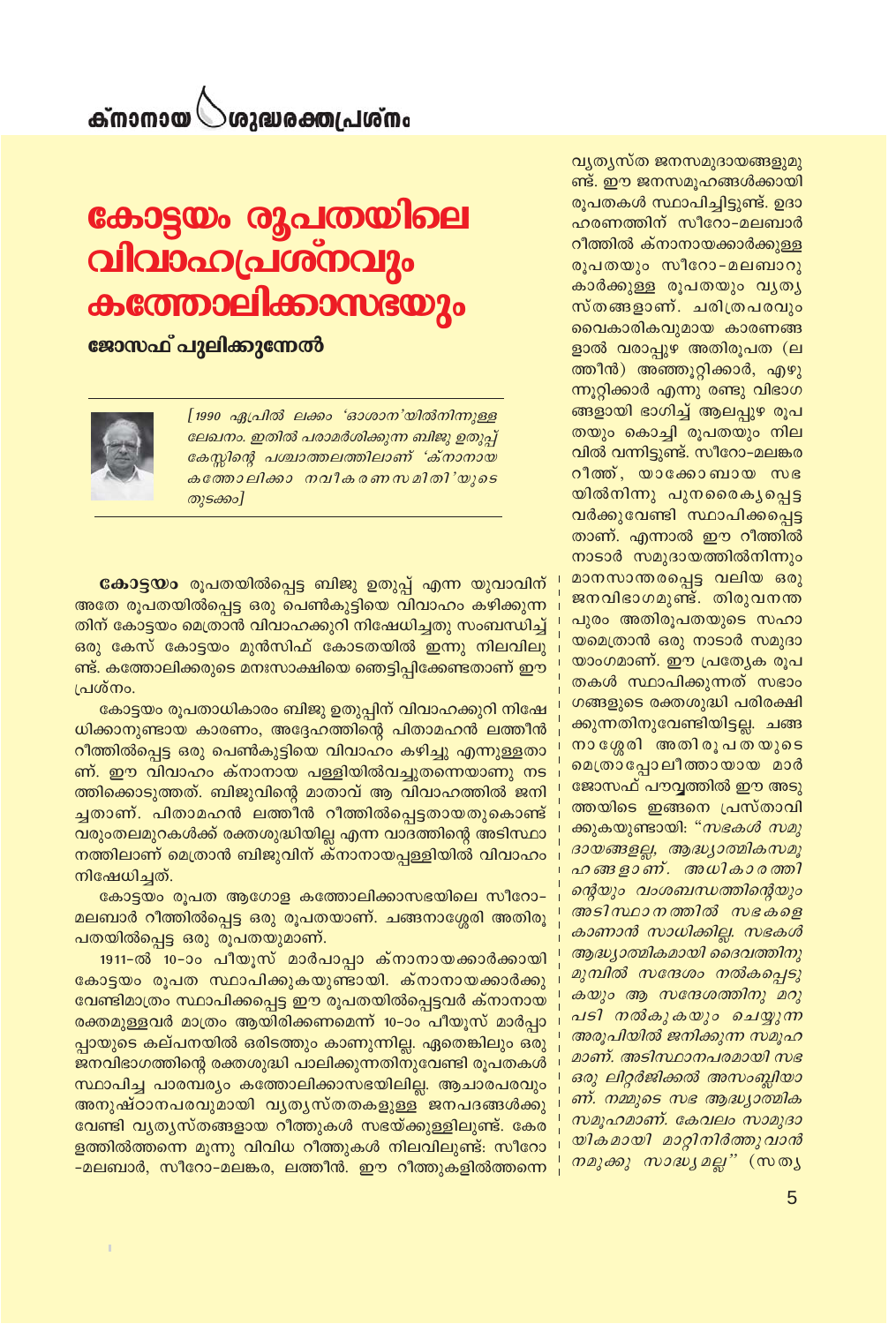ദീപ൦ 17-1-1990).

കോട്ടയം രൂപത കേവലം ഒരു ആദ്ധ്യാത്മിക സമുഹം മാത്രമാണ്. അത് ഒരു സമുദായമല്ല. ഒരു പ്രത്യേക സമുദായത്തിന്റെ വംശശുദ്ധി നില നിർത്തുന്നതിനുവേണ്ടി കുദാശകളെ ഉപയോ ഗിക്കാം എന്നുവരുന്നത് സഭയുടെ പഠനങ്ങൾക്കു തന്നെ വിരുദ്ധമാണ്.

ഒരു സമുദായമെന്ന നിലയിൽ ക്നാനായ ക്കാർക്ക് അവരുടെ വംശശുദ്ധി നിലനിർത്തുന്ന തിന് സ്വയം തീരുമാനിച്ചു പ്രവർത്തിക്കാനുള്ള അവകാശമുണ്ട്. പക്ഷേ, ദൈവത്തിന്റെ സഭയ്ക്ക് ഗ്രീക്കുകാരനെന്നോ യഹുദനെന്നോ ക്നാനായ ക്കാരനെന്നോ ഉള്ള വിഭാഗീയചിന്ത ഉണ്ടാകുവാൻ പാടില്ല. ക്നാനായക്കാരുടെ രക്തശുദ്ധി നില നിർത്തുന്നതിനുവേണ്ടി രൂപതയുടെ ഭരണാധികാ രത്തെ ഉപയോഗിക്കുന്നത് സഭ ദൈവജനമാ ണെന്ന അടിസ്ഥാനകാഴ്ചപ്പാടിനോടുള്ള ഒരു വെല്ലുവിളിയാണ്. പൗരസ്തൃകാനോൻനിയമം അനുസരിച്ച്, ഇതര റീത്തിൽനിന്ന് ഒരു സ്ത്രീ മറ്റൊരു റീത്തിലേക്കു വിവാഹിതയായാൽ, ആ സ്ത്രീ ഭർത്താവിന്റെ റീത്തിൽ സ്വയം അംഗ മായിത്തീരും. ആ നിയമം അനുസരിച്ച് ലത്തീൻ റീത്തിൽനിന്ന് ഒരു സ്ത്രീ സീറോ-മലബാർ റീത്തിലേക്കു വിവാഹം ചെയ്യപ്പെട്ടാൽ, അവൾ ഭർത്താവ് ഏതു റീത്തിലും ഇടവകയിലുംപെട്ടി രിക്കുന്നുവോ, ആ റീത്തിലും ഇടവകയിലും രൂപ തയിലും അംഗമായിരിക്കും. കാനോൻ നിയമ ത്തിലെ ഈ വകുപ്പ് ലംഘിക്കാൻ കോട്ടയം മെത്രാന് അവകാശമില്ല.

ഓരോ മെത്രാന്റെയും പുരോഹിതന്റെയും വിശ്വാസിയുടെയും കടമ ലോകമെങ്ങുംപോയി സർവ്വ സൃഷ്ടികളോടും സുവിശേഷം പ്രസംഗി ക്കുക എന്നതും എല്ലാ ജനതകളെയും ശിഷ്യ ന്മാരാക്കി പിതാവിന്റെയും പുത്രന്റെയും പരിശു ദ്ധാതമാവിന്റെയും നാമത്തിൽ അവർക്ക് സ്നാപനം നൽകുകയും ചെയ്യുക എന്നതുമാണ് (മത്താ. 28:18–19; ലൂക്കാ 24:44–49). അങ്ങനെ സ്നാപനം ചെയ്യുന്ന വിശ്വാസികളുടെ രക്ത ശുദ്ധി പരിരക്ഷിക്കാൻ സഭയ്ക്ക് ഒരു കടമയുമി ല്ല. ആദിമസഭയിലെ പ്രാഥമിക അംഗങ്ങൾ എബ്രായരായിരുന്നു. പെന്തക്കുസ്താദിവസം വിവിധ ജനപദങ്ങളിൽപെട്ടവർ പത്രോസിന്റെ പ്രസംഗംകേട്ടു വിശ്വസിച്ച് ഒരു സമൂഹമായി (അ പ്പോ. പ്രവ. 2:44). രക്ഷ പ്രാപിക്കുന്നവരെ ദിനം പ്രതി കർത്താവ് അവരുടെ കൂട്ടത്തിലേക്കു ചേർത്തുകൊണ്ടിരുന്നു (അപ്പോ.പ്രവ. 2:47). അവ രുടെ രക്തവും വംശവും ഒന്നും പരിരക്ഷിക്കലാ യിരുന്നില്ല സഭയുടെ കടമ.

#### മറ്റൊരു പ്രശ്നം

ഇന്ന് കോട്ടയം രൂപതാദ്ധ്യക്ഷൻ പറയുന്നത്

ബിജുവിന്റെ പിതാമഹൻ ലത്തീൻ റീത്തിൽപ്പെട്ട ഭാര്യയെ സ്വീകരിച്ചതിനാൽ അദ്ദേഹം അക്കാര ണത്താൽതന്നെ കോട്ടയം രൂപതയിൽനിന്നു പുറ ത്തായി എന്നാണ്. അങ്ങനെ പുറത്താകുന്നയാൾ എങ്ങോട്ടുപോകണം? ലത്തീൻ റീത്തിലേക്കോ? ലത്തീൻകാർക്കുമില്ലേ ഈ രക്തശുദ്ധി? ക്നാനാ യക്കാരുടെ രക്തംകൊണ്ട് തങ്ങളുടെ രുപതാംഗ ങ്ങളെയും അശുദ്ധമാക്കാൻ അവർ അനുവദിക്കു ന്നില്ലെങ്കിലോ? അപ്പോൾ മിശ്രവിവാഹിതർക്കു വേണ്ടി പ്രത്യേകം രൂപതതന്നെ സ്ഥാപി ക്കേണ്ടിവരില്ലേ? ക്നാനായക്കാരുടെ രക്തശുദ്ധി സംരക്ഷിക്കുന്നതിനുവേണ്ടി പുറന്തള്ളപ്പെട്ടവ രുടെ ചവറ്റുകൊട്ടയാകാൻ ഇതര രൂപതക്കാർ എന്തിനു തയ്യാറാകണം?

#### ആരു തീരുമാനിക്കണം?

ഈ പ്രശ്നം തീരുമാനിക്കേണ്ടത് മാർപ്പാപ്പാ യാണ്. കോടതിയോ മെത്രാനോ ആണെന്നു തോന്നുന്നില്ല. ക്നാനായ രൂപത സ്ഥാപിച്ചത് ക്നാനായക്കാരുടെ രക്തശുദ്ധി സംരക്ഷിക്കാ നാണോ എന്ന് ആ രൂപത സ്ഥാപിച്ച മാർപ്പാപ്പാ യാണ് തീരുമാനിക്കേണ്ടത്.

#### രക്തം പരിശോധിക്കണം

രക്തശുദ്ധി നിലനിർത്തുന്നതിനാണ് ഈ രൂപത സ്ഥാപിച്ചതെങ്കിൽ കുന്നശ്ശേരി മെത്രാ നുൾപ്പെടെയുള്ള എല്ലാ പുരോഹിതന്മാരുടെയും എം.സി. എബ്രഹാം ഉൾപ്പെടെയുള്ള എല്ലാ നേതാ ക്കന്മാരുടെയും രക്തം പരിശോധിക്കേണ്ടതാണ്. കാരണം 15 നൂറ്റാണ്ടുകാലമായി ക്നാനായക്കാർ ഈ സമൂഹത്തിൽ ജീവിക്കുന്നു. അവരുടെ യെല്ലാം രക്തം ശുദ്ധമാണെന്നാർക്കു പറയാൻ കഴിയും? രണ്ടു തലമുറ കഴിഞ്ഞതിനുശേഷം രക്തം പരിശോധിക്കണം എന്നു വാദിക്കുന്നവർ തങ്ങളുടെതന്നെ രക്തം ആദ്യമായി പരിശോധി ക്കണം.

കോട്ടയം രൂപതാദ്ധ്യക്ഷന്റെ നിലപാട് കത്തോ ലിക്കാസഭയുടെ സനാതനമായ പഠനത്തിന് യോജിച്ചതാണോ എന്ന തീരുമാനം പരിശുദ്ധ സിംഹാസനം കഴിയുന്നതുംവേഗം എടുക്കേണ്ടി യിരിക്കുന്നു. നാളെ കൽദായ ഭ്രാന്തന്മാരായ സീറോ-മലബാർ രൂപതാദ്ധ്യക്ഷന്മാർ രക്തപരി ശോധന ആരംഭിച്ചേക്കാം. സീറോ-മലബാറു കാരും ലത്തീൻകാരുമായ മെത്രാന്മാർ രക്തപരി ശോധന വിവാഹത്തിനു നിർബന്ധമായ ഒരു ഘട കമാക്കിയേക്കാം. ഇതിന്റെയെല്ലാം യാതന അനു ഭവിക്കേണ്ടവർ ഇന്നാട്ടിലെ പാവപ്പെട്ട അൽമായ രാണ്. കേരളത്തിലെ മെത്രാന്മാരുടെ സമിതികൂടി ഇക്കാര്യം വിശദമായ ഒരു തീരുമാനത്തിനായി റോമിലേക്ക് അയയ്ക്കണമെന്നും അഭ്യർത്ഥിക്കേ , ണ്ടിയിരിക്കുന്നു. ഫോൺ: 944719621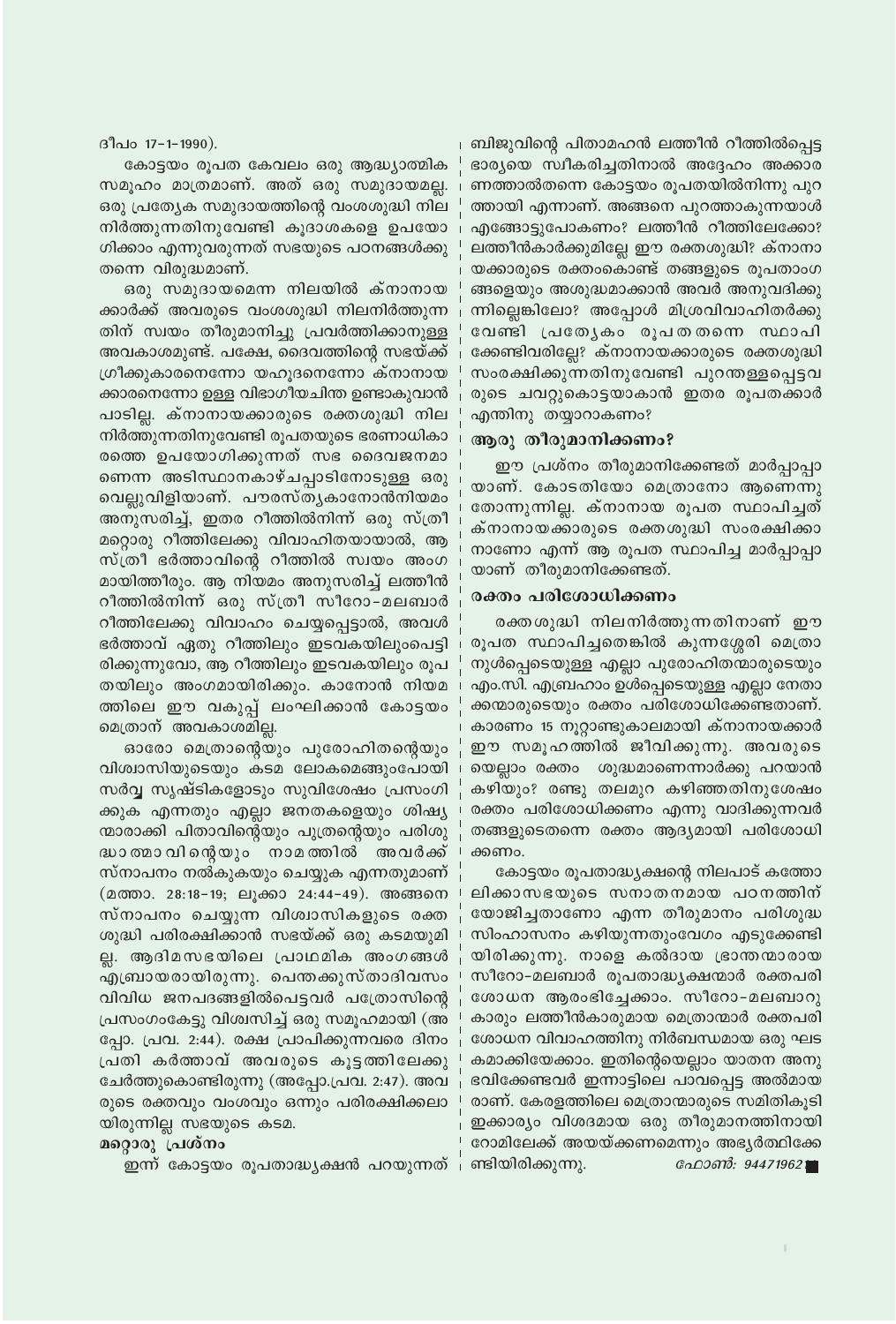നിർദ്ദേശത്തിൽനിന്ന് അവരുടെ പിൻഗാമികൾ വൃതിചലിച്ചതാണ്, ആദ്ധ്യാത്മികചാരൃത്വ <mark>ത്തി</mark>ൽനിന്ന് അധികാരപൗരോഹിതൃത്തിലേക്ക് അവർ വഴുതിമാറിയതാണ്, സഭാഗാത്രത്തിൽ ശ്വാസകോശവും ഹൃദയവുമായി വർത്തിച്ച് ആദ്ധ്യാത്മികതയുടെ ജീവശ്വാസം ഓരോ മനു ഷ്യനിലും എത്തിക്കുകയെന്ന പ്രാഥമികകർത്ത വ്യത്തിൽനിന്ന് അവർ പിന്മാറിയതാണ് ലോക മിന്ന് പ്രശ്നകലുഷിതവും പ്രതിസന്ധികൾ നിറഞ്ഞ് സ്ഫോടനാത്മകവും ആയിരിക്കുന്ന തിനു കാരണം. പിശാചിന്റെ പരീക്ഷണങ്ങ ളെയും പ്രലോഭനങ്ങളെയും യേശു അതിജീവി ച്ചെങ്കിൽ, കോൺസ്റ്റന്റൈൻ ചക്രവർത്തിയുടെ പ്രലോഭനങ്ങളിൽ വീണുപോകുകയായിരുന്നു, 4-ാം നൂറ്റാണ്ടിലെ സഭാനേതൃത്വം. തുടർന്നങ്ങോ ട്ട്, ആദ്ധ്യാത്മികപ്രബോധനം കൈവിട്ട് ക്രിസ്തു വിന്റെ പേരിൽ ഒരു ക്രൈസ്തവസാമ്രാജ്യസ്ഥാ പനം ലക്ഷ്യമിട്ടുള്ള പ്രവർത്തനങ്ങളിലായി സഭാ ധികൃതരുടെ ശ്രദ്ധ. ആദ്യം യൂറോപ്യൻ രാജ്യ ങ്ങളെ 'ക്രൈസ്തവ'മാക്കി. തുടർന്ന് അവർ, ലോകത്തിലെ മുഴുവൻ ജനതകളെയും 'ക്രൈസ്തവ' യൂറോപ്പിന്റെ അടിമക്കോളനികളാ ക്കി. അതിന്റെ തുടർച്ചയായി ഇന്ന്, യൂറോ–അ മേരിക്കൻ 'പ്രൈസ്തവ'രാഷ്ട്രങ്ങൾ തങ്ങളുടെ സാമ്പത്തിക-രാഷ്ട്രീയ കൈയൂക്കിന്റെ അടി സ്ഥാനത്തിൽ, തങ്ങൾക്കു മേൽക്കൈ ഉള്ള ഒരു ചന്തവ്യവസ്ഥിതിതന്നെ ലോകമാകെ അടിച്ചേ ല്പിച്ചിരിക്കുന്നു. ചന്തയിൽ ന്യായാധിപൻ പണ മാണ്. ലാഭമാണവിടെ വിജയ മാനദണ്ഡം. ചൂഷ ണമാണതിനു മാർഗ്ഗം. ചുരുക്കത്തിൽ, കച്ചവട മൂല്യമാണവിടെ മനുഷ്യമനസ്സുകളിൽ ഉദ്ദീപിപ്പി ക്കപ്പെടുന്നത്. അതായത്, ആദിമസഭ മനുഷ്യഹൃ ദയങ്ങളിലുൽപ്പാദിപ്പിച്ച മാനുഷികമൂല്യങ്ങ ളിൽനിന്ന് മനുഷ്യരെ കച്ചവടമൂല്യങ്ങളിലേക്കു പരിവർത്തിപ്പിക്കുകയായിരുന്നു, പാശ്ചാതൃക്രിസ്തുമതം നൂറ്റാണ്ടുകളായി. ഇതി നർത്ഥം, സഭ മാമോന് ദൈവികപരിവേഷം നൽകി മനുഷ്യരറിയാതെ അവരെ ദൈവ ത്തിൽനിന്നു മാമോനിലേക്കു നയിക്കുകയായിരു ന്നു എന്നാണ്; ദൈവരാജ്യത്തിന്റെ പേരുംപറഞ്ഞ് ഒരു മാമോൻരാജ്യം സ്ഥാപിക്കുകയായിരുന്നു എന്നാണ്..... സഭാധികൃതർ ആദ്ധ്യാത്മികപ്ര ബോധനംവിട്ട് സാമൂഹികശാക്തീകരണപ്ര വർത്തനങ്ങൾക്കിറങ്ങിയാൽ എന്തു സംഭവിക്കും

എന്നതിന്റെ ആഗോളതല ഉദാഹരണമാണിത്. സൂക്ഷ്മമായി നിരീക്ഷിച്ചാൽ, വ്യവസ്ഥാപിത -സംഘടിതമതങ്ങളിലൊന്നിൽപ്പോലും ഇന്ന് ആദ്ധ്യാത്മികപ്രവർത്തനം നടക്കുന്നില്ല എന്നു കാണാം. അവയെല്ലാം വിജയത്തിന്റെയും പ്രതാ പത്തിന്റെയും മുടിചൂടിനിൽക്കുന്ന ക്രിസ്തുമ

#### (മുഖക്കുറി-തുടർച്ച)

അതുകൊണ്ടാണ്, ഒരു തരത്തിലുമുള്ള സാമൂഹികസേവനപ്രവർത്തനങ്ങളിലും അപ്പോ സ്തലന്മാർ ഇടപെടുന്നതായി നാം കാണാത്തത്. വിശ്വാസികളുടെ ഭാഗത്തുനിന്നും അതിനായി ആവശ്യമുയർന്നപ്പോഴും, അവരതിനു തയ്യാറാ കാതെ പിന്മാറുകയാണുണ്ടായത് (അപ്പോ. പ്രവ. 6:1-4) എന്നോർക്കുക. കാരണം, അവർ അത്ത രം കാര്യങ്ങളിൽ വ്യാപൃതരായാൽ, സമൂഹത്തി ൽ നിരന്തരം നടക്കേണ്ട സുവിശേഷപ്രബോധനം നടക്കാതെ പോവുകയും സമൂഹത്തിന്റെ ആദ്ധ്യാ ത്മികാടിത്തറ ദുർബലമാകുകയും ചെയ്യും എന്ന ബോധം അവർക്കുണ്ടായിരുന്നു. ശരീരത്തിന്റെ ഓരോ കോശത്തിലും ഓക്സിജനെത്തിച്ചു കൊടുക്കുന്ന മസ്തിഷ്കത്തിന്റെയും നാഡീ വ്യൂഹത്തിന്റെയും ശ്വാസകോശത്തിന്റെയും ഹൃദയത്തിന്റെയും പ്രവർത്തനങ്ങൾ നിരന്തരം നടക്കേണ്ടതുണ്ട് എന്നതുപോലെതന്നെ, സദാ സമയവും നടക്കേണ്ടതാണ് ആദ്ധ്യാത്മികപ്ര ബോധനവും ബന്ധപ്പെട്ട ശുശ്രൂഷകളും. ഓക് സിജൻ കിട്ടായാതാൽ കോശങ്ങൾ തമ്മിലുള്ള ഏകോപനമില്ലാതാകുകയും ഓരോ കോശവും സ്വന്തം നിലയിൽ ജീവൻ നിലനിർത്താനുള്ള തത്രപ്പാടിലേക്കു തിരിയുകയും നശിച്ചുപോകു കയും ചെയ്യുന്നതുപോലെ, ആദ്ധ്യാത്മികമായ ജീവശ്വാസം അപ്പപ്പോൾ കിട്ടാതെവന്നാൽ, ഓരോ മനുഷൃനും അവനവൻകേന്ദ്രീകൃത നാവുകയും വിശ്വമാനവികതയിൽനിന്ന് സ്വകാര്യ മാത്രപരതയിലേക്കു ചുരുങ്ങിക്കൂടുകയും സമൂഹഗാത്രത്തിന്റെ ഏകോപനം ശിഥിലമാ കുകയും സമൂഹം ജീവനില്ലാത്തതാകുകയും ചെയ്യും; ഓരോരുത്തരും പരസ്പരം അനൃരാ കുകയും കൈയൂക്കുള്ളവർ കാര്യക്കാരാകുന്ന മാത്സരൃത്തിന്റെയും ശത്രുതയുടെയുമായ തലതിരിഞ്ഞ കാടൻവ്യവസ്ഥിതി ഉടലെടുക്കു കയും ചെയ്യും. ഇതെല്ലാം മുൻകൂട്ടി കാണാനുള്ള ക്രാന്തദർശിത്വമുണ്ടായിരുന്നതുകൊണ്ടാണ്, പത്രോസുൾപ്പെടുന്ന 12 ശ്ലീഹന്മാരും ഏകസ്വര ത്തിൽ, തങ്ങൾ തങ്ങളുടെ സുവിശേഷദൗത്യം അവഗണിച്ച് മറ്റു കാര്യങ്ങളിൽ ഇടപെടുന്നതു ശരിയാവില്ലെന്നും, മുഴുവൻ സമയവും പ്രാർത്ഥനയിലും വചനശുശ്രൂഷയിലും വ്യാപൃത രാകേണ്ടവരാണു തങ്ങളെന്നും, ലൗകികകാ രൃങ്ങളുടെ കൈകാരൃകർത്തൃത്വത്തിന് സഭാ സമൂഹത്തിൽനിന്നു ആദ്ധ്യാത്മികാവബോധ മുള്ളവരെ തിരഞ്ഞെടുക്കുകയാണു വേണ്ടതെ ന്നും അഭിപ്രായപ്പെട്ടത്.

അപ്പോസ്തലനിർദ്ദേശിതമായ ഈ മാർഗ്ഗ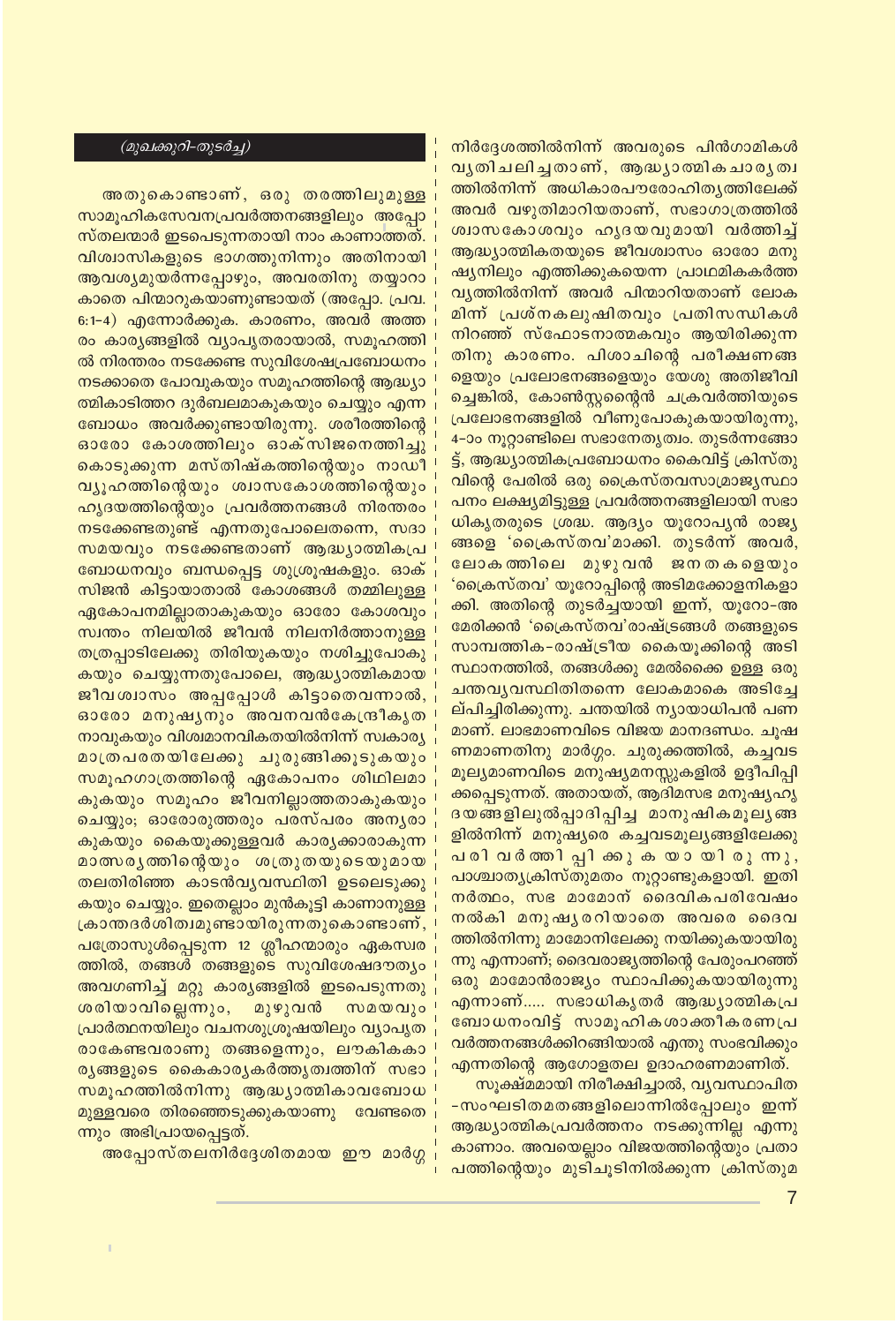

## മുഖചിത്രത്തെപ്പറ്റി **അവാവാ**യ ഭരിഢി:

കുരിശിൽ തറയ്ക്കപ്പെടുമ്പോൾ യേശുവിന് വെറും 33 വയസ്സ്! ഈ യുവാവിന്റെ മുഖം ചരിത്രത്തിലെങ്ങും സ്ഥാനം പിടിച്ചിട്ടില്ല. സഭ ഔദ്യോഗികമായി അംഗീകരിച്ച മുഖത്തിനുപോലും അറുപതു വയസ്സായിരുന്നു. പിന്നീട്, ചില സിനിമാതാരങ്ങളുടെ മുഖമായിരുന്നു യേശുവിന്. യുവാവായ യേശുവിന്റെ മുഖം തമസ്കരിക്കപ്പെട്ടു. എന്തിനുവേണ്ടി?

യുവാവായ യേശുവിനെ ചിത്രീകരിക്കാനുള്ള വെല്ലുവിളി ഏറ്റെടുത്തത് ആർട്ടിസ്റ്റ് പ്രഭ പാലായാണ്. പ്രതിഭയും ഒറിജിനാലിറ്റിയും ആവിഷ്കാര ഭംഗിയുംകൊണ്ട് കേരളചിത്രകലാലോകത്ത് അര നൂറ്റാണ്ടുകാലമായി

ശ്രദ്ധിക്കപ്പെടുന്ന പ്രഭ പാലാ പേരെടുത്ത നാടകകൃത്തും കവിയും കഥാകൃത്തും ചിത്രകലാചരിത്രകാരനുമാണ്. തന്റെ യേശുചിത്രത്തെപ്പറ്റി അദ്ദേഹത്തിന്റെ വാക്കുകളിൽ:

> "വരയ്ക്കാൻ മോഡലുണ്ടായിരുന്നില്ല. അതുകൊണ്ട് ചരിത്രത്തിലുള്ള ഒരേയൊരു മോഡലായ 'ടൂറിനിലെ ശവക്കച്ച'യിൽനിന്നാണ് യേശുവിന്റെ മുഖം രൂപപ്പെടുത്തിയത്. വരയ്ക്കുമ്പോൾ യേശുവിന്റെ പ്രായം മാത്രമായിരുന്നില്ല വെല്ലുവിളി. കണ്ണുകളിൽ ആത്മജ്ഞാനത്തിന്റെയും കരുണയുടെയും ഭാവങ്ങൾ ജ്വലിക്കണം. ഒരു മിസ്റ്റിക് ഭാവത്തിനുവേണ്ടിയാണ് ഇരുണ്ട പശ്ചാത്തലത്തിൽ, മുഖത്തിന്റെ പകുതി ഭാഗത്ത് പ്രകാശം വീഴ്ത്തിയത്. അകലെയെങ്ങോ നിന്നെത്തുന്ന വെളിച്ചത്തിൽ, ഇരുളിൽ തെളിയുന്ന ഒരു മുഖം...."



പ്രഭ പാലാ. ഫോൺ: 9947592019

അവിടെ ഭൗതികമായ അഭ്യുന്നതിയും ഉണ്ടാകും. ഭൗതികമായ ഉയർച്ച ആഗ്രഹിക്കുന്നെങ്കിൽ, ആ തലത്തിൽക്കിടന്ന് അലമുറയിടാതെ, ആദ്യം അതിനാവശ്യമായ ആദ്ധ്യാത്മികാടിത്തറ പണിയു എന്നാണ് യേശു പഠിപ്പിക്കുന്നത്.

ഇനി ആലോചിക്കുക, യേശുവോ യേശുവിന്റെ അപ്പോസ്തലന്മാരോ ഇന്നത്തെ നമ്മുടെ മെത്രാ ന്മാരുടെ സാമൂഹിക-രാഷ്ട്രീയരംഗങ്ങളിലേ ക്കുള്ള ചാടിക്കയറ്റത്തെ അംഗീകരിക്കുമാ യിരുന്നോ? ജനങ്ങളെ ആത്മീയതയിലേക്കു നയിക്കുക എന്ന അവരിലർപ്പിതമായിരിക്കുന്ന മഹത്തായ കടമ നിർവ്വഹണത്തോടു വിശ്വ സ്തത കാണിക്കാതെ അതിൽനിന്നു വ്യതിചലി ക്കുകയും സമൂഹത്തി ന്റെമേൽ തങ്ങളുടെ ഭൗതികനേതൃത്വം മതപര മായി അടിച്ചേല്പിക്കു കയും ചെയ്യുന്നതിനെതിരെ യേശുവിന്റെയും അപ്പോസ്തലന്മാരുടെയും ശകാരം അവർ ഏറ്റുവാങ്ങേണ്ടിവരുമായിരു ന്നില്ലേ? സഭയെ മൈക്രോഫൈനാൻസിംഗിനും ബാങ്കു നടത്തി പ്പിനും ബിസിനസിനുംമറ്റുമുള്ള കേന്ദ്രങ്ങളാക്കു ന്നതിനെതിരെ യേശു ചാട്ടവാർ വീശുമായിരുന്നി ല്ലേ.....?

യേശുവും അപ്പോസ്തലരും എതിർക്കുമായി രുന്ന കാര്യങ്ങളെ സഭാംഗങ്ങൾ പിന്തുണയ്ക്കു ന്നതു ശരിയോ....?

#### -എഡിറ്റർ

MMM99902 2015

തത്തെ അനുകരിച്ചും അതിനോടു മത്സരിച്ചും ഭൗതികമായി വളരാനുള്ള വൃഗ്രതയിൽ മാമോൻമതങ്ങൾ തന്നെയായി പരിണമിച്ചുകഴി ഞ്ഞു. തന്മുലം, പരസ്പരം പോരടിക്കുന്ന വിഭാ ഗീയസമുദായക്കുട്ടങ്ങളായി മനുഷ്യരും മാറിക്ക ഴിഞ്ഞു. മതം എന്നതിന്റെ അർത്ഥം ദർശനം എന്ന തിൽനിന്ന് സമുദായം എന്നും, മതപ്രവർത്തനത്തി നുണ്ടായിരുന്ന ആത്മീയപ്രബോധനം എന്ന അർത്ഥം സമുദായപ്രവർത്തനമെന്നും മാറിക്കഴി ഞ്ഞു. ഈ അർത്ഥലോപത്തിന്റെ മൂർദ്ധനൃത്തി ലാണ് ഇന്ന് കത്തോലിക്കാസഭ എന്നു പറയാനാ കും. അതുകൊണ്ടാണ്,കത്തോലിക്കാസമുദായ ത്തിന്റെ അനിഷേധ്യനേതാക്കളാണു തങ്ങളെന്ന് സഭാമേലദ്ധ്യക്ഷന്മാർ സ്വയം കരുതുന്നതും, തങ്ങ ളുടെ നേതൃത്വം മതസംവിധാനത്തിലുടെ ഒരു ഉളു പ്പുമില്ലാതെ സമുദായത്തിന്റെമേൽ അവർ അടി ച്ചേല്പിക്കുന്നതും.

ഏതൊരു സമൂഹത്തിന്റെയും സുസ്ഥിതിക്ക്, ആ ദ്ധ്യാ തമിക - ധാർമ്മികപ്രബോധകർ എക്കാലവും മാർഗ്ഗദർശികളായി, ഗുരുക്കന്മാരായി ഉണ്ടാകേണ്ടതുണ്ട്. എങ്കിൽമാത്രമേ, മുല്യോൽപാ ദനം നടക്കൂ. അപ്പോൾ മാത്രമേ മനുഷൃർ സാംസ്കാരികമായി ഉയരു. സാമുഹിക-രാഷ്ട്രീ യപ്രവർത്തനങ്ങൾ നടക്കേണ്ടത് ഈ സാംസ്കാ രികാടിത്തറയിലാണ്. അപ്പോൾ ആ പ്രവർത്തന ങ്ങളും മൂല്യാധിഷ്ഠിതമാകും. സ്വാഭാവികമായും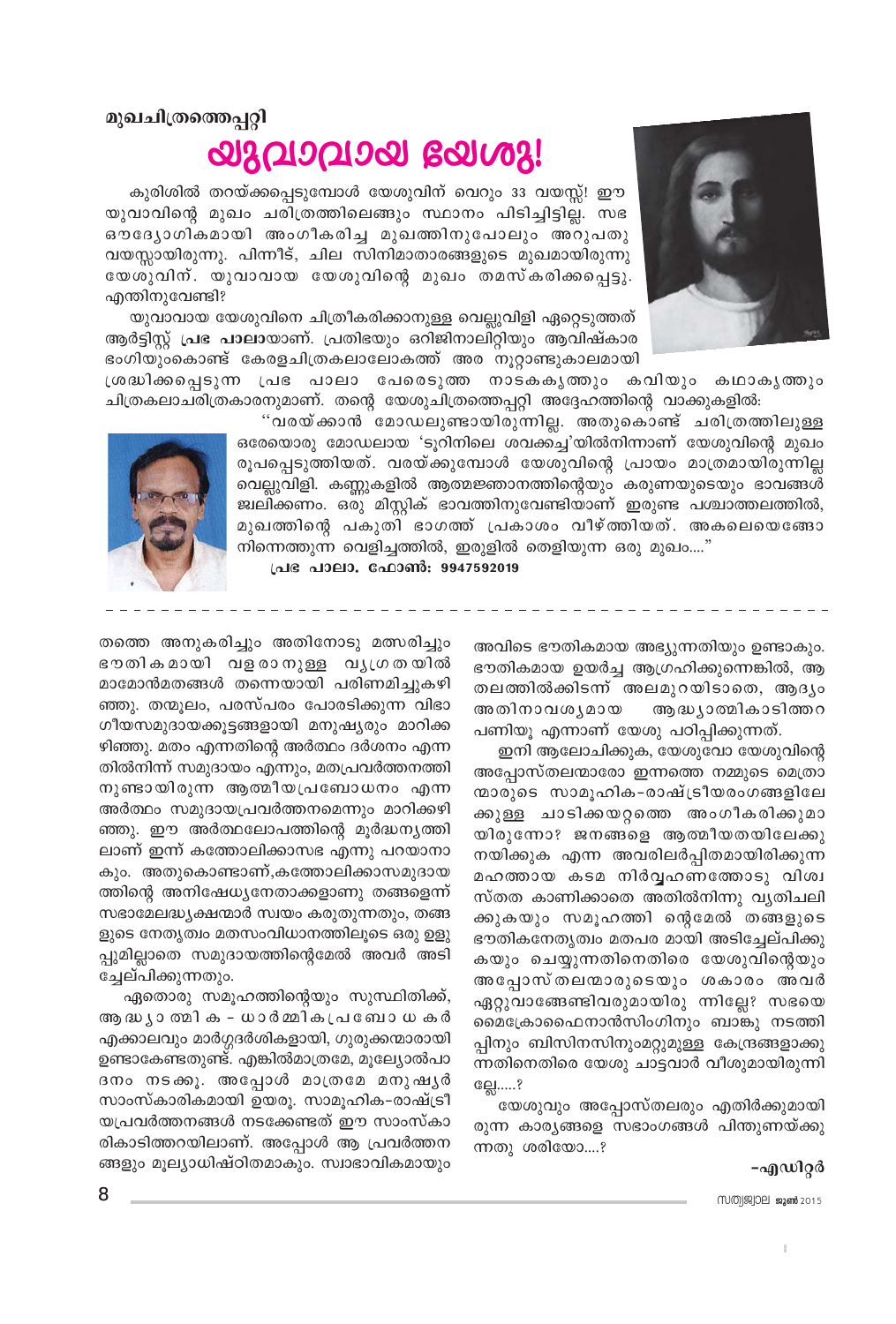# മാർ അങ്ങാടിയത്തിന്റെ<br>ഇടയലേഖനം വിരോധാഭാസം



ജോയി ഒറവണക്കളം (യു.എസ്.എ.)

'ദൈവം മെനഞ്ഞെടുത്ത ഭൂമിയിലെ സ്വർഗ്ഗ മാണ് കുടുംബം' എന്നു വിശേഷിപ്പിച്ചുകൊ ണ്ടുള്ള ഇടയലേഖനത്തിൽത്തന്നെ, ഏദൻതോട്ട ത്തിൽ ആദിമാതാപിതാക്കന്മാരുടെ സൗഭാഗൃ പൂർണ്ണമായ ജീവിതത്തെ നശിപ്പിച്ച പൈശാചിക ശക്തി നമ്മുടെ കുടുംബങ്ങളെയും ദൈവ ത്തിൽനിന്ന് അകറ്റാനായി സദാ പരിശ്രമിക്കുന്നു എന്നു സൂചിപ്പിച്ചിട്ടുണ്ട്. ഈ പിശാചാവാം മാർ അങ്ങാടിയത്തിലൂടെ ഇന്ന് കുടുംബങ്ങളെ ശിഥി ലീകരിക്കുന്നത്.

സഭയെന്ന നിലയിൽ ക്രിസ്തുവിന്റെ പ്രേഷി തദൗത്യം നടപ്പിലാക്കാൻ വിസമ്മതിക്കുന്ന യാഥാ സ്ഥിതികർ നയിക്കുന്ന കത്തോലിക്കാരൂപതകൾ സഭയ്ക്കുള്ളിൽത്തന്നെ ഉണ്ട്. അതിലൊന്നായിരി ക്കുന്നു, ചിക്കാഗോ സീറോ-മലബാർ രൂപതയും എന്നു പറയേണ്ടിവന്നതിൽ ഖേദിക്കുന്നു.

> ദൈവജനത്തിന്റെ അജപാലകനെന്ന നിലയിൽ, ദൈവം തന്നിൽ ഭരമേല്പിച്ചി രിക്കുന്ന ദൈവജനത്തെ പ്രവാ ചകധൈര്യത്തോടുകൂടി പരിപാലിക്കുക എന്നുള്ളതാണ് ഒരു മെത്രാന്റെ പ്രഥ മവും പ്രധാനവുമായ കടമ.

2015 സെപ്റ്റംബർ 22 മുതൽ 27 വരെ ഫിലാ ഡൽഫിയായിൽവച്ചു നടത്തപ്പെടുന്ന 8-ാമത് കുടുംബസമ്മേളനത്തിന്റെ മുഖ്യപ്രമേയം, " നമ്മുടെ ദൗത്യം, സ്നേഹത്തിന്റെ പൂർണ്ണതയിൽ ജീവിക്കുന്ന കുടുംബം" എന്നതാണ്. ഇടയലേഖ നത്തിൽ പ്രത്യേകം ഊന്നൽകൊടുത്ത് ഈ സമ്മേളനത്തെക്കുറിച്ച് പ്രതിപാദിച്ചിട്ടുണ്ട്. എന്നാൽ, ചിക്കാഗോ സീറോ-മലബാർ രൂപത യിലെ സമുദായം വിട്ടു വിവാഹംകഴിച്ച ക്നാനായ കുടുംബങ്ങളെ സ്നേഹത്തിന്റെ പൂർണ്ണതയിൽ

 $\infty$ തൃജ്വാല ക്നാനായ ശുദ്ധരക്തപ്രശ്നം – സ്പെഷ്യൽ പതിപ്പ്' (മെയ് – 2015) ശ്രദ്ധേയമായി. അതിൽത്തന്നെ ഡോ. ജയിംസ് കോട്ടുർ എഴുതിയിരുന്ന 'പ്രൈസ്തവകുടുംബങ്ങളെ തകർക്കുന്ന ശുദ്ധരക്തമൃതിവൈറസ് വാണിഭ ക്കാർ' എന്ന ലേഖനം അതീവശ്രദ്ധ ആകർഷി ക്കുന്നു. അതിൽക്കൊടുത്തിട്ടുള്ള, ബിഷപ് ജേക്കബ് അങ്ങാടിയത്തിന്റെ, 'ബഹുമാനൃ അച്ചന്മാരേ, ക്നാനായ വിശ്വാസികളേ' എന്നാരംഭിക്കുന്ന, കുടുംബങ്ങളെ ഭിന്നിപ്പിച്ചു കൊണ്ടിറക്കിയ കത്ത് ക്രിസ്തുവിശ്വാസികളായ ആരെയും ഞെട്ടിപ്പിക്കാൻപോന്നതാണ്. ഇതേ കാലയളവിൽത്തന്നെ, 2015 ഒക്ടോബറിൽ റോമിൽ തുടങ്ങുന്ന സിനഡിന്റെയും, ഈ വർഷം കത്തോലിക്കാസഭ മുഴുവനും 'കുടുംബവർഷ' മായി ആചരിക്കുന്നതിന്റെയും ഭാഗമായി, ഇതേ അങ്ങാടിയത്ത് മറ്റൊരു ഇടയലേഖനമിറക്കിയി രുന്നു. അതിൽ, 'ദൈവം മെനഞ്ഞെടുത്ത ഭൂമിയിലെ സ്വർഗ്ഗമാണു കുടുംബം' എന്നാണ ദ്ദേഹം എഴുതിയിരുന്നത്. എന്തൊരു വൈരുദ്ധ്യം!

കുടുംബത്തെക്കുറിച്ചും വിവാഹബന്ധത്തെ ക്കുറിച്ചും യേശു ഇപ്രകാരം പറയുന്നു: "സൃഷ്ടി യുടെ ആരംഭംമുതലേ ദൈവം അവരെ പുരുഷനും സ്ത്രീയുമായി സൃഷ്ടിച്ചു. ഇക്കാരണത്താൽ പുരു ഷൻ പിതാവിനേയും മാതാവിനേയും വിടുകയും, അവർ ഇരുവരും ഒരു ശരീരമായി തീരുകയും ചെയ്യും. പിന്നീടൊരിക്കലും അവർ രണ്ടല്ല, ഒറ്റ ശരീരമായിരിക്കും. അതിനാൽ ദൈവം സംയോ ജിപ്പിച്ചത് മനുഷ്യൻ വേർപെടുത്താതിരിക്കട്ടെ" (മർക്കോ. 10:6–9). യേശുവിന്റെ കല്പന ധിക്കരിച്ച് പൈശാചികപ്രേരണയാൽ മാർ അങ്ങാടിയത്ത് എഴുതിയ കത്ത് വ്യാപകമായ പ്രതിഷേധങ്ങൾ ഉയർത്തിയിട്ടും അസാധുവാക്കിയതായി ഒരറിവും ഇല്ല. കുടുംബങ്ങളെ ഭിന്നിപ്പിച്ചുകൊണ്ടുള്ള ടി കല്പന നിലനിൽക്കേ, കുടുംബവാർഷികാച രണം നടത്തുവാൻ ഇടയലേഖനമിറക്കി ഘോര ഘോരം പ്രസംഗിക്കുന്നത് വിരോധാഭാസവും കാപട്യവും ആണെന്നുള്ള സത്യം വിശ്വാസികൾ അറിയുകതന്നെ വേണം.

MMM9902 ജാൺ 2015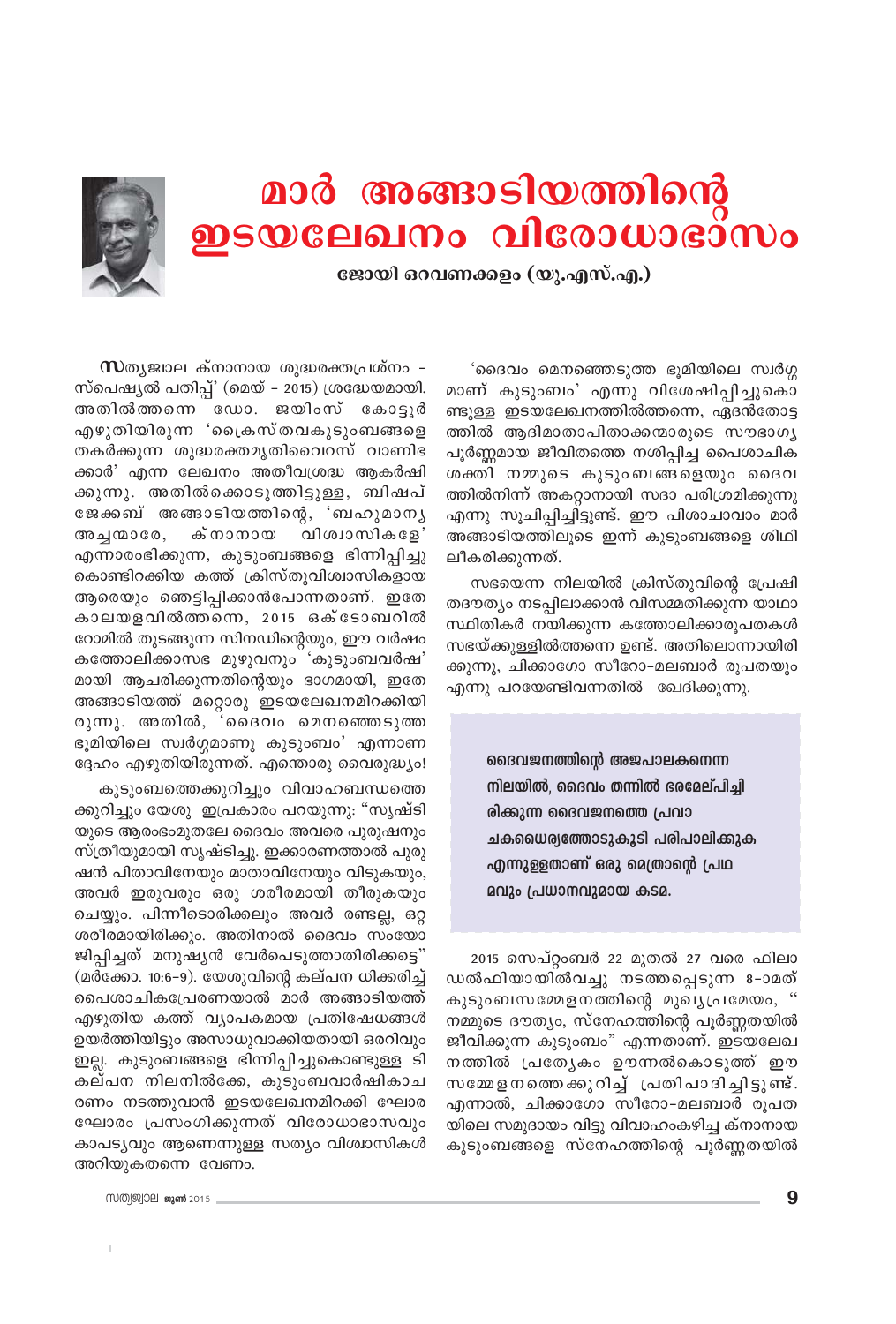#### ര്നാനായ ത്തിപ്രതക്തുവര്



#### **<u>alando</u>** alando ennan mani **A** 0

ജയിംസ് ഐസക് കുടമാളുർ

സ്വീകരിച്ചത് ചൂളപ്പറമ്പിൽ പിതാവിന്റെ കര ങ്ങളിൽ നിന്നാണ്. തുടർന്ന് അദ്ദേഹത്തെ കണ്ടു മോതിരം മുത്തി അനുഗ്രഹം വാങ്ങി. സൺഡേ സ്കൂളിൽ പഠിപ്പിച്ചിരുന്നത് അന്നത്തെ സെക്രട്ടറി ആയിരുന്ന ഫാ. തോമസ് തറയിലും തുടർന്നു ചെറുശ്ശേരിലച്ചനും. ക്നാനായ ക്കാരായ ഒട്ടേറെ നല്ല വൈദികരെയും കന്യാ സ്ത്രീകളെയും ഞാൻ സ്നേഹപൂർവ്വം സ്മരിക്കുന്നു.

ഒരു അൾത്താര ബാലനായി കോട്ടയം കത്തീഡ്രൽ പള്ളിയിൽ വിശുദ്ധ കുർബാന യിൽ സഹായിച്ചിട്ടുണ്ട്. അക്കാലത്ത് എന്നോ ടൊപ്പം വിശുദ്ധ കുർബാനയിൽ അൾത്താര ശുശ്രൂഷിയായിരുന്ന രാജു മാക്കിൽ എന്റെ രണ്ടു വർഷം സീനിയർ ആയിരുന്നു. സമർത്ഥ നായ രാജു മാക്കിൽ ഇന്ത്യൻ വിദേശകാര്യ വകുപ്പിൽ ഉദ്യോഗം സ്വീകരിച്ചു ജർമ്മനിയിൽ സേവനം ചെയ്യുമ്പോൾ ഒരു ജർമ്മൻ വനിതയെ വിവാഹം ചെയ്തു. മൂന്നുവർഷംമുമ്പ് ശ്രീ രാജു മാക്കിൽ പത്നീസമേതനായി കോട്ടയത്തു വന്നപ്പോൾ പഴയകാല സുഹൃത്തുക്കൾ ഒന്നി ച്ചുകൂടുവാൻ അവസരം ഉണ്ടായി. അദ്ദേഹ ത്തിന്റെ ജർമ്മൻകാരി ഭാര്യയും തദവസര ത്തിൽ ഉണ്ടായിരുന്നു. പഴയകാല അനുഭവ ങ്ങൾ പലതും പങ്കുവച്ചു.

ഇവിടെ ഞാൻ പറയുവാൻ ആഗ്രഹിക്കുന്ന ത് ഇതാണ്: ശ്രീ രാജു മാക്കിൽ ക്നാനായക്കാരി അല്ലാത്ത ഒരു വനിതയെ വിവാഹം ചെയ്ത

ഡോമിനിക് സാവിയോ വാച്ചാച്ചിറയിൽ ഞാൻ ആദരിക്കുന്ന ഒരു ലേഖകനാണ്. ഏറെ <mark>പണ്ഡിതരായ സുവിശേഷലേഖകരോടൊപ്പ</mark>ം അദ്ദേഹത്തിന്റെ രചനകളും നിലവാരം ഉള്ളതാ യിട്ടാണു ഞാൻ കണ്ടിട്ടുള്ളത്. എന്നാൽ നിർഭാഗൃ മെന്നു പറയട്ടെ, ക്നാനായ വംശീയതയെക്കുറിച്ചും സ്വത്വബോധത്തെക്കുറിച്ചും ശ്രീ.ഡോമിനിക് സാവിയോയുടെ അഭിപ്രായപ്രകടനങ്ങൾ ഒട്ടും സ്ഥീകാര്യമായി തോന്നുന്നില്ല. ഞാൻ ക്നാനായ ക്കാരെ ഭള്ളു പറയാൻ വേണ്ടിയാണു വിശുദ്ധ ഗ്രന്ഥം ഉദ്ധരിച്ചതെന്ന് അദ്ദേഹം പറഞ്ഞത് വലിയ അവിവേകംതന്നെ. പ്രൊഫ. ഇപ്പന്റെ 'രക്താർ ബുദം ബാധിച്ച രക്തശുദ്ധീവാദം' എന്ന ലേഖനം വളരെ അവസരോചിതം. ശ്രീ ഡോമിനിക് സാവി യോയുമായി അൽപം ദീർഘമായ സംവാദത്തി ലേർപ്പെടാൻ ആഗ്രഹമുണ്ട്. പക്ഷേ, 'സതൃജ്വാല' യ്ക്കു വേറെ പ്രാധാനൃമേറിയ വിഷയങ്ങൾ ഉള്ളപ്പോൾ അതിനിപ്പോൾ തുനിയുന്നില്ല.

അൽപം വ്യക്തിപരമായ കാര്യങ്ങൾ കുറിക്കു ന്നത്, ഞാൻ ക്നാനായക്കാരെ സ്നേഹിക്കുന്നു എന്നറിയിക്കാൻ വേണ്ടി മാത്രമാണ്.

എനിക്കു മൂന്നു വയസ്സുള്ളപ്പോഴാണു എന്റെ കുടുംബം കോട്ടയത്തു താമസം തുടങ്ങിയത്. അഭിവന്ദ്യ ചൂളപ്പറമ്പിൽ പിതാവാണ് ഞാൻ ആദ്യമായി കാണുന്ന മെത്രാൻ. കോട്ടയത്തെ ക്രിസ്തുരാജ കത്തീഡ്രൽ വെഞ്ചരിപ്പുദിവസം പ്രസംഗിച്ച മാർ ജയിംസ് കാളാശ്ശേരിയാണു എന്റെ യഥാർത്ഥ മെത്രാൻ എന്ന് എന്റെ കുടുംബാംഗ ങ്ങൾ പറഞ്ഞു തന്നു. ഞാൻ വിശുദ്ധ കുർബ്ബാന

> ങ്കിലും. ജാഗരൂകതയോടെ വർത്തിക്കുക, മറ്റുള്ള വരിൽ ബോധ്യം ജനിപ്പിക്കുകയും അവരെ ശാസിക്കുകയും ഉദ്ബോധിപ്പിക്കുകയും ചെയ്യു ക. ക്ഷമ, കൈവിടാതിരിക്കുകയും, പ്രബോധന ത്തിൽ ശ്രദ്ധിക്കുകയും ചെയ്യുക" (2 തിമോ:  $4/$ 2). അതിനു കഴിയുന്നില്ലെങ്കിൽ, അപഹാസ്യനാ കാതെ പോപ്പ് ബെനഡിക്ട് 16–ാമന്റെ പാത സ്വീകരിക്കൂ എന്നാണ് ബിഷപ്പ് അങ്ങാടിയത്തി നോടു പറയാനുള്ളത്.

ജീവിക്കുവാൻ എന്തുകൊണ്ട് അനുവദിക്കുന്നില്ല?

ദൈവജനത്തിന്റെ അജപാലകനെന്ന നില യിൽ, ദൈവം തന്നിൽ ഭരമേല്പിച്ചിരിക്കുന്ന ദൈവ ജനത്തെ പ്രവാചകധൈര്യത്തോടുകൂടി പരിപാലി ക്കുക എന്നുള്ളതാണ് ഒരു മെത്രാന്റെ പ്രഥമവും പ്രധാനവുമായ കടമ. പൗലോസ് ശ്ലീഹാ ഇങ്ങനെ എഴുതിയിരിക്കുന്നു: "വചനം പ്രസംഗിക്കുക, സാഹചര്യം അനുകൂലമാണെങ്കിലും അല്ലെ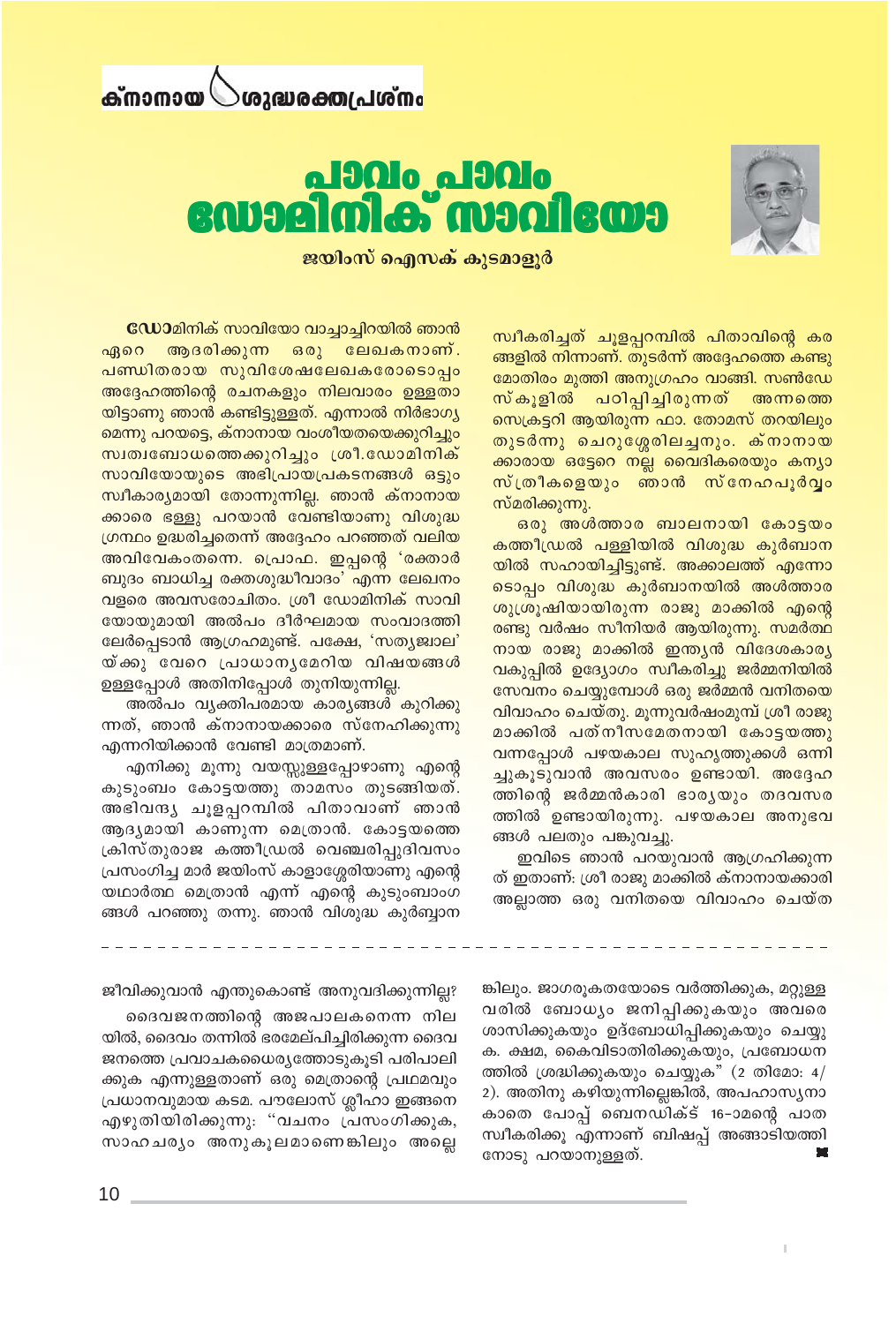കെ.സി.ആർ.എം. പ്രതിമാസപരിപാടി

## ചർച്ചാസജ്ജേനം: 'സേശുവും <sub>∤</sub>കിസ്തുവും' 2015 ജൂൺ 27, ശനിയാഴ്ച 2 പി. എം. – **ന് പാലാ ടോംസ് ചേമ്പർ ഹാളിൽ**

| അദ്ധ ൃക്ഷൻ<br>വിഷയാവതാരകൻ | : $\omega$ ി കെ. ജോർജ് ജോസഫ് (KCRM സംസ്ഥാന പ്രസിഡന്റ്)<br>: ശ്രീ.എസ്.ജെ. അനന്ത്<br>(ആത്മയോഗ് ജ്ഞാനസാധനാപ്രബോധകൻ, പരിശീലകൻ) |
|---------------------------|----------------------------------------------------------------------------------------------------------------------------|
| 'യേശുവും ക്രിസ്തുവും'     | <b>։ പ്രൊഫ. സെബാസ്റ്റ്യൻ വട്ടമ</b> റ്റം                                                                                    |
| - അനുചിന്തനങ്ങൾ           | : ശ്രീ ജോസാന്റണി                                                                                                           |

ബഹുമാനൃരേ,

'യേശു', 'ക്രിസ്തു' എന്നീ നാമപദങ്ങൾ പര്യായപദങ്ങളെന്നപോലെ ഉപയോഗി ക്കുന്നവരാണ് ഏറെയും. ലോകത്തിന്ന് ആയിരക്കണക്കിനു സഭകളുണ്ടായിരിക്കുന്നതിനു കാരണംതന്നെ, ഈ രണ്ടു പദങ്ങൾ തമ്മിലുള്ള അർത്ഥവൃത്യാസം മനസ്സിലാക്കാൻ മനുഷൃർ പരിശ്രമിക്കാത്തതാണെന്നു പറയാം.

സ്വാതികനും ഒരു തികഞ്ഞ സതൃാന്വേഷിയുമായ എസ്.ജെ. അനന്ത് സാർ, താൻ കണ്ടെത്തിയ യേശുവിനെയും ക്രിസ്തുവിനെയും നമുക്കു പരിചയപ്പെടുത്തുകയും അദ്ദേഹത്തിന്റെ കാഴ്ചപ്പാടുകൾ പങ്കുവയ്ക്കുകയും ചെയ്യുന്നു. ഫാ.എസ്.കാപ്പന്റെ ശിഷ്യൻ  $\,$ പൊഫ. സെബാസ്റ്റൻ വട്ടമറ്റവും, നിതൃചൈതനൃയതിയുടെ ശിഷൃൻ ശ്രീ ജോസാന്റണിയും തങ്ങളുടെ അനുബന്ധചിന്തകളും പങ്കുവയ്ക്കുന്നു. ഇതോടു ബന്ധപ്പെട്ട ചിന്തകൾ പങ്കുവയ്ക്കാൻ എല്ലാവർക്കും അവസരമുണ്ടായിരിക്കും.

ചർച്ചാസമ്മേളനത്തിനുപുറമേ, താഴെപ്പറയുന്ന കാര്യങ്ങൾകൂടി അന്നു നടത്തപ്പെടുന്നു.

1. യുവാവായ യേശുവിന്റെ തേജോമയമായ ചിത്രം വിരചിച്ച പ്രശശ്**ത ചിത്രകലാചാരൃ**ൻ **്രരീ പ്രഭ പാലാ−യെ കെ.സി.ആർ.എം. ആദരിക്കുന്നു.** 

2. കഴിഞ്ഞമാസം നടക്കാതെപോയ, 'KCRM രജതജൂബിലിയാഘോഷം എവിടെവച്ച്, **എന്, എങ്ങനെ?' എന്ന വിഷയത്തിൽ,** KCRM സംസ്ഥാന ഓർഗനൈസിംഗ് സെക്രട്ടറി ശ്രീ റെജി ഞള്ളാനിയുടെ നേതൃത്വത്തിൽ കൂട്ടായ ആലോചന.

ഈ പരിപാടികളിലെല്ലാം കെ.സി.ആർ.എം-ന്റെയും 'സത്യജ്വാല'യുടെയും അനുഭാവി കളുടെ പരമാവധി സാന്നിദ്ധൃം ആഗ്രഹിക്കുന്നു; എല്ലാവരെയും ഹാർദ്ദമായി ക്ഷണിക്കുകയും ചെയ്യുന്നു.

സ്നേഹാദരങ്ങളോടെ,

**കെ.കെ. ജോസ് കണ്ടത്തിൽ** (കെ.സി.ആർ.എം. സംസ്ഥാന ജന.സെക്രട്ടറി) പ്രോൺ: 8547573730

ക്കാർക്കെതിരെ മാത്രമാണോ ശിക്ഷണനടപടി?

<sub>്</sub>കിസ്തുവീക്ഷണവുമായി പൊരുത്തപ്പെടാ ത്ത ജാതിചിന്തകൾ ഉണർത്തി സ്വന്തം സമുദായ ത്തെ ലോകത്തിനു മുമ്പിൽ പരിഹാസൃപാത്ര മാക്കുന്നതിൽനിന്നു ശ്രീ ഡോമിനിക് സാവി യോയും കൂട്ടരും വിരമിക്കണമെന്നും, കെ.സി. ആർ.എം. ഇപ്പോൾ നേതൃത്വംനൽകുന്ന നല്ല നീക്കങ്ങളുമായി സഹകരിക്കണമെന്നും സ്നേഹ പൂർവ്വം അഭ്യർത്ഥിക്കുന്നു. ക്നാനായ സമുദായ തോടുള്ള ആദരവുമാത്രമാണ് ഈ അഭൃർ ത്ഥനയ്ക്കു നിദാനം. *ഫോൺ: 9847126316* 

തിന്റെപേരിൽ സമുദായത്തിൽനിന്നു ബഹിഷ് കൃതനായതായി അറിഞ്ഞിട്ടില്ല. ഇദ്ദേഹത്ത<u>െ</u> പോലെ അമേരിക്കയിലും യുറോപ്പിൽ പല ഭാഗങ്ങളിലും ക്നാനായ സമുദായത്തിൽപ്പെട്ട പലരും മറ്റു ജാതികളിൽപ്പെട്ടവരെ ജീവിത പങ്കാളികളാക്കിയിട്ടുണ്ട്. ഇവരെയെല്ലാം തിരഞ്ഞുപിടിച്ചു ക്നാനായസമൂഹത്തിൽനിന്നു പുറത്താക്കാൻ ഇന്നു പ്രത്യേക നടപടികൾ വല്ലതും സഭാകേന്ദ്രത്തിൽ ആലോചനയുണ്ടോ? അതോ ഈ നീക്കം കേരളത്തിൽ മാത്രമാണോ? സാധാരണക്കാരും പാവപ്പെട്ടവരുമായ ക്നാനായ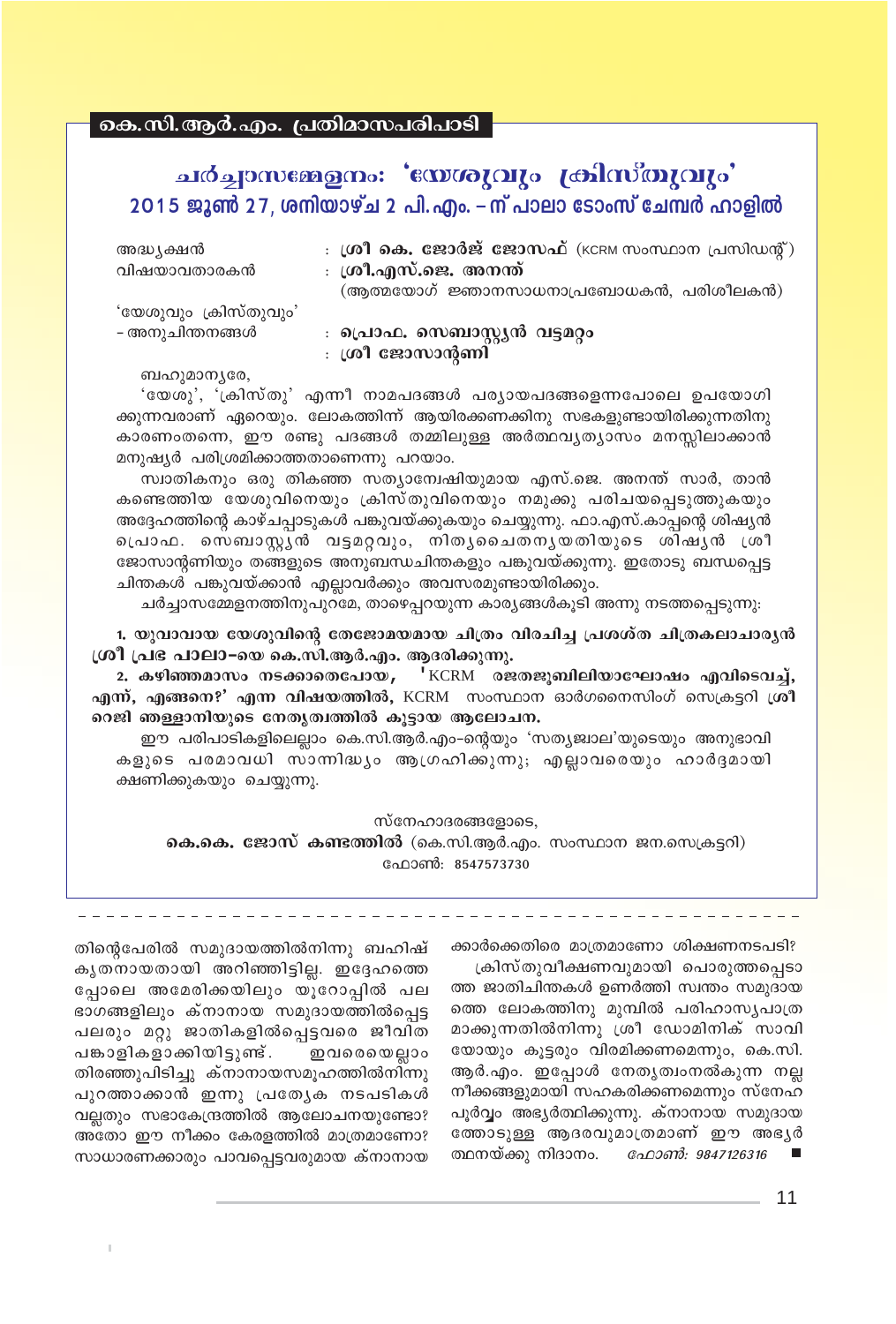# 'ശുദ്ധരക്തവാദം<br>നിയമവിരുദ്ധം'

#### - അഡ്വ. ഇന്ദുലേഖാ ജോസഫ്

[2015 ഏപ്രിൽ 25-ന് KCNS ഉഴവൂരിൽ സംഘടി പ്പിച്ച കുടുംബസംഗമത്തിൽ, കെ.സി. ആർ.എം. ലീഗൽ അഡ്വൈസർ അഡ്വ. ഇന്ദുലേഖ നടത്തിയ പ്രസംഗത്തിന്റെ സംഗ്രഹം]

**'ക്**നാനായകത്തോലിക്കാ സഭാനവീകരണസമിതി' യുടെ ഈ കുടുംബസംഗമത്തിൽ പങ്കെടുക്കാൻ കഴിഞ്ഞ തുതന്നെ വലിയ ഒരു ഭാഗ്യമായി ഞാൻ കരുതുന്നു. ഔദ്യോഗികസഭ കുടുംബബന്ധങ്ങളെ ശിഥിലീകരിക്കാൻ ശ്രമിക്കുമ്പോൾ കുടുംബബന്ധങ്ങൾ ഊട്ടിയുറപ്പിക്കാൻ ശ്രമിക്കുന്ന അത്മായരുടെ ഈ സംരംഭം പ്രശംസാർ ഹമാണ്.

ഇതര സഭാസമൂഹത്തിൽപ്പെട്ട ആളുകളെ വിവാഹം കഴിച്ചു എന്ന ഒറ്റക്കാരണത്താൽ സ്വന്തം സഭയിൽനിന്നും പടിയടച്ച് പിണ്ഡംവച്ച ഒരു കൂട്ടം ആളുകളെയാണ് നമു ക്കിവിടെ കാണാൻ കഴിയുന്നത്. ഇത്തരം സമീപനങ്ങൾ ക്രിസ്തുവിരുദ്ധമാണ്, ബൈബിൾ വിരുദ്ധമാണ്, നിയമ വിരുദ്ധമാണ്. സർവ്വോപരി അക്ഷന്തവ്യമായ സാമൂഹിക തിന്മയുമാണ്.

ക്നാനായ ശുദ്ധരക്തവാദം എങ്ങനെ ബൈബിൾ വിരുദ്ധവും ക്രിസ്തുവിരുദ്ധവുമായിരിക്കുന്നു എന്നുള്ള തിനെക്കുറിച്ച് എനിക്കു മുമ്പ് ഇവിടെ സംസാരിച്ച പ്രാസം ഗികർ വിശദമാക്കിക്കഴിഞ്ഞു. ഇനി, ശുദ്ധരക്തവാദം എങ്ങ നെ നിയമവിരുദ്ധമാകുന്നു എന്ന്, ഒരു അഭിഭാഷക എന്ന നിലയിൽ സമർത്ഥിക്കാനാണ് ഞാൻ ആഗ്രഹിക്കുന്നത്. ഭരണഘടനയുടെ 16-ാം അനുച്ഛേദം അനുശാസിക്കുന്നത് ജാതി, മതം, വർണ്ണം, ജന്മസ്ഥലം, പ്രായം, ലിംഗം ആദിയായവയുടെ അടിസ്ഥാനത്തിൽ വിവേചനം പാടില്ല എന്നാണ്. അങ്ങനെ നോക്കുമ്പോൾ ശുദ്ധരക്തവാദം നിയമവിരുദ്ധമാണ്.

ശുദ്ധരക്തവാദത്തിനെതിരായി നേടിയെടുത്ത നിർണ്ണായകമായ വിധിയാണ് ബിജു ഉതുപ്പ് കേസിലു ണ്ടായിട്ടുള്ളത്. പ്രസ്തുത വിധിയിൽ ക്നാനായ കത്തോ ലിക്കരുടെ ചരിത്രം, പാരമ്പര്യം മുതലായവ വിശദമായി പരിശോധിച്ച കോടതി ശുദ്ധരക്തവാദം ശുദ്ധ അസംബന്ധമാണ് എന്നു കണ്ടെത്തി. ഇന്ത്യൻ എവിഡൻസ് ആക്ടിലെ സെക്ഷൻ 13 പ്രകാരം, ഒരു ആചാരത്തിന്റെ വസ്തുതയെക്കുറിച്ചു തർക്കമുണ്ടായാൽ പ്രധാനമായും രണ്ടു കാര്യങ്ങൾ പരിഗണിക്കണം. ഒന്നാമതായി ആചാരത്തിന്റെ ഉത്ഭവം, അടിസ്ഥാനം,

അതിനു ലഭിച്ച സാമൂഹിക അംഗീകാരം തുടങ്ങിയവ പരിശോധിക്കണം. രണ്ടാമ തായി, ഇത്തരം ആചാരങ്ങൾ പ്രാവർ ത്തികമാക്കിയ സാഹചരൃങ്ങൾ അവ ലോകനം ചെയ്യുക എന്നതാണ്. ബിജു ഉതുപ്പുകേസിൽ ഇതു രണ്ടും നടക്കുക യും, ശുദ്ധരക്തവാദം കാലാകാലങ്ങ ളായി തുടർന്നുവന്ന ഒരു ആചാരമല്ലെ ന്നും അതിനു യാതൊരുവിധ താത്ത്വികാ ടിസ്ഥാനവുമില്ലെന്നും വ്യക്തമായ രേ ഖകളുടെ അടിസ്ഥാനത്തിൽ കോടതി കണ്ടെത്തുകയും ചെയ്തു. കോടതി വിധി അനുകൂലമായിരുന്നെങ്കിലും ബിഷപ്പ് അറസ്റ്റ് വരിക്കുന്ന അവസ്ഥ ഒഴിവാക്കാൻവേണ്ടി ആ വിധി നട പ്പിലാക്കിയില്ല.

ഇത്തരം സാഹചര്യങ്ങളിൽ നിയമ പരമായ പരിരക്ഷയ്ക്കൊപ്പം നമുക്കു വേണ്ടത് ബോധവത്കരിക്കപ്പെട്ട ഒരു സമൂഹമാണ്. ബിഷപ്പ് കുറ്റംചെയ്താൽ അറസ്റ്റു വരിക്കണമെന്നു പറയുവാൻ ചങ്കൂറ്റമുള്ള ഒരു സമൂഹമാണ് നമുക്കു വേണ്ടത്. ഇത്തരം അനാചാരങ്ങൾക്കെ തിരെ ജനങ്ങൾ സംഘടിക്കുകയും ശബ് ദമുയർത്തുകയുംവേണം. അവരിൽനി ന്നുയരുന്ന ശബ്ദവീചികൾ മാധ്യ മമാഫിയയുടെ ചെകിട് തുറപ്പിക്കണം; സഭാധികാരികളുടെ കണ്ണ് തുറപ്പി ക്കണം.

അവസാനമായി പറയട്ടെ, അനീതി ക്കെതിരെയുള്ള നിങ്ങളുടെ ഏതു പോരാട്ടത്തിലും നിങ്ങളോടൊപ്പം നിങ്ങ ളിലൊരാളായി ഞാനുണ്ടാകും; ഞാനു ൾപ്പെടുന്ന കെ.സി.ആർ.എം. എന്ന പ്രസ്ഥാനവും ഉണ്ടാകും.

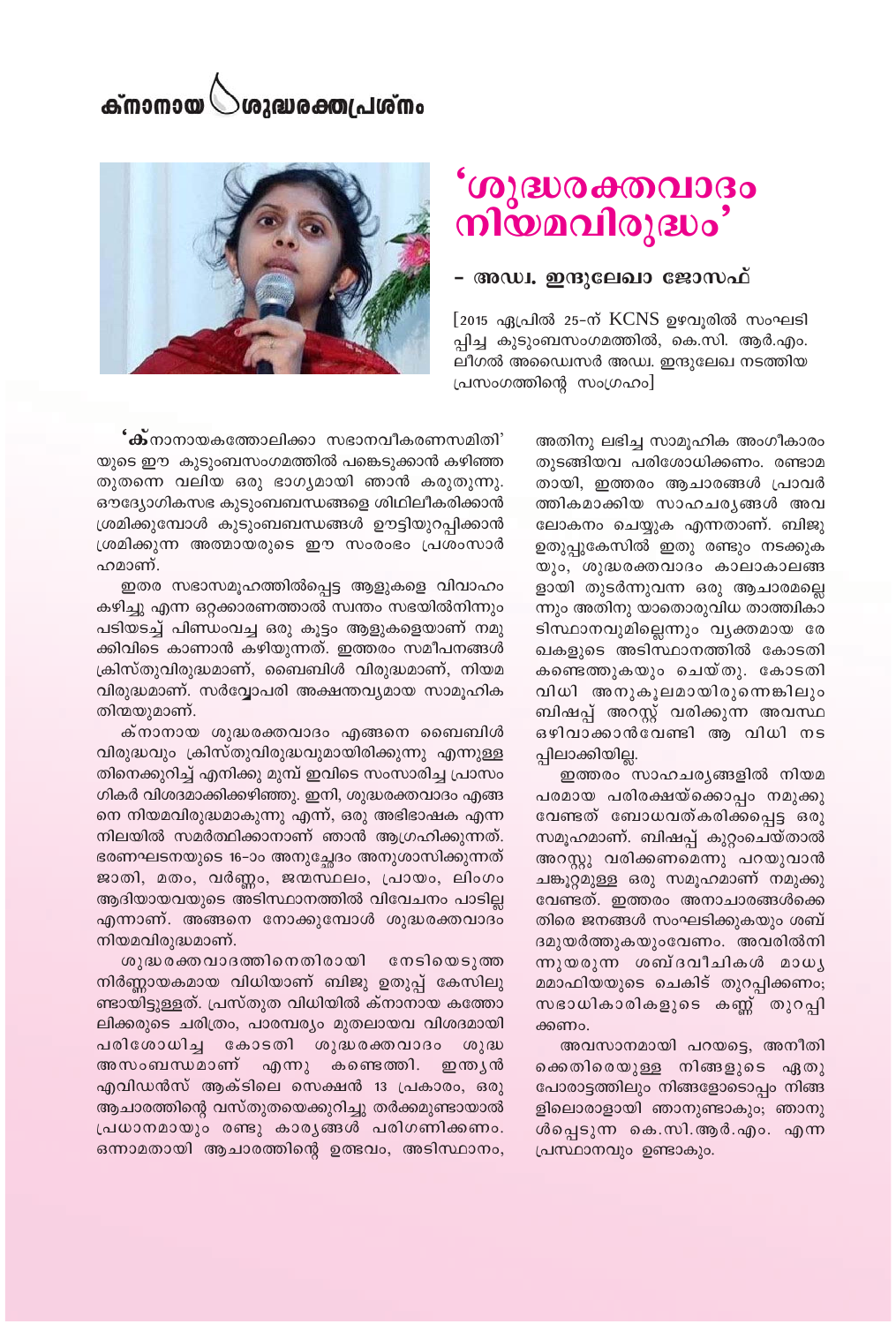## **'വിവാഹകാര്യങ്ങളിൽ** രാജ്യത്ത് ചൊതുനിയമം വേണം' സുപ്രീം കോടതി

നുൂഡൽഹി: വിവാഹ കാരൃങ്ങളിൽ രാജ്യത്തെ എല്ലാ സമുദായങ്ങൾക്കുമായി പൊതുനിയമം വേണമെന്നു സുപ്രീം കോടതി വാക്കാൽ പറഞ്ഞു. ഇക്കാരൃത്തിൽ നിലപാടു വൃക്തമാക്കാൻ ജഡ്ജിമാരായ വിക്രംജിത് സെൻ, അഭയ് മനോഹർ സപ്രെ എന്നിവരുടെ ബെഞ്ച് കേന്ദ്ര സർക്കാരിനോടു നിർദേശിച്ചു.

പ്രൈസ് തവർക്കു ബാധകമായ ഇന്തൃൻ വിവാഹമോചനനിയമത്തിലെ 10 എ(1) വ്യവസ് ഥ ചോദൃംചെയ്ത് ആൽബർട്ട് ആനുണി നൽകിയ ഹർജിയാണു കോടതി പരിഗണിച്ചത്. രണ്ടു വർഷമായി വേർപിരിഞ്ഞു കഴിയുന്നവ ർക്കു മാത്രമേ വിവാഹമോചനം നൽകുകയുള്ളൂ എന്ന വ്യവസ്ഥയാണു ഹർജിക്കാരൻ ചോദ്യം ചെയ്തത്.

സ്പെഷൽ മാര്യേജ് നിയമം, ഹിന്ദു വിവാഹ നിയമം, പാഴ്സി വിവാഹനിയമം തുടങ്ങിയവ ഒരു വർഷമായി പിരിഞ്ഞു കഴിയുന്നവർക്കു വിവാഹമോചനം അനുവദിക്കുന്നതാണ്. പ്രൈസ്തവർക്കു ബാധകമായ നിയമത്തിനു ഭേദഗതികൊണ്ടുവരേണ്ട കേന്ദ്രംതന്നെ താണെന്നു കോടതി വാക്കാൽ പറഞ്ഞു. ഏതു മതത്തിലുള്ള വൃക്തിക്കും ബാധകമാകുന്ന പൊതുനിയമം കൊണ്ടുവരാൻ സർക്കാർ മുൻകൈയെടുക്കണമെന്നും കോടതി പറഞ്ഞു.

ഇന്ത്യൻ വിവാഹമോചന നിയമത്തിലെ രണ്ടുവർഷ വൃവസ്ഥ ഭരണഘടനാവിരുദ്ധ മാണെന്നു കേരള, കർണാടക ഹൈക്കോട തികൾ നേരത്തേ നിലപാടെടുത്തിരുന്നു. ഇതു ചുണ്ടിക്കാട്ടി ഈയിടെ ബോംബെ ഹൈക്കോ ടതി കാലാവധി ഒരുവർഷമാക്കി കുറച്ചു വിധി പ്രസ്താവിച്ചിരുന്നു. കേരള, കർണാടക ഹൈ ക്കോടതികളുടെ വിധികളെ കേന്ദ്ര സർക്കാർ ചോദൃംചെയ് തിട്ടില്ലെന്നതും ബോംബെ ഹൈക്കോടതി ചൂണ്ടിക്കാട്ടിയിരുന്നു.

–വിവാഹകാര്യത്തിൽ മാത്രമല്ല, മതാനുഷ്ഠാ നങ്ങളൊഴികെയുള്ള എല്ലാ കാര്യങ്ങളിലും പൊതുനിയമംതന്നെയാണ് എല്ലാ രാജൃങ്ങ



ളിലും വേണ്ടത്. അല്ലെങ്കിലത് മതവിവേചനമാ ണ്. വിവാഹത്തോടും മരണത്തോടും ജനന ത്തോടുമനുബന്ധിച്ച് മതാചാരങ്ങൾ നടത്താറു ണ്ട് എന്നതിന്റെ പേരിൽ അതൊന്നും മതകാര്യ ങ്ങളാകുന്നില്ല; അതെല്ലാം തികച്ചും വ്യക്തിപ രവും സാമൂഹികവുമായ കാര്യങ്ങളാണ്. ചടങ്ങു കളിലൂടെ അവയെ മതപരമായിക്കൂടി അംഗീക രിച്ചാശീർവദിക്കുന്നു എന്നുമാത്രം.

ഇന്ത്യൻ വിവാഹമോചനനിയമത്തിൽ പ്രൈസ്തവർക്കു ബാധകമാക്കിയിരുന്ന രണ്ടു വർഷവ്യവസ്ഥ ഭരണഘടനാവിരുദ്ധമാണെന്നു കണ്ടെത്തിയ സുപ്രീംകോടതി, വത്തിക്കാൻ രാഷ്ട്രത്തിന്റെ മതനിയമപ്രകാരം നടത്തിവരുന്ന ഇവിടുത്തെ ക്രൈസ്തവരുടെ മതസ്വത്തുഭരണം ഭരണഘടനാലംഘനമാണെന്ന് ഇനി എന്നാ ണാവോ കണ്ടെത്തുക!

## വധുവിനെ ആവശ്യമുണ്ട്

സുന്ദരനും സുമുഖനുമായ, 42 വയസ്സുള്ള, ഗവ. സർവ്വീസിൽ യു.ഡി. ക്ലർക്കായ യുവാവിന്, വിദ്യാഭ്യാസവും 35-നും 40-നും മദ്ധ്യേ പ്രായവുമുള്ള യുവതികളുടെ മാതാപിതാക്കളിൽ നിന്നു വിവാഹാലോചനകൾ ക്ഷണി ക്കുന്നു. സന്ന്യാസം ഉപേക്ഷിച്ചവ രെയും ഉപേക്ഷിക്കാൻ താല്പര്യമുള്ള വരെയും പരിഗണിക്കും. സാമ്പത്തികം ബാധകമല്ല.

ഫോൺ: 9446608501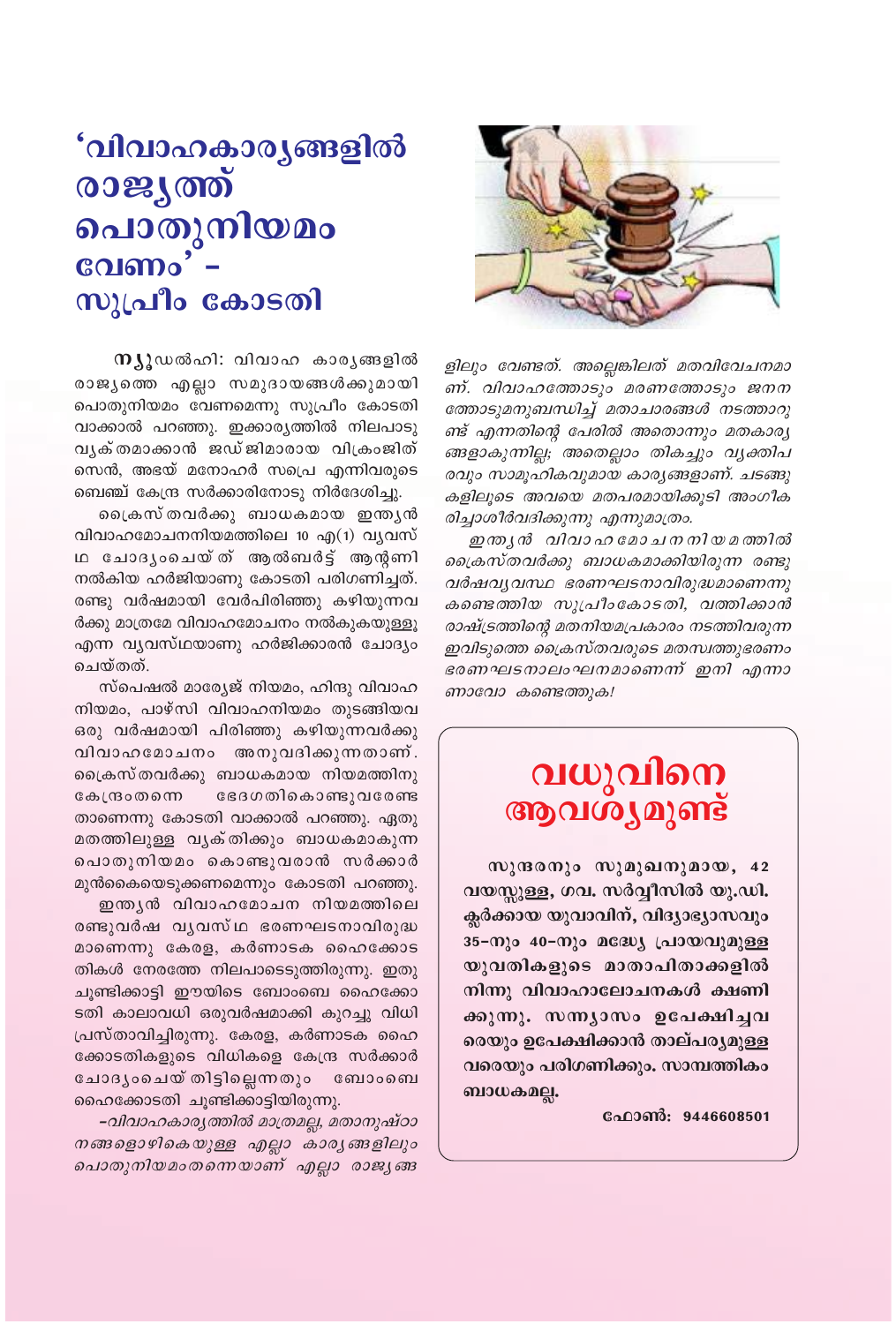

## സർക്കാരിനെ താഴെയിറക്കുവാൻ ലക്ഷ്യമിട്ടാണ് 'ഇൻഫാം' രൂപീകരിച്ചത്.

റെജി ഞള്ളാനി (ഇൻഫാം, മുൻ ഇടുക്കിജില്ലാ സെക്രട്ടറി)

ചേക്കേറുകയായിരുന്നു.

'ഇൻഫാമി'നെയും പുരോഹിതരെയും വിശ്വ സിച്ച് തെരുവിലിറങ്ങിയ പാവപ്പെട്ട കർഷകർക്ക് ഒരു രൂപയുടെപോലും വിലവർദ്ധനവു ലഭിച്ചി ല്ലെന്നു മാത്രമല്ല, അവർക്ക് വൻ സാമ്പത്തിക നഷ്ടവും ഉണ്ടായി. ഇൻഫാമിന്റെ പേരിൽ വട ക്കേമുറിയച്ചനെയും സഭയെയും വിശ്വസിച്ച് പല വിഭാഗങ്ങളിലായി പണം മുടക്കിയവർക്ക് ലക്ഷ ങ്ങൾ ഇന്നും കിട്ടാനുണ്ട്. കേന്ദ്രസർക്കാർ ഏകീ കൃത സിവിൽകോഡ് കൊണ്ടുവരുമെന്ന ഭയവും, വിദേശത്തുനിന്നും സഭയ്ക്ക് സന്നദ്ധ സംഘടന കളുടെപേരിൽ എത്തിച്ചേരുന്ന പണത്തേക്കുറിച്ച് കേന്ദ്രസർക്കാർ അന്വേഷിക്കുമെന്ന ഭയവും ഉണ്ടാകുമ്പോഴാണ്, നൂനപക്ഷപീഡനമാരോപിച്ച് ഇന്ത്യയെ സ്വദേശത്തും വിദേശത്തും അപകീർ ത്തിപ്പെടുത്തുവാൻ സഭ ശ്രമിക്കാറുള്ളത്.

'ഇൻഫാ'മിന്റെ പേരിൽ നടന്നിട്ടുള്ള സാമ്പ ത്തികക്രമക്കേടുകളേക്കുറിച്ച സി.ബി.ഐ. പോലുള്ള ഏജൻസികളെക്കൊണ്ട് സർക്കാർ ഉടൻ അന<mark>്വേഷിപ്പിക്കണം. സഭയുടെ ചില</mark> ആജ്ഞാനുവർത്തികളെ ഉപയോഗിച്ച് നിഗൂഢ ലക്ഷ്യത്തോടെ 'ഇൻഫാ'മിനെ ഒരിക്കൽക്കൂടി രംഗത്തിറക്കി ജനങ്ങളെ വഞ്ചിക്കുവാൻ തയ്യാറെ ടുക്കുകയാണോ സഭ ഇപ്പോൾ എന്നു സംശയി ക്കേണ്ടിയിരിക്കുന്നു. സഭ തുടങ്ങിവച്ച എല്ലാ സ്ഥാപനങ്ങളും വൻ സാമ്പത്തികവളർച്ച കൈ വരിച്ചപ്പോൾ, അതേ സഭയുടെ കർക്ഷക സംഘടനയായ 'ഇൻഫാം' കർഷകർക്കുവേണ്ടി തുടങ്ങിവച്ച ഒരു സ്ഥാപനവും ഇന്നു നിലനിൽ ക്കുന്നുപോലുമില്ല. തന്നെയുമല്ല, കർഷകർ വൻ സാമ്പത്തികക്കെണിയിലുമായി. ഇനിയും നമ്മൾ വഞ്ചിതരാകണമോ...? ഫോൺ: 9447105070

-കർഷകജനതയെ വഞ്ചിച്ചുവെന്നു തെളിവു കൾസഹിതം ലേഖകൻ സമർത്ഥിച്ച അതേ 'ഇൻഫാമി'നെയും, മെത്രാന്മാരുടെ ഏറാൻമൂളി സംഘടനയെന്നു കാലംതെളിയിച്ച 'അഖില കേരള കത്തോലിക്കാകോൺഗ്രസി' $(AKCC)$ 

**ക**ത്തോലിക്കാസഭയുടെ നേതൃത്വത്തിൽ രൂപീകൃതമായ 'ഇൻഫാം' എന്ന കർഷക സംഘടന സുന്ദരമോഹന വാഗ്ദാനങ്ങളും വലിയ പ്രതീക്ഷകളും നൽകി കർഷകരെ വഞ്ചി ക്കുകയായിരുന്നു. അന്നത്തെ ആന്റണി സർ ക്കാർ, സഭയുടെ സ്വത്തുക്കൾ സംബന്ധിച്ച കണക്കുകൾ ശേഖരിക്കുവാൻ ആഗ്രഹിച്ചിരുന്നു. അതിലുള്ള അപകടം മണത്തറിഞ്ഞ കത്തോ ലിക്കാസഭ സർക്കാരിനെ അപകീർത്തിപ്പെടുത്തു വാനും താഴെയിറക്കുവാനും 'ഇൻഫാം' രൂപീകരി ക്കുകയായിരുന്നു. ഇക്കാര്യം സംഘടനയുടെ ചെയർമാൻ ഫാ. മാത്യു വടക്കേമുറി എന്നോട് നേരിട്ടു പറഞ്ഞിട്ടുണ്ട്. സഭാനേതൃത്വത്തിന് ജനങ്ങളിൽ മതിയായ വിശ്വാസമില്ലാതിരുന്ന തിനാൽ, സംഘടനയുടെ ഓരോ യൂണിറ്റിന്റെയും രക്ഷാധികാരിയായി അതാതു പ്രദേശങ്ങളിലെ പള്ളിവികാരിമാരെയാണ് നിയമിച്ചിരുന്നത്.

കാർഷിക ഉല്പ്പന്നങ്ങളുടെ വിലയിടിവിനു കാരണം സർക്കാരിന്റെ പിടിപ്പുകേടാണെന്നു വരുത്തിത്തീർത്ത് ലക്ഷക്കണക്കിന് കർഷകരെ സംസ്ഥാനസർക്കാരിനെതിരെ തിരിച്ചുവിടുന്ന തിൽ കത്തോലിക്കാസഭ വിജയിച്ചു എന്നു പറയാം. അംഗത്വ ഫീസായും മറ്റു സംഭാവനകളാ യും സജീവപ്രവർത്തകരിൽനിന്നു കടമായും വടക്കേമുറിയച്ചന്റെ നേതൃത്വത്തിൽ സഭ കോടി കൾ തട്ടിയെടുത്തു. വടക്കേമുറിയച്ചൻ നിയന്ത്രി ച്ചിരുന്ന എസ്.ഡി.എ. എന്ന സന്നദ്ധസംഘടന വഴിയും അച്ചൻ വൻതുക തട്ടിയെടുത്തു. നിര പരാധികളായ നിരവധിപേർ വഞ്ചിക്കപ്പെട്ടു.

കൂടാതെ, കർഷകരുടെ ഉല്പന്നങ്ങൾക്ക് നല്ല വില വാങ്ങിത്തരാമെന്നു പറഞ്ഞ് നാട്ടുകരിൽ നിന്നും കോടിക്കണക്കിനു രൂപ ഷെയറായി പിരിച്ചെടുത്ത് സ്ഥാപനങ്ങൾ ആരംഭിക്കുകയും ചെയ്തു. എന്നാൽ, സഭയുടെ അനധികൃത സ്വത്തുക്കൾ സംബന്ധിച്ച അന്വേഷണ ത്തിൽനിന്നു സർക്കാർ പിൻമാറിയതോടെ കർഷ കരെയും സ്ഥാപനങ്ങളെയും തെരുവിലെറിഞ്ഞ് പുരോഹിതർ വീണ്ടും പള്ളിമേടകളിലേക്കു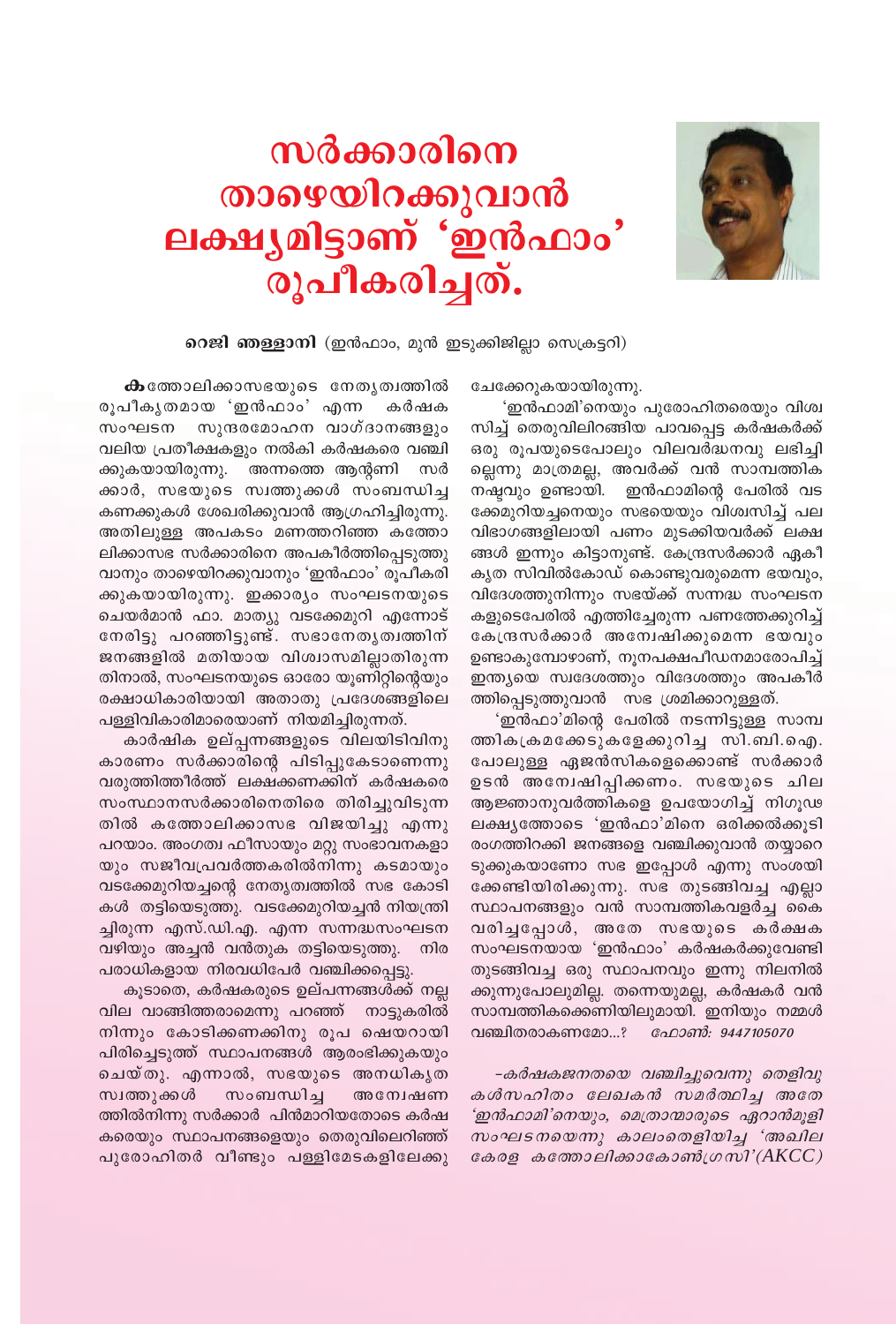## ചങ്ങനാശ്ശേരിയിൽ ക്രൂശി്തനു ചവറ്റുകുഴി

ജയിംസ് ഐസക് കുടമാളൂർ



ചങ്ങനാശ്ശേരി വെരൂർ സെന്റ് ജോസ ഫ്സ് ദൈവാലയത്തിന്റെ നിലവറയിൽ പഴയ കൊട്ട, കൊട്ടത്തേങ്ങാ, ഉപേക്ഷിക്കപ്പെട്ട ചപ്പു ചവറുകൾ എന്നിവക്കൊപ്പം ക്രൂശിതരൂപവും സൂക്ഷിച്ചിരിക്കുന്നു!

ഒരിക്കൽ അൾത്താരയിൽ പുജ്യമായി വണങ്ങപ്പെട്ടിരുന്ന ക്രൂശിതനായ ക്രിസ്തുവിനു കൽദായ തീവ്രവാദികൾ ഇന്നു നൽകിയിരി ക്കുന്ന സ്ഥാനം കണ്ടു വേദനിച്ച ഒരു വിശ്വാസി മൊബൈൽ ഫോണിൽ പകർത്തിയ ചിത്രമാ ണിത്. പള്ളികളിൽനിന്നു ക്രൂശിതരൂപം ബഹി ഷ്കരിച്ച് പകരം വാൽപൊക്കിനിന്ന് മുകളി ലേക്ക് അഗ്നിഗോളങ്ങൾ തുപ്പുന്ന വ്യാളികൾ ഇരുവശത്തും നിൽക്കുന്ന മാർത്തോമ്മാ കുരി ശാണ് ഇപ്പോൾ പ്രതിഷ്ഠിച്ചിരിക്കുന്നത്. ഇതാണു ചങ്ങനാശ്ശേരിയുടെ സ്വന്തം കുരിശ്. വടക്കേ ഇന്ത്യയിൽ ഇപ്രകാരം ഒരു കുരിശു രൂപം അവഹേളിക്കപ്പെട്ടാൽ ചങ്ങനാശ്ശേരി യിലെ തെരുവീഥികളിൽ പ്രതിഷേധജാഥ സംഘടിപ്പിക്കുന്നവർ ഈ സംഭവത്തെക്കുറിച്ച് എന്തുപറയുന്നു?

കർഷകജനതയെ മതാടിസ്ഥാനത്തിൽ ഭിന്നി പ്പിക്കാൻപോരുന്ന ഈ പള്ളിപ്പുരോഹിത ബാങ്കുപദ്ധതി, ആ നിലയിലും ബഹിഷ്ക്കരണം അർഹിക്കുന്നു.

നെയും പൊക്കിയെടുത്ത്, അവയുടെ സഹകര ണത്തോടെ പാലാ രൂപതയുടേതായി ഉദ്ഘാടനം ചെയ്യപ്പെട്ടിരിക്കുന്ന കർഷകബാങ്കും കർഷകവ ഞ്ചനയിൽ കലാശിക്കുമോ എന്നു സംശയിക്കണം. കേരളസമൂഹം ബഹുമാനിക്കുന്ന ശ്രീ പി.സി. സിറിയക്കിനെയും ശ്രീ ടി.കെ. ജോസിനെയുംമറ്റും മുന്നിൽ നിർത്തി ഉദ്ഘാടനമഹാമഹം നടത്തിയത് കർഷകജനതയിൽ വിശ്വാസവും ഈ ബാങ്കിനെ പ്പറ്റി മതിപ്പും ഉളവാക്കാനായിരിക്കണം. കേരള ത്തിലെ നിരവധിയായ പരിസ്ഥിതിപ്രസ്ഥാന ങ്ങളും ജൈവകൃഷിപ്രസ്ഥാനങ്ങളും പറയുകയും ആവിഷ്കരിക്കാൻ ശ്രമിക്കുകയും ചെയ്തുപോ രുന്ന മിക്കവാറും എല്ലാ ആശയങ്ങളും കടമെ ടുത്ത് മുദ്രാവാകൃങ്ങളാക്കിയും, അതെല്ലാം ഒറ്റ പേജ് ബഹുവർണ്ണ പത്രപ്പരസ്യങ്ങളാക്കി വിനൃസിച്ചും (മെയ് 23-ലെ പത്രങ്ങൾ), അതനു സരിച്ചുള്ള പദ്ധതികൾ പ്രഖ്യാപിച്ചും പാലാ മെത്രാനും സഹായമെത്രാനും വികാരിമാരും പൊടുന്നനെ കർഷകചാമ്പൃന്മാരാകുകയാണ്!

'കർഷകരുടെ രക്ഷയ്ക്കും നിലനിൽപ്പിനും കർഷകർമാത്രം – അതിനാൽ സ്വയം സംഘടിച്ചു മുന്നേറുക' എന്നതാണ് പാലാ രൂപതാ കർഷക ബാങ്ക് മുന്നോട്ടുവച്ചിരിക്കുന്ന പ്രധാന മുദ്രാ വാക്യം. പക്ഷേ, താഴോട്ടുവായിക്കുമ്പോൾ, ഓരോ ഇടവകയിൽനിന്നും തിരഞ്ഞെടുക്കുന്ന രണ്ടു കർഷകപ്രതിനിധികൾക്ക് ബാങ്കിന്റെ പ്രവർത്ത നങ്ങളിൽ വികാരിമാരെ സഹായിക്കുക എന്നതി നപ്പുറം ഒരധികാരവുമില്ല എന്നു കാണാം. കാര്യ ങ്ങൾ ഉപദേശാധികാരം മാത്രമുള്ള ഇപ്പോഴത്തെ പള്ളിയോഗംപോലെതന്നെ! അതായത്, 'കർഷക രുടെ രക്ഷയ്ക്കും നിലനിൽപിനും വികാരിമാരും മെത്രാന്മാരുംമാത്രം - അതിനാൽ അവരുടെ പിന്നിൽ അണിചേരുക' എന്നതാണ് ഈ ബാങ്കിന്റെ പിന്നിലുള്ള രൂപതയുടെ ഗൂഢമുദ്രാവാ കൃം എന്നു മനസ്സിലാക്കാം.

പക്ഷേ, രൂപതയുടെയും ഇടവകയുടെയും ആധികാരികസംവിധാനങ്ങൾ ഉപയോഗിച്ചും സർക്കുലറുകളിറക്കിയും വിശ്വാസിസമൂഹത്തിനു മേൽ ഈ കർഷകബാങ്ക് അടിച്ചേല്പിക്കുമെന്നു വേണം കരുതാൻ. അപ്പോൾ, മുമ്പ് ഇൻഫാം കർഷകരെ വഞ്ചിച്ച കാര്യങ്ങളും വിശ്വാസിസമൂ ഹത്തിന്റെ ഒരു പ്രശ്നവും ഏറ്റെടുത്തിട്ടില്ലാത്ത കത്തോലിക്കാ കോൺഗ്രസിന്റെ കെടുകാര്യസ്ഥ തയും ഓരോ ഇടവകസമൂഹത്തിന്റെയും ഓർമ്മ കളിൽ ഉണർന്നുയരാനിടയാകട്ടെ. സഭാമേലദ്ധ്യ ക്ഷന്മാരിലും പുരോഹിതരിലും അർപ്പിതമായിരി ക്കുന്ന ആദ്ധ്യാത്മികപ്രബോധനം എന്ന കടമ നിർവ്വഹിക്കാതെ, കർഷകജനതയെ പിന്നിലണി നിരത്തി അവരുടെ നേതൃത്വം ഏകപക്ഷീയമായി ഏറ്റെടുത്ത് രാഷ്ട്രീയമായി ശക്തരാകാനുള്ള മെത്രാന്മാരുടെ ഈ ബൈബിൾവിരുദ്ധ നടപടി ക്കെതിരെ നാവുയർത്താൻ സഭാസമൂഹത്തിനു ധൈര്യമുണ്ടാകട്ടെ!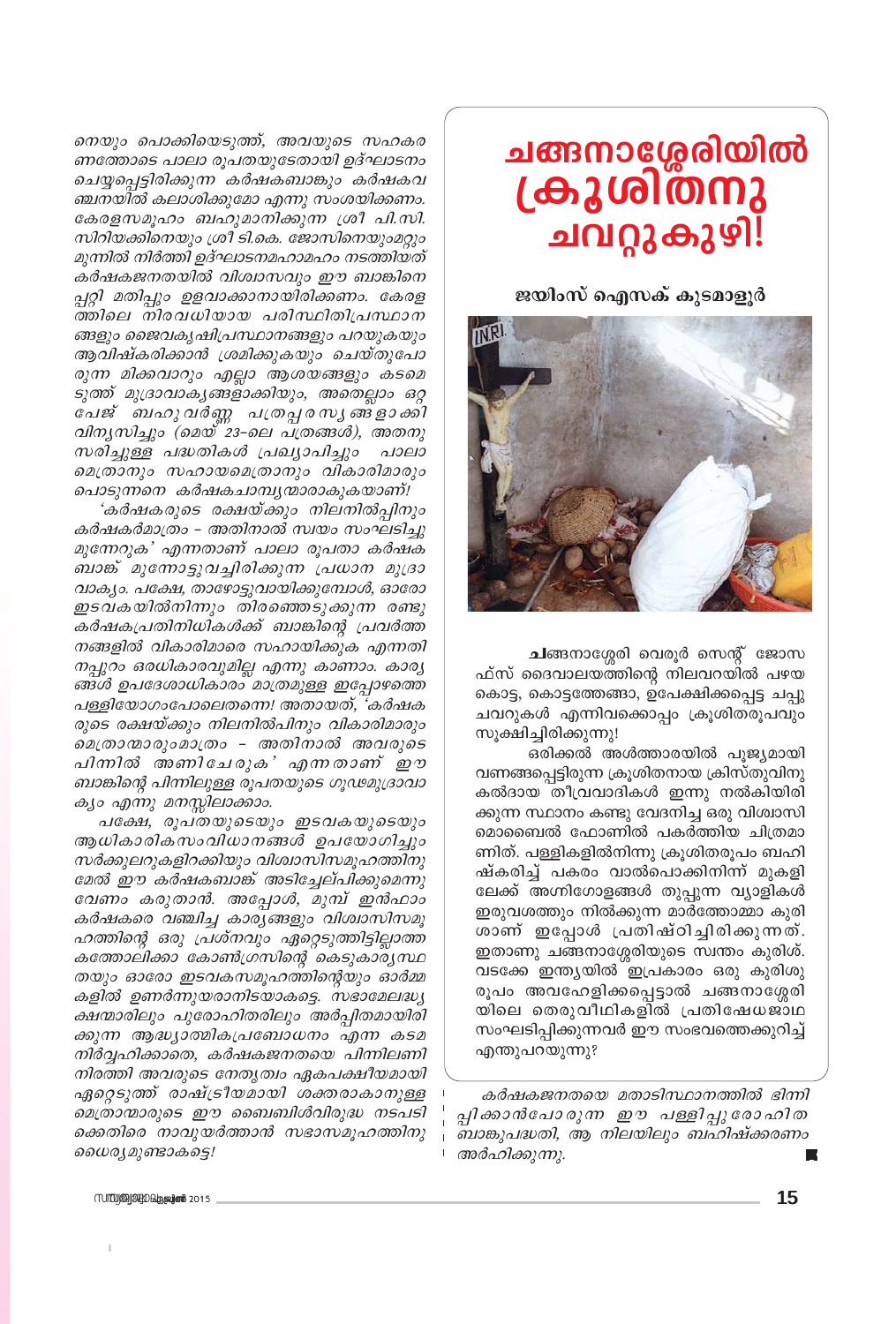## 'പണപ്പെട്ടി' അൽമായരെ ഏല്പിക്കാൻ നിർ്ദ്ദേശിച്ചുള്ള ഇടയലേഖനം വൈദികർ മുക്കി

('മറുനാടൻ മലയാളി'യിൽ വന്ന വാർത്താക്കുറിപ്പിൽനിന്ന്)

'മെത്രാൻസിനഡു'കളുടെ തീരുമാന ങ്ങൾ വായിക്കാതിരിക്കാൻ വൈദികർക്കും, വായിച്ചാൽത്തന്നെ അനുസരിക്കാതി രിക്കാൻ വിശ്വാസിസമൂഹത്തിനു അവകാ ശമുണ്ട്. കാരണം, തീരുമാനമെടുക്കൽ പ്രക്രിയയിൽ അവർക്കു ഭാഗഭാഗിത്വ മുണ്ടായിരുന്നില്ലല്ലോ. ഇവിടെ സ്ഥിതി വ്യത്യസ്തമാണ്. എല്ലാവിഭാഗങ്ങളുടെയും പങ്കാളിത്തത്തോടെ എടുക്കുന്ന, 'സഭാ സിനഡി'ന്റെ തീരുമാനങ്ങൾ സഭാതീരു മാനങ്ങൾതന്നെയാണ്. അവയെ ധിക്കരി ക്കുകയെന്നാൽ സഭയെ ധിക്കരിക്കുക യെന്നാണ്.

സഭാനടത്തിപ്പിൽ സുതാര്യതയും ജനാ ധിപത്യവും പുനഃസ്ഥാപിക്കാനുള്ള നിർ ദ്ദേശങ്ങളോടെ ഇറക്കിയ ഇടയലേഖനം തങ്ങളുടെ സാമ്പത്തിക–അധികാര താല് പര്യങ്ങൾ സംരക്ഷിക്കുകയെന്ന സ്വാർത്ഥ ലക്ഷ്യത്തോടെ ധിക്കാരപൂർവ്വം വായിക്കാ തിരുന്ന വൈദികർക്കെതിരെ നടപടി സ്വീകരിക്കാൻ രൂപതാമെത്രാനും അതിനു സമ്മർദ്ദംചെലുത്താനും പിന്തുണനൽ കാനും വിശ്വാസിസമുഹവും തയ്യാറാകേ ണ്ടിയിരിക്കുന്നു.

### കൊച്ചി: വരാപ്പുഴ അതിരൂപതയുടെ കീഴിലെ

പള്ളികളിലെയും സ്ഥാപനങ്ങളിലെയും സാമ്പത്തിക കാരൃങ്ങൾ കൈകാരൃംചെയ്യാൻ അൽമായരുടെ സാമ്പത്തികകാരൃസമിതി രൂപീകരിക്കണമെന്ന് അറിയിച്ചു കൊണ്ടുള്ള ഇടയലേഖനം വൈദികർ മുക്കി. 119 വർഷത്തിനുശേഷം ചേർന്ന അതിരൂപതാ സിനഡാണ് ചരിത്രപ്രാധാന്യമുള്ള ഈ തീരുമാനം കൈക്കൊണ്ടത്. ഈ തീരുമാനം അറിയിച്ചുകൊണ്ട് കഴിഞ്ഞ ഞായറാഴ്ച (ജൂൺ 7) പള്ളികളിൽ വായിക്കാനായി അയച്ച ഇടയലേഖനമാണ് വൈദികർ ഒഴിവാക്കിയത്. വരാപ്പുഴ അതിരൂപത കൂടുതൽ സുതാര്യമാക്കുന്നതിന്റെ ഭാഗമായാണ് പള്ളികളിലെ സാമ്പത്തിക നിർവ്വഹണചുമതല അൽമായരെ ഏൽപിച്ചുകൊണ്ടുള്ള തീരുമാനം സിനഡ് കൈ ക്കൊണ്ടത്. എന്നാൽ തൊണ്ണൂറു ശതമാനം പള്ളിക ളിലും ഈ ഇടയലേഖനം വൈദികർ വായിച്ചില്ല. വായിച്ച പള്ളികളിലാകട്ടെ, ഇടവകാംഗങ്ങൾക്കു വൃക്ത മായി മനസ്സിലാകാത്ത രീതിയിൽ ഓടിച്ചു വായിക്കുക യായിരുന്നു.

ഓരോ ഇടവകയിലും വൈദഗ്ധൃമുള്ള അൽമായരെ ഉൾപ്പെടുത്തി സാമ്പത്തികകാര്യസമിതി ഉണ്ടാക്കണമെന്നായിരുന്നു ഇടയലേഖനത്തിലെ നിർദ്ദേശം. ഇങ്ങനെ ഒരു സമിതി ഉണ്ടായാൽ വൈദികർക്ക് പള്ളികളിലെ സാമ്പത്തികകാരൃങ്ങളി ലുള്ള നിയന്ത്രണം നഷ്ടപ്പെടുമെന്ന ഭയംമൂലം അവർ ഇടയലേഖനം വായിക്കാതെ ഒഴിവാക്കുകയായിരു ന്നെന്നാണ് വിശ്വാസികൾ ആരോപിക്കുന്നത്....

-'സഭാസിനഡെ'ന്ന കള്ളപ്പേരിൽ നടത്തിപ്പോന്ന 'മെത്രാൻസിനഡു'കൾക്കുപകരം, വൈദികരുടെയും സന്ന്യസ്തരുടെയും വിശ്വാസിസമൂഹത്തിന്റെയും കൂടി പ്രതിനിധികളെ പങ്കെടുപ്പിച്ച് വരാപ്പുഴ രൂപത അടുത്തയിടെ നടത്തിയ യഥാർത്ഥ സഭാസിനഡ് കേരളസഭയിൽ ഒരു വഴിത്തിരിവിനു നാന്ദി കുറിച്ചിരി ക്കുന്നു എന്നത് ശുഭോദർക്കമാണ്. അതിന്റെ അലകൾ സീറോ-മലബാർ, സീറോ-മലങ്കര സഭകളിലേക്കുകൂടി പടരും എന്ന കാര്യത്തിൽ സംശയമില്ല. ഈ സാഹചര്യ ത്തിലാണ്, ഈ സിനഡെടുത്ത സുപ്രധാന തീരുമാന ങ്ങളടങ്ങിയ ഇടയലേഖനം പള്ളികളിൽ വായിക്കാ തിരുന്ന് അതിനെ അട്ടിമറിക്കാൻ കുറെ പുരോഹിതർ നടത്തിയ ശ്രമത്തെ വിലയിരുത്തേണ്ടത്.

**COIGAI20010!** 

ശ്രീ ജോസഫ് കാലായിലിന്റെ 'വിശുദ്ധബലിയിലെ ഭാഷയും പ്രയോ ഗങ്ങളും' എന്ന ലേഖനത്തിന്റെ തുട ർച്ച ഈ ലക്കത്തിൽ ചേർക്കാൻ കഴിയാത്തതിൽ ഖേദിക്കുന്നു. പതിവു പോലെ, പല പ്രമുഖരചനകളും ഇപ്രാ വശൃവും, സ്ഥലപരിമിതിമുലം, മാറ്റിവയ്ക്കേണ്ടിവന്നു എന്നും അറി യിക്കട്ടെ. - എഡിറ്റർ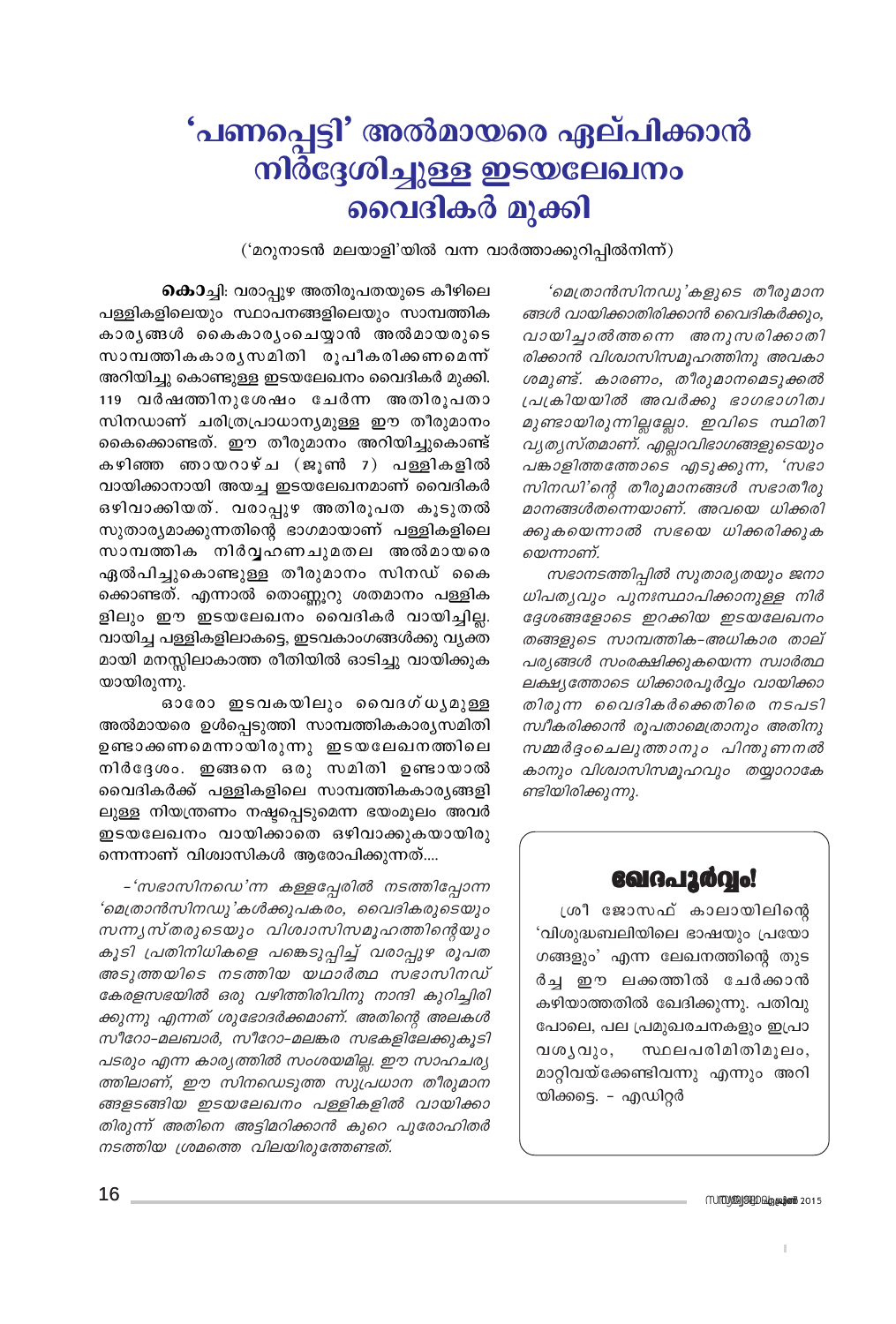

ഷ്കവും വിപ്ലവബോധംകൊണ്ടു തുടിക്കുന്ന ഇരട്ടച്ചങ്കും മനുഷ്യസ്നേ ഹസുധാപരിപൂർണ്ണമായ വാടാക്ക

രളും ഒത്തിണങ്ങിയ ഒരു പോപ്പുതന്നെ നവീകര ണനായകനാവുക! ആഃ ചരിത്രം നവീകരണപ്ര സ്ഥാനങ്ങളെ ഇതിനുമപ്പുറം വാരിക്കോരി അനു ഗ്രഹിക്കാനുണ്ടോ? നായകനെ അനുസരിക്കാ നുള്ള ബാദ്ധൃത അനുയായികൾക്കുണ്ട്. ആ ബാധൃത എഡിറ്റർ തൃപ്തികരമായി നിറവേറ്റു ന്നുണ്ട്, മുഖക്കുറിയിൽ. രസകരമായ ഉപമകളി ലൂടെയും ഉദാഹരണങ്ങളിലൂടെയും ആശയങ്ങൾ വിശദീകരിച്ചിരിക്കുന്നു. മദൃലഹരിക്കടിപ്പെട്ടവ നെയും ഭക്തിലഹരിക്കടിപ്പെട്ടവനെയും ഒരേ വണ്ടിക്കുകെട്ടി മാലോപമയുടെ മാലപ്പടക്കം പൊട്ടിക്കുന്നതുനോക്കുക. മുഖപ്രസംഗത്തിലെ വിശദീകരണങ്ങളും നിർദ്ദേശങ്ങളും പാപ്പായുടെ നയങ്ങൾക്കും തന്ത്രങ്ങൾക്കും വിരുദ്ധമല്ല. എങ്കിലും ആ മുഖപ്രസംഗത്തോട് നീതി പുലർത്തണമെങ്കിൽ, പ്രതികരണം തന്ത്രശാലി

> യായ പാപ്പായെ കുറച്ചുകൂടി അടുത്തുനിന്നു കാണുവാൻ വായനക്കാരെ പ്രേരിപ്പിക്കുന്ന താ വണ മെന്ന് എനിക്കു തോന്നി.

> അധികാരമേറ്റ അന്നുമുതൽ മാധ്യമങ്ങളുടെ വെള്ളിവെളിച്ച ത്തിലേക്കു നീങ്ങനിൽക്കു വാൻ അദ്ദേഹം ശ്രമിക്കുന്നതു കാണാം, ഒരു ന്യൂസ്മേക്കറാ വാൻ തിടുക്കപ്പെടുന്നതുപോ ലെ. ഒന്നാമത്, ഇതു സ്വയര ക്ഷയെ മുൻനിർത്തിയാണ്. ജോൺപോൾ ഒന്നാമന്റെ ഗതി വരരുതല്ലോ. അതോടൊപ്പം, തന്ത്രപൂർവ്വം എത്രയുംവേഗം താൻ പ്രതിനിധാനംചെയ്യുന്ന ആശയങ്ങൾ അദ്ദേഹം ലോക

ത്തിന്റെ മുമ്പിൽ എത്തിച്ചു. അഥവാ തന്റെ വില പ്പെട്ട ജീവൻ നഷ്ടപ്പെട്ടാൽ തന്റെ രക്തം തന്റെ ആശയങ്ങളെ അനശ്വരമാക്കണമെന്ന് ആ ക്രാന്ത ദർശി കണക്കുകൂട്ടി. കത്തോലിക്കാമാഫിയായുടെ ബുദ്ധികേന്ദ്രം ഇനി ആ കഠോരകൃതൃത്തിനു തയ്യാറാവുകയില്ലെന്നാണെന്റെ അനുമാനം. അദ്ദേ ഹത്തിന്റെ ആത്മാവ് പോകുന്ന പോക്കിൽ കുബൈ ക്കു ട്ടി പ്പിള്ളക്കാ ര്യക്കാരെ പ്പോലെ, കത്തോലിക്കാസഭയുടെ രണ്ടായിരം വർഷത്തെ സമ്പാദൃമായ മലിനജലസേതു തകർത്തു

## <u>പഞ്ചതന്ത്രജ്ഞനായ</u> പാപ്പായുടെ പാത പിന്തുടരുക

ഇപ്പൻ

**ജീ**വിതത്തിൽ ഒരു നല്ല വേദപാഠക്ലാസിലേ ഞാൻ ഇരുന്നിട്ടുള്ളൂ. പാലാ കോളേജിലെ ഇക്ക ണോമിക്സ് അദ്ധ്യാപകനായിരുന്ന പി.ജെ. ജയിംസ് സാറിന്റെ സഭാചരിത്രക്ലാസിൽ. എന്റെ അറിവു ശരിയാണെങ്കിൽ, വേദപാഠത്തിന് പാലാ രുപതയിൽനിന് റിക്കാർഡ് മാർക്കോടെ സ്കോളർഷിപ്പ് വാങ്ങിയ ആളാണദ്ദേഹം. അദ്ദേഹം ഇന്ന് സി.പി.ഐ. (എം.എൽ)-ന്റെ കേന്ദ്രകമ്മിറ്റി അംഗമാണ്. (ഹൈപ്പേഷ്യയെ വലി ച്ചുകീറിയ സഭയുടെ ചരിത്രം പഠിക്കുന്നവർ



നക്സലൈറ്റുകളാവാൻ സാധ്യ തയുണ്ട്! മക്കളെ സ്നേഹമുള്ള മാതാപിതാക്കൾ ജാഗ്രതൈ!) ഈയിടെ അദ്ദേഹം ഫ്രാൻസീസ് മാർപാപ്പായെക്കു റിച്ചു ചില നല്ല കാരൃങ്ങൾ എന്നോടു പറഞ്ഞു. "അദ്ദേഹം കണ്ണിങ്ങ് -cunning- ആണ്. കണ്ണിങ്ങാണെന്നു പറഞ്ഞത് നല്ല അർത്ഥത്തിലാണുകേട്ടോ. ലാറ്റിനമേരിക്കയിലെ പട്ടാളഭര ണകുടത്തിനുകീഴിൽ അടങ്ങി യൊതുങ്ങിക്കഴിഞ്ഞു. അവിടെ പല മെത്രാന്മാരുടെയും കർദ്ദി നാളന്മാരുടെയും തലവെട്ടി. അദ്ദേഹംമാത്രം രക്ഷപ്പെട്ടു. അധികാരം കിട്ടി സുരക്ഷിത സ്ഥാനത്തെത്തിയപ്പോൾ തന്ത്ര പൂർവ്വം ജൈത്രയാത്രയും

വലിയ കാര്യങ്ങളാണദ്ദേഹം ആരംഭിച്ചു. ഇപ്പോൾ പറയുന്നതും ചെയ്യുന്നതും."

ശ്രീ ജോർജ് മൂലേച്ചാലിലിന്റെ 'കെ.സി.ആർ. എമ്മും സഭാനവീകരണവും' എന്ന മുഖക്കുറിക്കു പ്രതികരണമെഴുതിത്തുടങ്ങിയപ്പോൾ എന്റെ മനോമുകുരത്തിൽ ആദ്യം തെളിഞ്ഞത് സിന ഡിൽ കർദ്ദിനാളനമാരുടെ ഇടയിൽക്കൂടി കള്ള പ്പുഞ്ചിരി പൊഴിച്ചുകൊണ്ടു സഞ്ചരിക്കുന്ന പഞ്ച തന്ത്രജ്ഞനായ പാപ്പായുടെ ചിത്രമാണ്. ദീർഘ സ്പർശനശക്തിയുള്ള അതിമാനുഷമസ്തി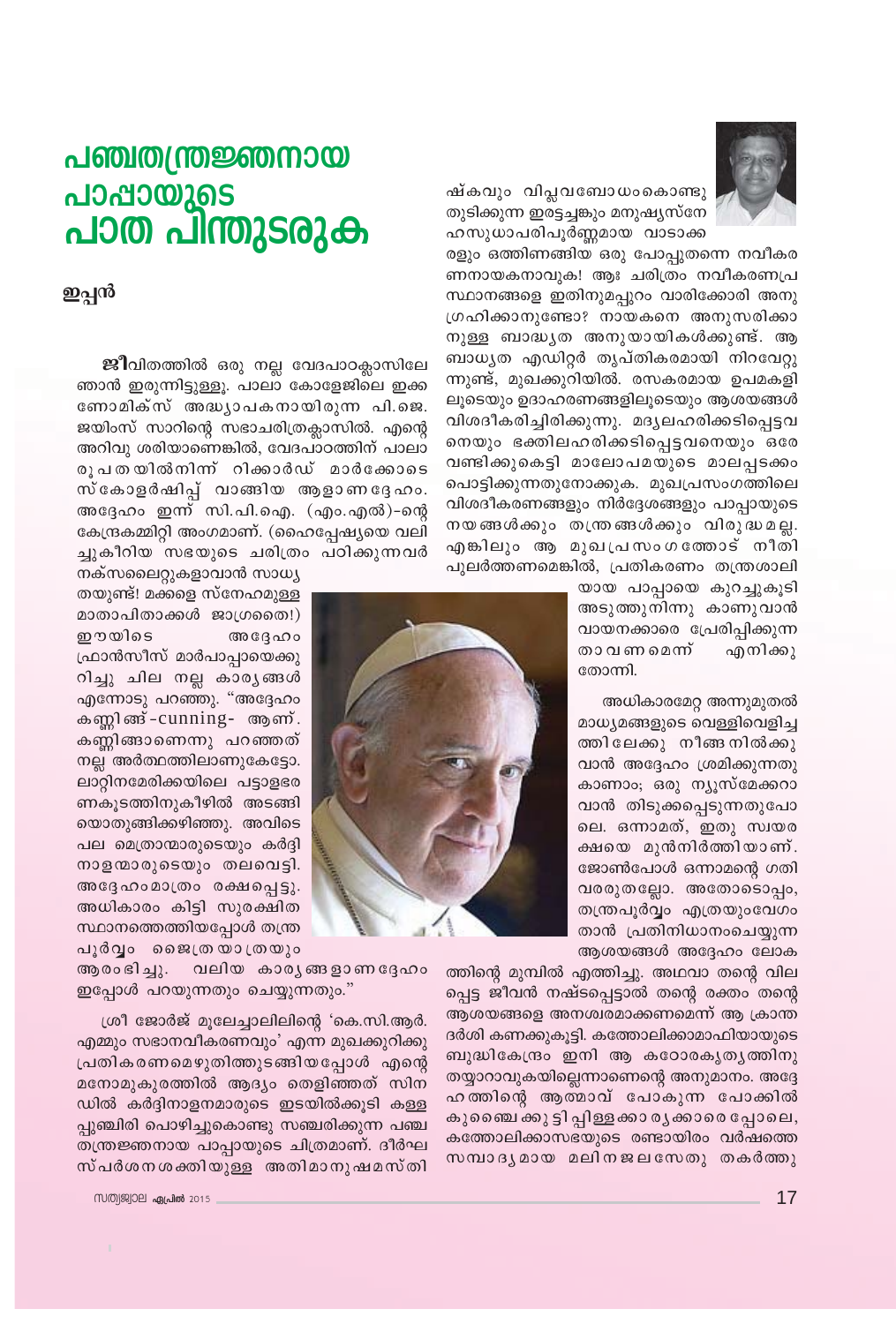കൊണ്ടേ പോകൂ എന്ന് അവർക്കറിയാം (സി.വി. രാമൻപിള്ളയുടെ രാജ്യസ്നേഹിയായ ഈ കഥാ പാത്രം യോഗബലംകൊണ്ട് കുണ്ഡലിനീശ ക്തിയെ മൂലാധാരത്തിൽനിന്നുണർത്തി മൂർദ്ധാവി ലെത്തിച്ച് ആ ശക്തികൊണ്ട് ആലുവാപ്പുഴയിലെ അണക്കെട്ട് ഒറ്റയ്ക്കു തകർത്ത് ആലുവാ മണപ്പു റത്തു തമ്പടിച്ചിരുന്ന ടിപ്പുവിന്റെ സൈനൃത്തോ ടൊപ്പം ഒലിച്ചുപോയി.)

പാപ്പായെ പിന്തുടർന്നുതുടങ്ങിയ അന്നുമുതൽ പാപ്പാവാർത്തകൾ ഞാൻ പത്രങ്ങളിൽ പരതുവാൻ തുടങ്ങി. പാപ്പായോട് അധികം നീതി പുലർത്തി യത് മംഗളവും അനീതി ചെയ്തത് മനോരമയു മായിരുന്നു. ലോകത്തിലെ മുഖ്യധാരാമാധ്യമങ്ങൾ തന്നെയും തന്റെ ആശയങ്ങളെയും ക്രമേണ അവ ഗണിക്കുകയാണോ എന്ന് ആ തന്ത്രശാലിക്കു തോന്നിക്കാണണം. ഹരിതകേരളത്തെക്കുറിച്ചുള്ള ചർച്ച ബഹുജനങ്ങളെ ചാനലുകളുടെ മുമ്പിലെ ത്തിക്കില്ല. ആളുകൾ തടിച്ചുകൂടണമെങ്കിൽ സരി തകേരളം ചാക്യാർ കൂത്തുവേണം. പാപ്പാ ന്യൂ ജനറേഷൻ ചീട്ട് ഇറക്കി. പാണ്ഡിത്യ പിചിണ്ഡില ങ്ങളായ ചർച്ചാവിഷയങ്ങളൊക്കെ ഒരുവശ ത്തേക്കു മാറ്റിയിട്ട്, 'ഇച്ചീച്ചി' വിഷയങ്ങളെക്കുറിച്ച് ഒരു സിനഡ്! സ്വവർഗ്ഗരതി, ലിവിങ് ടുഗെദർ, വിവാ ഹം, ഗർഭം, ഗർഭച്ഛിദ്രം, വിവാഹമോചനം..... ലോകം ഇളകിമറിഞ്ഞു. സോഷ്യൽ മീഡിയാക ളിലും മുഖ്യധാരാപത്രങ്ങളിലും ചർച്ചകൾ കത്തി ത്തകർത്തു. ആനയെ അളുക്കിലടയ്ക്കാൻ പറ്റി ല്ലെന്ന് മനോരമയ്ക്കും മനസ്സിലായി. അവരിപ്പോൾ മംഗളത്തെയും കടത്തിവെട്ടി ഗോളടിച്ചുതുടങ്ങി. സിനഡിൽ പ്രമേയങ്ങളൊന്നും പാസായില്ലെങ്കിലും മൈക്ക് പാപ്പായുടെ കൈയിലായി. കുഞ്ഞുങ്ങൾ വിശന്നു കരയുമ്പോൾ, 'കണ്ണാ നിനക്കെങ്ങനെ കനകാഭരണങ്ങൾ അണിയാൻ കഴിയുന്നു' എന്നു പാടിയ ഭക്തമീരയുടെ വികാരപാരവശ്യത്തോടെ ആ മൈക്കിലൂടെ മനുഷ്യസ്നേഹിയായ ആ ന്യൂസ്മേക്കർ അരവയർ നിറയാതെ കീറ ഉറക്ക പ്പായിൽക്കിടന്നു പിച്ചും പേയും പറയുന്ന കോടി ക്കണക്കിനു കുഞ്ഞുമക്കൾക്കുവേണ്ടി കണ്ഠ ക്ഷോഭം കൂട്ടിക്കരയുന്നു. ഭോഗവും ഗർഭവും ച്ഛിദ്രവുമൊക്കെ അദ്ദേഹം മാധ്യമങ്ങൾക്കുവേണ്ടി ഇട്ട ചൂണ്ടയിൽ കോർത്ത ഇരകൾമാത്രം!

പാപ്പാവൃത്തത്തിനൊത്തില്ലെങ്കിൽ വൃത്തത്തെ പാപ്പായ്ക്കൊപ്പിക്കുക എന്ന നയമാണ് പാപ്പാ യുടെ കാര്യത്തിൽമാത്രം ഞാൻ സ്വീകരിക്കുക. പുരോഗമനക്കാരനായ പാപ്പാ ആയിരങ്ങളെ പുണ്യവാന്മാരാക്കുന്നതെന്തുകൊണ്ടെന്നു ചോദി ച്ചവരോട്, അതു നിലവിലുള്ള പുണ്യവാളന്മാരു ടെയുംകൂടി വിലയിടിക്കാനുള്ള പാപ്പായുടെ തന്ത്ര മാണെന്നു ഞാൻ പറഞ്ഞു. ഈയിടെ പതിന്നാ ലായിരം പേരെ ഒന്നിച്ചാണ് പുണ്യവാന്മാരാക്കിയ ത്! കാര്യങ്ങൾ ഇങ്ങനെ പുരോഗമിച്ചാൽ പാപ്പാ റിട്ടയർ ചെയ്യുന്നതിനുമുമ്പ് എല്ലാ കത്തോലിക്കരും പുണ്യ വാന്മാ രായിരിക്കും. വിശ്വാസികൾ ആദിമസഭയിൽ വിശേഷിപ്പിക്കപ്പെട്ടിരുന്നത് 'വിശുദ്ധജനം' എന്നായിരുന്നല്ലോതാനും. പുരോ ഹിതബ്രഹ്മചര്യം ഉടനടി എന്തുകൊണ്ടു നിർത്ത ലാക്കുന്നില്ലെന്നു ചോദിച്ചവരോട്, ഇരുന്നിട്ടു കാലു നീട്ടുന്നവനാണദ്ദേഹമെന്നു ഞാൻ പറഞ്ഞു. ചിലർക്കറിയേണ്ടത് അറയ്ക്കൽ പിതാവിനെ എന്തു കൊണ്ട് ഉടനടി മഹറോൻ ചൊല്ലുന്നില്ലെന്നാണ്. ചോദ്യകർത്താക്കന്മാരെല്ലാം ഇങ്ങനെ അറക്കുന്ന തിനുമുമ്പേ പിടയ്ക്കാൻ തുടങ്ങിയാലോ? യൂറോ പ്പിലൊരു മെത്രാനെ മഹറോൻ ചൊല്ലിയാൽ അയാ ളുടെ കൂടെക്കൂടാൻ ആരും കാണില്ല. ഇവിടെ അമ്പ തുശതമാനം മണ്ടന്മാർ മെത്രാന്മാരുടെ കുടെക്കു ടാനും കാണും. അവർ പാപ്പാ യുക്തിവാദിയാ ണെന്നും നിരീശ്വരനാണെന്നും മാവോയിസ്റ്റാണെ ന്നുംവരെ പറഞ്ഞുപരത്തും. കേരളത്തിലെ മെത്രാ ന്മാർക്ക് അദ്ദേഹം അതുകൊണ്ട് ആയുർവ്വേദ ചികി ത്സയാണ് കൊടുക്കുന്നത്. അതു കാലക്രമേണ അവരെ തളർത്തിക്കൊള്ളും.

ഒപ്പം, 'ഒരു കത്തോലിക്കാ ദൈവവമില്ല' എന്ന പ്രസ്താവനവഴി അലോപ്പതി മാർഗ്ഗത്തിൽ ഷോക്ക്ട്രീറ്റുമെന്റ് നടത്തി കത്തോലിക്കാ മാഫി യായുടെ മാത്രമല്ല, എല്ലാ സെമിറ്റിക് മതമാഫിയാ കളുടെയും അസ്തിവാരം തകർക്കുകയും ചെയ്യു ന്നു. എന്റെ ദൈവം മാത്രമാണു സത്യദൈവമെന്ന മൂഢവിശ്വാസത്തിൽനിന്നാണ് വർഗ്ഗീയതയുടെയും മതതീവ്രവാദത്തിന്റെയും ഉദയം. ആ ഒറ്റ പ്രസ്താ വനവഴി അദ്ദേഹം ചാടിയത് ഒരു ഹനുമാൻ ചാട്ട മാണ്. ഹനുമാൻ ചാടിയത് അയോധ്യയിൽനിന്നു ലങ്കയിലേക്കാണെങ്കിൽ, പാപ്പാ ചാടിയത് വ്യാജ ആത്മീയതയുടെ ഊഷരഭൂമിയിൽനിന്ന് ആരോഗ്യ കരമായ ആത്മീയതയുടെ നവശാദ്വലഭുമിയിലേക്കാ ണ്. അവിടെനിന്നും മനുഷ്യകേന്ദ്രിതമായ ആത്മീ യതയിലേക്ക് ദൂരം വളരെ കുറച്ചേയുള്ളൂ. അവിടെ എത്തിയാലോ? ആഃ അവിടമാണ് പാലും തേനും ഒഴുകുന്ന സാക്ഷാൽ കാനാൻ ദേശം!

എഡിറ്റർക്ക് ഇങ്ങനെയൊരു മുഖപ്രസംഗം കുറി ക്കാൻ പ്രേരണയായത്, 'സതൃജ്വാല'യിൽ പ്രത്യ ക്ഷപ്പെട്ട 'കെ.സി.ആർ.എം. മാതാവി'നോടുള്ള പ്രാർത്ഥനയെക്കുറിച്ച് തകിടിയേൽ മാത്തുക്കുട്ടിച്ചാ യനും ജെയിംസ് ഐസക് കുടമാളൂർ സാറും എഴു തിയ വിയോജനക്കുറിപ്പുകളാണെന്നു തോന്നുന്നു. ഓശാനയിൽ പുലിക്കുന്നേൽ സാറിന്റേതുകഴി ഞ്ഞാൽ ഞാൻ താല്പരൃത്തോടെ വായിച്ചിരുന്ന ലേഖനങ്ങളാണു ഈ രണ്ടുപേരുടെയും. പിഗ്മിക ളായ നമുക്കൊക്കെ അഹങ്കാരംകൊണ്ട് ലേശം പൊക്കക്കൂടുതൽ തോന്നുന്നുണ്ടെങ്കിൽ അത് ആ പൂർവ്വസൂരികളുടെ തോളിൽ കയറി നിൽക്കുന്നതു കൊണ്ടു മാത്രമാണ്. നവീകരണം ഒരു റിലേ ഓട്ടമാണ്. അവരൊക്കെ തൃാഗനിർഭരമായ മാര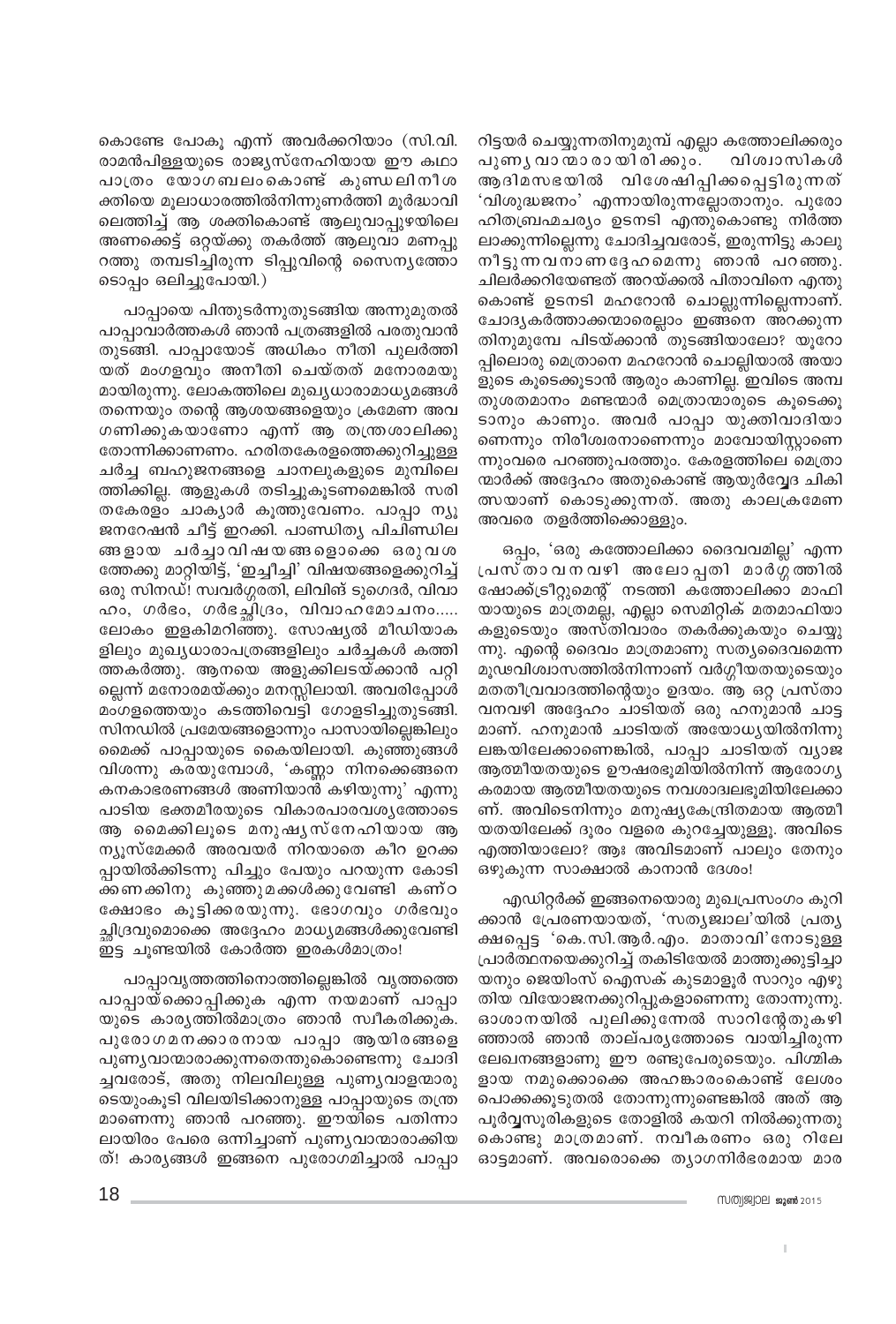

#### സി.കെ. പുന്നൻ

**കു**റച്ചുനാൾമുമ്പ് പാലാക്കാരനായ ഒരു മുൻ അധ്യാപകൻ ഒരു വാഹനാപകടത്തിൽപെട്ടു. അദ്ദേഹത്തിന്റെ ഒത്തിരി രക്തം വാർന്നുപോയി. ഉടൻതന്നെ, അദ്ദേഹത്തെ കോട്ടയത്തുള്ള ഒരാ ശുപത്രിയിൽ പ്രവേശിപ്പിക്കുകയും, അവിടെ രക്തം കൊടുക്കുന്നതിനുള്ള ഏർപ്പാടു ചെയ്യു കയും ചെയ്തു. കുറച്ചുദിവസങ്ങൾക്കുശേഷം അദ്ദേഹത്തിന് സൗഖ്യമായി.. ഈ വ്യക്തി ശാന്ത ശീലനും വീട്ടിലും നാട്ടിലും എല്ലാവരോടും വളരെ മാന്യമായി പെരുമാറുന്നവനുമായിരുന്നു. കുട്ടിക ളോടൊക്കെ ഒരു നല്ല അധ്യാപകനടുത്ത സമീപ നമായിരുന്നു, അദ്ദേഹത്തിന്. അതിനാൽത്തന്നെ അദ്ദേഹം എല്ലാവർക്കും പ്രിയങ്കരനായിരുന്നു. ഇദ്ദേഹത്തിനുണ്ടായ അപകടമറിഞ്ഞ് നാട്ടിൽ വിഷമിക്കാത്തവരില്ലായിരുന്നു.

എന്നാൽ അദ്ദേഹം, ചികിത്സ കഴിഞ്ഞു തിരി ച്ചെത്തിയത് വേറൊരാളെപ്പോലെയായിരുന്നു! സ്വഭാവത്തിന് അത്രമേൽ മാറ്റമാണു കാണ പ്പെട്ടത്. അജ്ഞതയും അവിവേകവും അഹങ്കാ രവും അഹംഭാവവും നിറഞ്ഞ വകതിരിവില്ലാത്ത ഒരാളുടെ ഭാവഹാവാദികൾ അദ്ദേഹം പ്രകടിപ്പി ച്ചുതുടങ്ങി. മറ്റുള്ളവരെ, പ്രത്യേകിച്ച് ഭാര്യയെയും മക്കളെയും, പുച്ഛത്തോടെ കാണുകയും അതിനാ ൽത്തന്നെ കുടുംബത്തിൽ കലഹങ്ങൾ ഉടലെടു ക്കുകയും ചെയ്തു.

സഹികെട്ട വീട്ടുകാർ, അദ്ദേഹത്തെ ചികിത്സിച്ച ഡോക്ടറെ ചെന്നുകണ്ട് വിവരം പറഞ്ഞു. അല്പനേരം ചിന്തയിലാണ്ട ഡോക്ടർ മറ്റൊരു സംഭവം ഓർമ്മിച്ചെടുത്തു. കുറച്ചു മാസങ്ങൾ ക്കുമുമ്പ് മറ്റൊരു രോഗിക്ക് രക്തം നൽകേണ്ടിവന്ന കാര്യമായിരുന്നു, അത്. അന്നു രക്തം സ്വീക രിച്ചയാൾ അഹംഭാവിയും, മറ്റുള്ളവരൊക്കെ ഹീനരും അധഃകൃതരുമാണെന്നു പ്രചരിപ്പിക്കു കയും ചെയ്തിരുന്ന വൃക്തിയായിരുന്നു. പക്ഷേ, രക്തം മാറിയതിനുശേഷം അയാൾ ശാന്തശീലനും എല്ലാവരോടും സഹകരണത്തോടെ പെരുമാ റുന്നവനുമായിത്തീർന്നു. വീട്ടുകാർക്ക് സന്തോ ഷമായെങ്കിലും ഇടവക വൈദികന് ഇദ്ദേഹ ത്തിനുണ്ടായ ഈ മാറ്റത്തെ ഉൾക്കൊള്ളാൻ

(ശേഷം 34-ാം പേജിൽ)

തതണി ഓട്ടം കഴിഞ്ഞ് നമ്മെ ഏല്പിച്ച കമ്പാണു നമ്മുടെ കൈയിലിരിക്കുന്നതെന്ന കാര്യം നമ്മൾ ഒരിക്കലും വിസ്മരിക്കരുത്. നമ്മ ള തൊടിക്കുകയാണെന്നു തോന്നിയാൽ അവർക്ക് വായ് പൂട്ടി ഇരിക്കാനാവില്ല. കെ.സി. ആർ.എമ്മിന്റെ മാസയോഗങ്ങളിൽ പങ്കെടുക്കു ന്നവരും 'സത്യജ്വാല' വായിക്കുന്നവരും ബുദ്ധി ജീവികളും സ്വതന്ത്രചിന്തകരുമാണ്. വട്ടായില ച്ചന്മാരുടെ ധ്യാനങ്ങളും വചനോത്സവവും ഒക്കെ ചെകിടിച്ചിട്ടാണ് അവർ കെ.സി.ആർ.എമ്മി ലെത്തി 'സതൃജ്വാല'യും കക്ഷത്തിലിടുക്കി കൊണ്ടുപോകുന്നത്. ഇവിടെ പന്തോം കൊളുത്തി പടയായാലോ? ഉത്തരത്തിലിരി ക്കുന്ന അന്ധവിശ്വാസികളായ കുഞ്ഞാടുകളെ പിടിക്കാനുള്ള ശ്രമം കക്ഷത്തിലിരിക്കുന്ന സ്വത ന്ത്രചിന്തകരെ നഷ്ടപ്പെടുത്തിയെന്നിരിക്കും. അന്ധവിശ്വാസികളും ഭീരുക്കളുമായ പത്തു കോടി കുഞ്ഞാടുകളെക്കാൾ ശത്രുക്കൾ ഭയപ്പെ ടുന്നത് ഒരു 'പുലി'യെയാണ്. 16 അക്ഷൗഹിണി യാദവപ്പട വേണോ, തന്നെ വേണോ എന്നു ഭഗ വാൻ അർജ്ജുനനോടും ദുര്യോധനനോടും ചോദിച്ചപ്പോൾ, അങ്ങയെ വേണം എന്നാണ് ബുദ്ധിമാനായ അർജ്ജുനൻ പറഞ്ഞത്. യോഗ ത്തിന്റെ തുടക്കത്തിലുള്ള മൗനപ്രാർത്ഥന കണി ശ്ശമായും വേണം. ആവശ്യമുള്ള സന്ദർഭങ്ങളിൽ നമുക്കു കർത്താവു പഠിപ്പിച്ച പ്രാർത്ഥനയും ഉണ്ടല്ലോ. കെ.സി.ആർ.എം. യോഗങ്ങളും സത്യ ജ്വാലയും മുഖ്യമായും ചർച്ചകൾക്കും സംവാദ ങ്ങൾക്കുമുള്ള വേദിയായിരിക്കണം. അടുത്ത പ്രധാന സിനഡിനുള്ള വിഷയം നിർദ്ദേശിച്ചിട്ട് ഫ്രാൻസീസ് മാർപാപ്പാ പറഞ്ഞത് പ്രാർത്ഥിക്കാ നല്ല, ഇടവകതലംതൊട്ട് മേപ്പടി വിഷയങ്ങളെ ക്കുറിച്ച് ചർച്ച ചെയ്യാനാണ്.

പുലിക്കുന്നേൽ സാറു പറഞ്ഞ ഒരനുഭവം കുറിച്ച് ഉപസംഹരിക്കാം. ഏതോ ഇടവകയി ലൊരു ഭിന്നിപ്പ്. ഇടനിലക്കാരനായി സാറുചെ ന്നു. വാഗ്വാദം ഗോഗ്വാവിളിയിലെത്തി. അടി ഇപ്പോൾ പൊട്ടുമെന്ന മട്ടായി. സാറു ചാടി എഴു ന്നേറ്റ് ഉച്ചത്തിൽ പറഞ്ഞു. 'നമുക്കു ബൈബിൾ വായിച്ചു പ്രാർത്ഥിച്ചശേഷം ചർച്ച തുടരാം.' മൊട്ടുസൂചി വീണാൽ കേൾക്കാവുന്ന നിശ്ശബ്ദ തയായി. സാറ് ഉചിതമായ ഒരു സുവിശേഷഭാഗം വായിച്ചു. അതു വ്യാഖ്യാനിച്ചു. അതിന്റെ വെളി ച്ചത്തിൽ ഒരു സ്വയം പ്രേരിതപ്രാർത്ഥന നടത്തി. പ്രശ്നവും പരിഹരിച്ചു. ഈ അനുഭവത്തിന്റെ ഗുണപാഠമെന്താണ്? പ്രാർത്ഥന വേണമെ ന്നാണോ? വേണ്ടെന്നാണോ? ഇതൊന്നുമല്ല. ബുദ്ധിമാന്മാർ കാലദേശാവസ്ഥാനുരൂപമായി പ്രവർത്തിക്കും, അത്രതന്നെ. മണ്ണയ്ക്കനാട്ടും കുരീപ്പുഴയിലും ആളിയ ഭക്തിജ്വാലയിൽ വെന്ത പരിപ്പ് കെ.സി.ആർ.എമ്മിന്റെ 'സത്യജ്വാല'യിൽ ഫോൺ: 9446561252 വേവില്ല.

mm 3000 mm 2015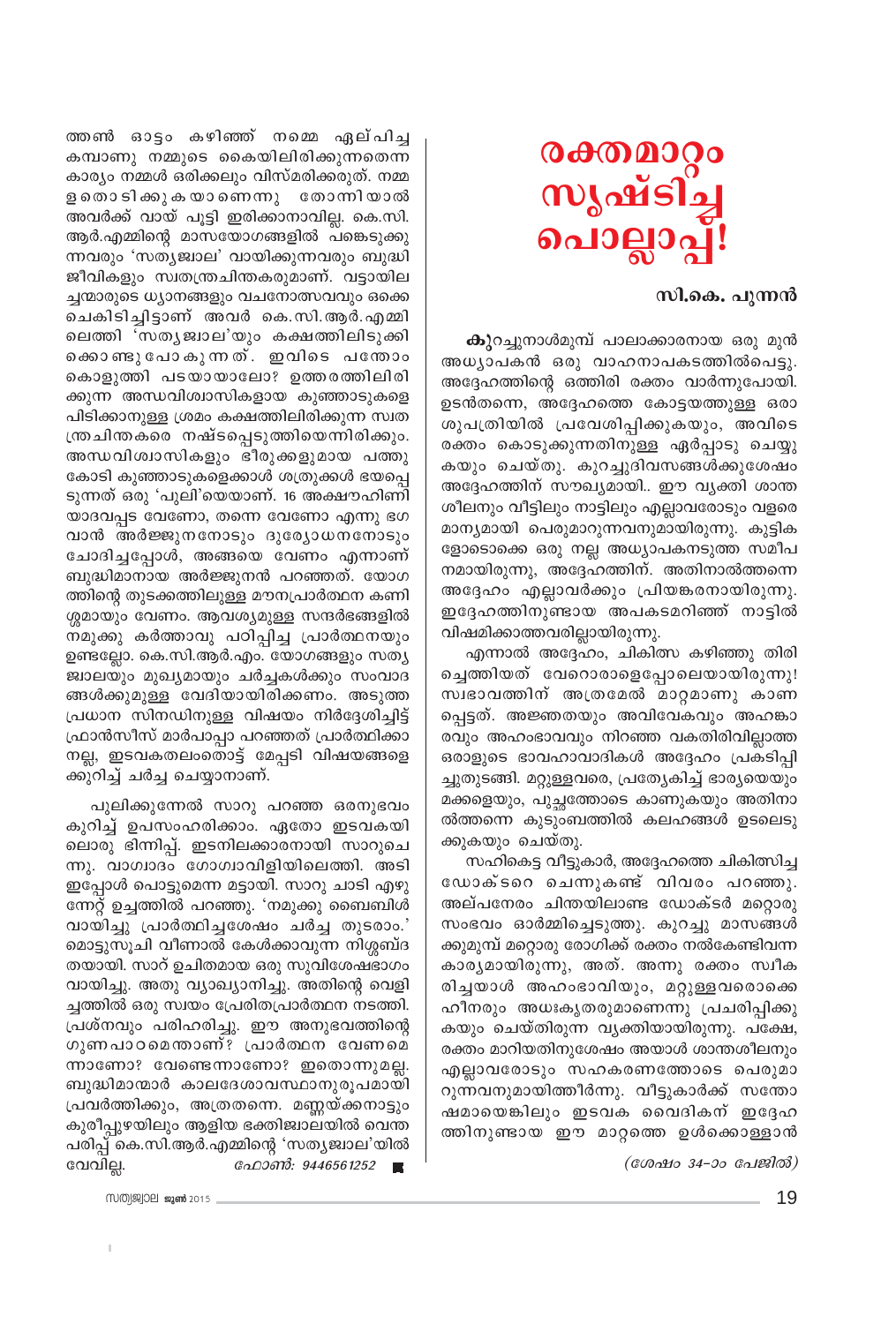## സഭയിലേയ്ക്കു<br>മടങ്ങിയേക്കുമെന്ന് ക്യൂബൻ നേ്താവ് റൗൾ കാസ്ട്രോ

**' (310**പ്രതീക്ഷിതമായി വത്തിക്കാനിലെത്തി ഫ്രാൻസീസ് മാർപാപ്പയുമായി കൂടിക്കാഴ്ച നട ത്തിയ ക്യൂബൻ പ്രസിഡന്റ് റൗൾ കാസ്ട്രോ, ഫ്രാൻസീസ് മാർപാപ്പയെ അകമഴിഞ്ഞു ശ്ലാഘി ച്ചുകൊണ്ടാണു മടങ്ങിയത്. പാപ്പയുടെ വ്യക്തി ത്വത്തിൽ താൻ തികച്ചും ആകൃഷ്ടനാണെന്നും കത്തോലിക്കാസഭയിലേക്കു മടങ്ങുന്നതിനെക്കു റിച്ച് താൻ ആലോചിക്കുന്നുണ്ടെന്നും കാസ്ട്രോ പറഞ്ഞു……. ക്യൂബയിൽ കമ്മ്യൂ ണിസ്റ്റ്ഭരണം കൊണ്ടുവന്ന വിപ്ലവനേ താവ് ഫിദെൽ കാസ്ട്രോയുടെ സഹോദരൻകൂടിയാണ് റൗൾ കാസ്ട്രോ. ഏറെക്കാലം കൃൂബയിൽ സഭയ്ക്കു പ്രവർത്തനസ്വാതന്ത്ര്യം നിഷേധിച്ചിരുന്നു..... ഫ്രാൻസീസ് മാർ പ്പാപ്പാ ക്യൂബ സന്ദ ർ ശിക്കുമ്പോൾ

അദ്ദേഹമർപ്പിക്കുന്ന ദിവ്യബലികളിൽ പങ്കെടുക്കു മെന്ന് റൗൾ കാസ്ട്രോ അറിയിച്ചു. സംതൃപ്തി യോടെയായിരിക്കുമിത്. മാർപാപ്പയുടെ ജ്ഞാനവും ലാളിതൃവും മറ്റു നന്മകളുമാണ് നമ്മെ ആകർഷിക്കുന്നത്. അദ്ദേഹത്തിന്റെ പ്രസം ഗങ്ങളും അഭിപ്രായപ്രകടനങ്ങളുമെല്ലാം ഞാൻ വായിക്കുന്നുണ്ട്. ഈ നിലയ്ക്കാണ് അദ്ദേഹം തുടരുന്നതെങ്കിൽ പ്രാർത്ഥനയിലേക്കും പള്ളിയി ലേക്കും ഞാൻ മടങ്ങിപ്പോകും. ഞാൻ തമാശ പറയുകയല്ല - കാസ്ട്രോ വിശദീകരിച്ചു' ('സ ത്യദീപ'ത്തിൽ നിന്നെടുത്തത്: ലക്കം 2015 മെയ്  $14 - 20$ )

-ഫ്രാൻസീസ് മാർപ്പാപ്പാ വാക്കിലും പെരുമാ റ്റത്തിലും പ്രകാശിപ്പിക്കുന്ന 'ജ്ഞാനവും ലാളി ത്യവും മറ്റു നന്മകളും' ഏതു കമ്മ്യൂണിസ്റ്റുകാര നെയും മാനസാന്തരപ്പെടുത്താൻ പോരുന്ന താണെന്ന റൗൾ കാസ്ട്രോയുടെ സാക്ഷ്യപ്പെടു ത്തൽ എല്ലാ ക്രൈസ്തവമേലദ്ധ്യക്ഷന്മാരുടെയും കണ്ണുതുറപ്പിക്കേണ്ടതാണ്. വാസ്തവത്തിൽ, ഈ ജ്ഞാനവും ലാളിതൃവും മറ്റു നന്മകളും അവർ

ക്കില്ലാതെ പോയതാണ് കമ്മ്യൂണിസവും സായുധവിപ്ലവപ്രസ്ഥാനങ്ങളുമൊക്കെ ജന്മ മെടുക്കാൻതന്നെ കാരണം. സ്നേഹതാത നായ ദൈവത്തെ രാജാധിരാജനായ ചക്ര വർത്തിയുടെ രൂപംകൊടുത്ത് അവതരിപ്പിച്ച താണ്, നിരീശ്വരചിന്തയെ വളർത്തിയത്. 'എന്നെ വിശ്വസിച്ചാഗീകരിച്ചില്ലെങ്കിൽ നരക ശിക്ഷ' എന്നു പറയുന്ന യേശുവിനെ അവ തരിപ്പിച്ചതാണ് മനുഷ്യർ യേശുവിനെയും സഭയെയും തിരസ്കരിക്കാൻ കാരണമായ  $\mathcal{D}$ .....

ഫ്രാൻസീസ് മാർപ്പാപ്പാ യഥാർത്ഥ യേശു വിനെ സ്വന്തം വാക്കുകളിലൂടെയും പെരുമാ റ്റത്തിലൂടെയും വീണ്ടെടുത്തു പുനരവതരിപ്പി ക്കുന്നു. ആ യേശുവിനെയും ആ യേശുവിന്റെ സഭയെയും ആർക്കു തിരസ്കരിക്കാനാകും? നമ്മുടെ മെത്രാന്മാർ ഇക്കാര്യത്തിൽ മാർപ്പാ പ്പായെ അനുസരിക്കാനോ അനുകരിക്കാനോ തയ്യാറല്ല എന്നതാണ് ഇന്നിന്റെ പ്രശ്നം. ■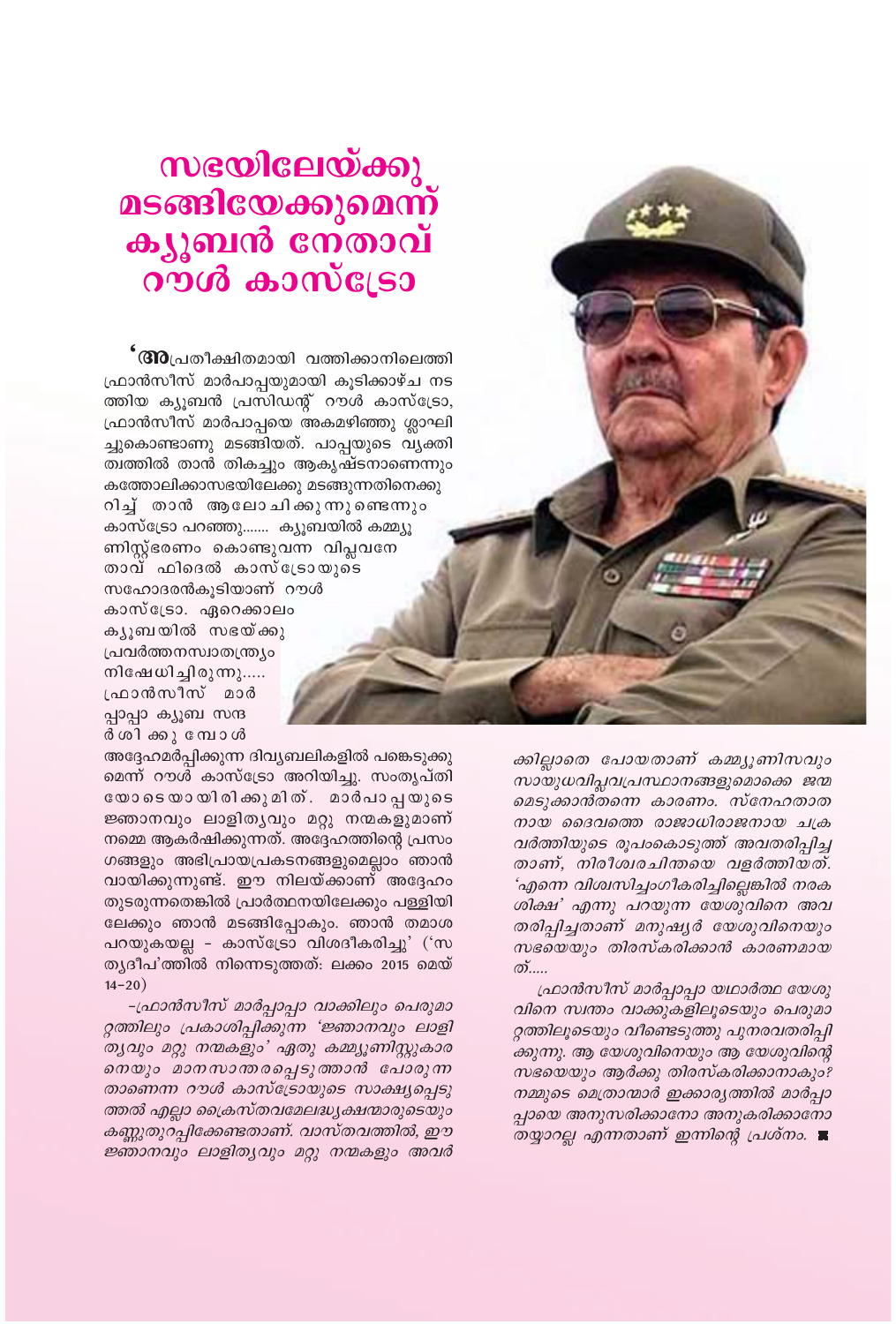## സഭയുടേത് **അപ്പസ്തോലന്മാരുടെ** ദൈവശാസ്ത്രവും ക്രിസ്റ്റോളജിയും

റവ.ഡോ. സിപ്രിയൻ ഇല്ലിക്കമുറി OFM (Cap.)

കേരളകത്തോലിക്കാസഭയിൽ, വചനവ്യാഖ്യാതാവ്, ചിന്തകൻ, ഗ്രന്ഥകാരൻ എന്നീ നിലകളിൽ പരക്കെ ആദരിക്കപ്പെടുന്ന പ്രമുഖ കപ്പൂച്ചിൻ വൈദികനാണ് ബഹു.ഡോ. സിപ്രിയൻ ഇല്ലിക്കമുറി എന്ന് എല്ലാവർക്കും അറിയാം. 2015 മാർച്ചു ലക്കം സത്യജ്വാലയിൽ വന്ന 'മുഖക്കുറി' (ക്രിസ്റ്റോളജി എന്ന തടസ്സക്കല്ല്) വായിച്ച്, 'സത്യജ്വാല തുടർന്നയയ്ക്കേണ്ടതില്ല' എന്നെഴുതി അതിലെ ആശയ ത്തോട് അദ്ദേഹം എതിർപ്പു പ്രകടിപ്പിച്ചിരുന്നു. എങ്കിലും, എന്റെ അഭ്യർത്ഥന മാനിച്ച്, ആ മുഖക്കു റിയോട് ഇങ്ങനെയൊരു പ്രതികരണലേഖനമെഴുതിത്തരാൻ അദ്ദേഹം സന്മനസ്സുകാട്ടുകയായിരു ന്നു. ഇത് 'സതൃജ്വാല' വലിയൊരു കാര്യമായി കാണുന്നു. കാരണം, സഭയിലെ അംഗീകൃതവൈദി കർ പൊതുവെ, സ്വതന്ത്ര അത്മായപ്രസ്ഥാനങ്ങളെയും അവ നടത്തുന്ന മാധ്യമപ്രവർത്തനങ്ങളെയും അവയിലൂടെ അവതരിപ്പിക്കപ്പെടുന്ന വീക്ഷണങ്ങളെയും കണ്ടില്ലെന്നു നടിച്ച് അവഗണിക്കുകയാ ണല്ലോ പതിവ്. എന്നാലിവിടെ, താൻ ശരിയെന്നു വിശ്വസിക്കുന്ന സഭാദർശനത്തിന്റെ വെളിച്ചത്തിൽ, 'സത്യജ്വാല'യുടെ സമീപനത്തിലുണ്ടെന്ന് അദ്ദേഹത്തിനു തോന്നിയ തെറ്റ് സഹോദരബുദ്ധ്യാ ചൂണ്ടി ക്കാണിച്ചു വിശദീകരിക്കുകയാണദ്ദേഹം. വീക്ഷണങ്ങൾ തിരുത്തപ്പെട്ടാലുമില്ലെങ്കിലും ഇത്തരം സർഗ്ഗ സംവാദങ്ങൾ അതിൽത്തന്നെ മൂല്യവത്താണെന്ന് 'സത്യജ്വാല'കരുതുന്നു-എഡിറ്റർ

#### പ്രിയപ്പെട്ട ജോർജ് സാർ,

അയച്ച എഴുത്തുകിട്ടി. നന്ദി പറയുന്നു. 'സത്യ ജ്വാല' മാസിക തുടർന്ന് അയയ്ക്കേണ്ടതില്ലെന്ന് എഴുതിയത്, അടുത്തിടയായി അതെടുക്കുന്ന ചില നിലപാടുകൾ ക്രൈസ്തവിശ്വാസവുമായി യോജി ക്കുന്നവയല്ല എന്നു കണ്ടതുകൊണ്ടാണ്. യേശു മനുഷ്യനായി അവതരിച്ച ദൈവപുത്രനാണെന്നും, അവിടുത്തെ ജീവിതവും പ്രവർത്തനങ്ങളും പ്രഘോഷണവും പീഡാസഹനവും കുരിശുമരണ വുമാകുന്ന ജീവിതബലിയും, അതിനു പിതാവിന്റെ പ്രത്യുത്തരമായ ഉയിർപ്പുംവഴി അവിടുന്നു നമുക്കു പാപമോചനവും രക്ഷയും നേടിത്തന്നുവെന്നും ക്രൈസ്തവരായ നാം വിശ്വസിക്കുന്നു. ഈ രക്ഷ യിൽ വിശ്വാസവും പ്രത്യാശയുമർപ്പിക്കുമ്പോഴാണ് അവിടുത്തെ അനുഗമിച്ചുകൊണ്ട് അവിടുന്നു പഠി പ്പിച്ച സ്വർഗ്ഗരാജ്യത്തിന്റെ മൂല്യങ്ങളും ആദർശങ്ങ ളുമെല്ലാം ജീവിക്കുവാൻ നാം പ്രാപ്തരാകുന്നത്. യേശുവിന്റെ ദിവ്യത്വത്തിലും മരണോത്ഥാനങ്ങ ളിലും വിശ്വസിക്കാതെ, ഉൽകൃഷ്ടമായ ആശയ ങ്ങളും ഉദാത്തമായ പ്രബോധനങ്ങളുമൊക്കെ നൽകിയ ഒരു നല്ല മനുഷൃനായിമാത്രം അവിടുത്തെ കരുതുന്നെങ്കിൽ, അതു ക്രൈസ്ത വവിശ്വാസമാണെന്നു പറയുവാൻ സാധിക്കയില്ല. പൗലോസ് ശ്ലീഹാതന്നെ പറയുന്നുണ്ടല്ലോ,

"ദൈവം ക്രിസ്തുവിനെ ഉയിർപ്പിച്ചു എന്നു ഞങ്ങൾ സാക്ഷ്യപ്പെടുത്തി..... ക്രിസ്തു ഉയിർപ്പി ക്കപ്പെട്ടിട്ടില്ലെങ്കിൽ നിങ്ങളുടെ വിശ്വാസം നിഷ്ഫ ലമാണ്. നിങ്ങൾ നിങ്ങളുടെ പാപങ്ങളിൽത്തന്നെ വർത്തിക്കുന്നു" (1 കോറി 15: 15-17), എന്ന്.

യേശുവിന്റെ മരണത്തിലും ഉയിർപ്പിലുമുള്ള വിശ്വാസം ഏറ്റുപറഞ്ഞുകൊണ്ടാണ് അപ്പസ്തോ ലന്മാരും ആദിമപ്രൈസ്തവരും പലപ്പോഴും ഒരു മിച്ചു കൂടിയത്. "അവർ അപ്പസ്തോലന്മാരുടെ പ്രബോധനം, കൂട്ടായ്മ, അപ്പംമുറിക്കൽ, പ്രാർത്ഥന എന്നിവയിൽ സദാ താല്പര്യപൂർവ്വം പങ്കുചേർന്നു" (അപ്പ. 2:42). അപ്പംമുറിക്കൽ ശുശ്രൂഷ അഥവാ വിശുദ്ധ കുർബാനയാചരണം, കൂട്ടായ്മ, പ്രാർത്ഥന, ഇതൊക്കെ യേശുവിന്റെ അപ്പസ്തോലന്മാർതന്നെ തുടങ്ങിയതാണ്, അല്ലാതെ അധികാരത്തിനുവേണ്ടി പുരോഹിതർ തുടങ്ങിയതല്ല. അപ്പസ്തോലന്മാരുടെ പ്രബോ ധനം എന്നതുകൊണ്ട് അർത്ഥമാക്കുന്നത്, അപ്പ സ്തോലന്മാർ ദൈവത്തെപ്പറ്റി യേശുവിൽനിന്നു പഠിച്ചറിഞ്ഞ് അനുഭവിച്ച കാര്യങ്ങളും, യേശു യഥാർത്ഥത്തിൽ ക്രിസ്തു അഥവാ മിശിഹായും രക്ഷകനുമാണെന്നുള്ള അവരുടെ ബോധ്യവും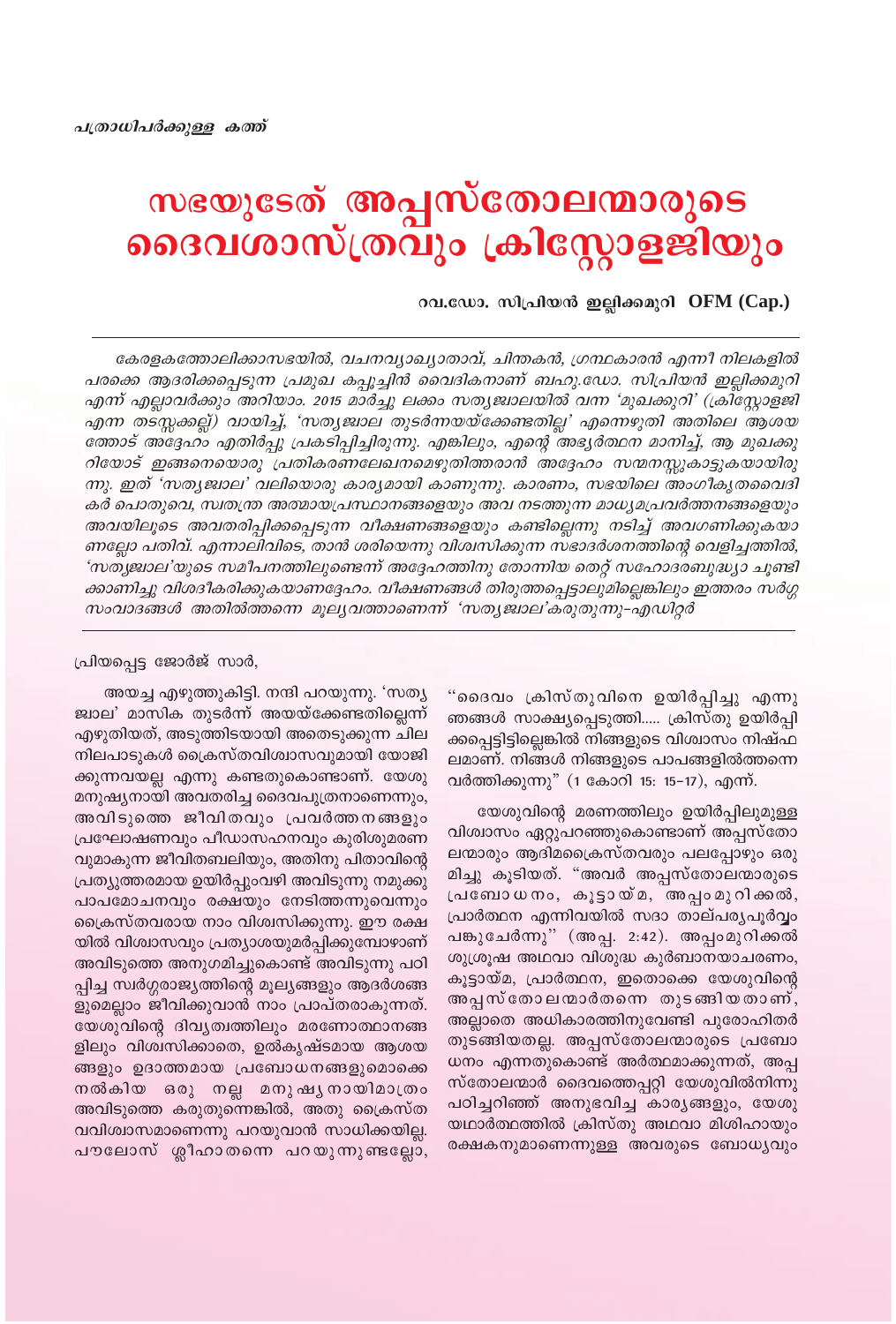വിശ്വാസവും അനുഭവവുമൊക്കെ പങ്കുവെച്ചുവെ ന്നാണല്ലോ. അങ്ങനെ അവർ പങ്കുവെച്ചത് അപ്പ സ്തോലന്മാരുടെ ദൈവശാസ്ത്രവും ക്രിസ്റ്റോള ജിയുമായിരുന്നു.

യേശു എന്ന ചരിത്രപുരുഷനായ വൃക്തി ക്രിസ്തുവാണ്, രക്ഷകനാണ്, ദൈവപുത്രനാണ് എന്ന വിശ്വാസം ഏറ്റുപറയുന്നതാണ് ക്രിസ്റ്റോള ജി. ഈ വിശ്വാസവും ഏറ്റുപറച്ചിലും ക്രൈസ്ത വവിശ്വാസത്തിന്റെ അന്തഃസത്തയാണ്. യേശു വിനെ മഹാത്മഗാന്ധി, ശ്രീനാരായണഗുരു തുടങ്ങി യവരെപ്പോലെ ഒരു നല്ല മനുഷ്യനായിമാത്രം കാണുകയും അവിടുത്തെ രക്ഷാകരകർമ<mark>്</mark>മ ത്തെയും ദിവ്യത്വത്തെയും തിരസ്കരിക്കുകയും ചെയ്യുന്നത് ക്രൈസ്തവവിശ്വാസമല്ലതന്നെ. യേശു വിനെ ക്രിസ്തു (ഹെബ്രായഭാഷയിൽ, മിശിഹാ, രക്ഷകൻ) ആയി അംഗീകരിക്കുന്നവനാണല്ലോ ്രൈസ്തവൻ.

യേശുവിനെ ദൈവപുത്രനും ദൈവവും ആരാ ധൃനുമായി ക്രൈസ്തവർ പരിഗണിക്കുന്നത് കൗൺസിലുകളോ മനുഷ്യരോ അങ്ങനെ പ്രഖ്യാ പിച്ചതുകൊണ്ടല്ല. അതു വിശുദ്ധ ലിഖിതങ്ങ ളുടെതന്നെ സാക്ഷ്യമാണ്: മത്താ. 3:17; 14:33; 17:5; 26:63-64; മർക്കോ. 1:1; 15:39; ലൂക്കാ. 1:35; യോഹ. 3:18; 10:36; 20:28; അപ്പ. 9:20; റോമാ 1:4; എഫേ. 4:13; ഹെബ്രാ. 4:14; 6:6; 10:29; 1 യോഹ. 4:15; വെളി. 2:18. ജീവിച്ചിരുന്നപ്പോൾ താൻ ദൈവപുത്രനാ ണെന്നോ ദൈവമാണെന്നോ ആരാധനയ്ക്ക് അർഹനാണെന്നോ യേശു ഒരിക്കലും പറഞ്ഞിട്ടി ല്ലെന്നതു ശരിതന്നെ. എന്നാൽ, മറ്റൊരുവിധ ത്തിലും ന്യായീകരിക്കാനാവാത്ത പല അവകാ ശവാദങ്ങളും അവിടുന്നു നടത്തിയിട്ടുണ്ട്. അവ യെല്ലാം വെറും പൊങ്ങച്ചംപറച്ചിൽ ആയിരുന്നി ല്ലെങ്കിൽ, അവിടുന്നു ദൈവപുത്രൻ അഥവാ ദൈവം ആണെന്നു പറയാതെ വയ്യാ. യേശുവിന്റെ ക്രിസ്റ്റോളജിയായിട്ടാണ് ബൈബിൾ പണ്ഡിതന്മാർ ഈ അവകാശവാദങ്ങളെ കാണുന്നത്.

യേശു ആരാധനയ്ക്കു വിഷയമായതുകൊ ണ്ടാണ് ക്രൈസ്തവർ അവിടുത്തെ പ്രബോധന ങ്ങളെയും മൂല്യങ്ങളെയുമെല്ലാം അവഗണിക്കുന്ന തെന്നു പറയുന്നത് ചരിത്രപരമായും മനഃശാസ്ത്ര പരമായും ശരിയല്ലതന്നെ. (യേശുവിനെ ആരാധ നാവിഗ്രഹമാക്കിയെന്നാണ് പറഞ്ഞിരിക്കുന്നതെ ങ്കിലും, ആതൃന്തികമായി അതു സൂചിപ്പിക്കുന്നത് യേശുവിനെ ആരാധനയ്ക്കു വിഷയമാക്കി എന്നാ ണല്ലോ.) യേശുവിനെ ആരാധ്യനായ രക്ഷകനാ യി, വഴിയും സതൃവും ജീവനുമായി, കണ്ടതുകൊ ണ്ടുതന്നെയാണ് ചരിത്രത്തിലുടനീളം പതിനായി രക്കണക്കിനു വിശ്വാസികൾ വീടും നാടും മാതാ

പിതാക്കളെയുമെന്നല്ല, തങ്ങളെത്തന്നെയും പരി ത്യജിച്ച് അവശരെയും അഗതികളെയും ആലം ബഹീനരെയുമൊക്കെ സേവിക്കാനായി ഇറങ്ങി ത്തിരിച്ചതും, യേശു പ്രഘോഷിച്ച സ്വർഗ്ഗരാജ്യ സ്ഥാപനത്തിനായി, നീതിയിലും സ്നേഹത്തിലും സാഹോദര്യത്തിലും അധിഷ്ഠിതമായ ഒരു സമൂ ഹസൃഷ്ടിക്കായി അതൃദ്ധ്വാനംചെയ്തു സ്വയം ചെലവഴിച്ചതും. ഫ്രാൻസീസ് അസ്സീസി, ഫാദർ ഡാമിയൻ, മദർ തെരേസാ തുടങ്ങിയ അനേകം വ്യക്തികളെ ഉദാഹരണമായി എടുത്തുകാട്ടുവാൻ സാധിക്കും. ഇതു വെറും മേനി പറച്ചിലല്ല, നൂറ്റാ ണ്ടുകളിലെ ചരിത്രസാക്ഷ്യങ്ങളിലൂടെ തെളിയി ക്കാവുന്ന കാര്യമാണ്. ഇങ്ങനെയുള്ള സമർപ്പിത രുടെ സേവനങ്ങൾ അപ്രൈസ്തവരായ ലോക നേതാക്കൾതന്നെ എടുത്തുപറഞ്ഞിട്ടുള്ള കാര്യ മാണ്. സേവനത്തിനായി ഇങ്ങനെ ഇറങ്ങിത്തി രിച്ച സമർപ്പിതരും സനൃസ്തരുമൊക്കെയായ വൃക്തികളിൽ കുറ്റങ്ങളും കുറവുകളുമൊക്കെ കണ്ടുപിടിക്കാൻ സാധിക്കുമെന്നതു ശരിയാണ്. മനുഷ്യരുൾപ്പെടുന്ന എല്ലാ സ്ഥാപനങ്ങളിലുമുണ്ട് കുറ്റങ്ങളും കുറവുകളും വീഴ്ചകളും പരാജയങ്ങ ളുമുള്ളവർ. അതിന് എല്ലാവരെയും പഴിചാരു ന്നതും കല്ലെറിയുന്നതും ശരിയല്ലല്ലോ.

മറ്റു ജനങ്ങൾക്കിടയിലെന്നപോലെതന്നെ, ക്രൈസ്തവർ എന്നു വിളിക്കപ്പെടുന്നവർക്കിടയി ലുണ്ട് സ്വാർത്ഥതയും സുഖലോലുപതയും അധി കാരമോഹവും ദ്രവ്യാസക്തിയുമെല്ലാം. ഇങ്ങനെ യുള്ള തിന്മകളാണ് അവരെ അക്രമത്തിനും അനീ തികൾക്കും അഴിമതികൾക്കുമെല്ലാം പ്രേരിപ്പിക്കു ന്നത്, അല്ലാതെ അവർ യേശുവിനെ ആരാധ്യ നായി കരുതുകയും ആരാധനാനുഷ്ഠാനങ്ങളിൽ പങ്കെടുക്കുകയും ചെയ്യുന്നതുകൊണ്ട് അങ്ങനെ ആകുന്നതല്ല. ക്രൈസ്തവർ എന്ന പേരുണ്ടെ ങ്കിലും അവർ യേശുവിനെ യഥാർത്ഥത്തിൽ അറി യുകയോ ആരാധിക്കുകയോ ചെയ്യുന്നവരല്ല. ഇങ്ങ നെയുള്ള ക്രൈസ്തവനാമധാരികളിൽ ചിലർ ബാഹ്യമോടിയിലും ആർഭാടങ്ങളിലും മാമോൻ പൂജയിലുമൊക്കെ അഭിരമിക്കുന്നവരും, പെരുന്നാ ളുകളെയും ആരാധനാനുഷ്ഠാനങ്ങളെയും ഭക്താ ഭ്യാസങ്ങളെയുമൊക്കെ തങ്ങളുടെ ലക്ഷ്യപ്രാ പ്തിക്കു കരുവാക്കുവാൻ മടിയില്ലാത്തവരുമാണ്. അവരുടെ ധനമോഹം, ആഡംബരഭ്രമം തുടങ്ങിയ അനാശാസൃപ്രവണതകൾ പെരുന്നാളുകളി ലേക്കും ആരാധനാനുഷ്ഠാനങ്ങളിലേക്കും ഭക്താ ഭ്യാസങ്ങളിലേക്കുമെല്ലാം കടന്നുകൂടുമ്പോൾ, ചുമ തലപ്പെട്ടവർ തീർച്ചയായും അതു തിരിച്ചറിയു കയും തിരുത്തുകയും വേണം. അല്ലാതെ ആരാ ധനാനുഷ്ഠാനങ്ങളും ഭക്താഭ്യാസങ്ങളുമൊന്നും വേണ്ടെന്നുവയ്ക്കുകയല്ല ചെയ്യേണ്ടത്. ആരാധ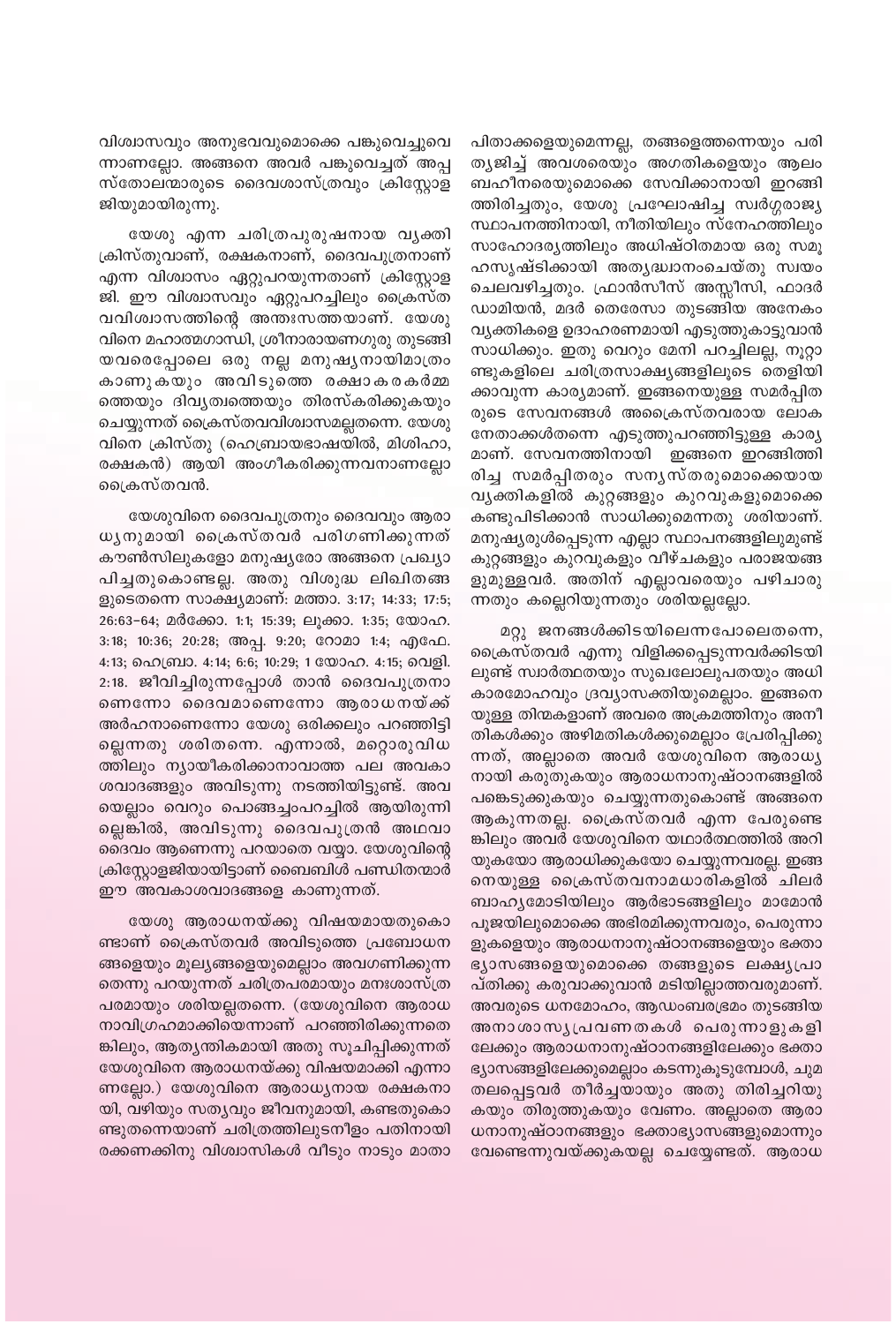നാനുഷ്ഠാനങ്ങളിലും ഭക്താഭ്യാസങ്ങളിലും പങ്കെ ടുക്കുന്നതുവഴി തങ്ങളുടെ അതിക്രമങ്ങളെയും അനീതികളെയും വെള്ളപൂശാമെന്നു വ്യാമോഹി ക്കുന്ന ചിലരുണ്ടെന്ന കാര്യം നിഷേധിക്കുന്നില്ല. അത് ദൈവത്തെയും ആരാധനാനുഷ്ഠാനങ്ങ ളെയുംപറ്റി അവർക്കുള്ള കലശലായ അജ്ഞ തയും തെറ്റിദ്ധാരണയുംമൂലമാണ്. അതിനുള്ള പരിഹാരമാർഗ്ഗം അവർക്കു ശരിയായ ബോധവ ത്കരണം നൽകുകയാണ്, അല്ലാതെ ആരാധനാ നുഷ്ഠാനങ്ങളുടെ തിരസ്കരണമല്ല.

ക്രിസ്റ്റോളജി തിരസ്കരിക്കുന്നതുപോലെത ന്നെ, ക്രൈസ്തവവിശ്വാസവുമായി ഒത്തുപോ കാത്ത ഒരു കാര്യമാണ് ക്രൈസ്തവപൗരോഹി ത്യത്തെയും കുദാശകളെയും നിരാകരിക്കുന്നതും. പുരോഹിതൻ എന്ന വാക്കിനെ 'അധികാരി' 'അധി കാരസ്ഥാനീയർ' എന്നൊക്കെ തെറ്റിദ്ധരിച്ചു കൊണ്ട് അതിനോടുള്ള അലർജികൊണ്ടാ ണെന്നു തോന്നുന്നു, പലരും പൗരോഹിതൃത്തി നെതിരെ പടവാളോങ്ങുന്നത്. മൂപ്പൻ എന്നർത്ഥ മുള്ള 'പ്രെസ്ബിറ്റർ' (Presbyter) എന്ന വാക്കിൽനിന്നാണ് 'Priest' എന്ന പദം ഉത്ഭവിച്ച ത്. മലയാളത്തിൽ പറ്റിയ മറ്റൊരു വാക്കില്ലാത്ത തുകൊണ്ടാണ് പുരോഹിതൻ അഥവാ വൈദികൻ എന്ന് അതിനെ തർജ്ജമ ചെയ്യുന്നത്. വചനം പ്രഘോഷിക്കുക, വിശുദ്ധ കുർബാനയാഘോഷി ക്കുക, മറ്റു കൂദാശകൾ പരികർമ്മംചെയ്യുക, എന്നിവയാണ് പുരോഹിതന്റെ മുഖ്യ കടമകൾ. ഇവ ക്രിസ്തുവിന്റെ സഭയ്ക്ക് അത്യാവശ്യമായ കാര്യങ്ങളാണെന്നു വ്യക്തമാണല്ലോ. പൗരോഹി തൃവും കൂദാശകളുമില്ലാത്ത ഒരു സഭയ്ക്കു വേണ്ടി ചിലർ വാദിക്കുന്നത് ക്രൈസ്തവവിശ്വാ സത്തെപ്പറ്റി വേണ്ടത്ര അവബോധമില്ലാത്തതു കൊണ്ടാണെന്നു പറയാതെ വയ്യ. മനുഷൃർ ഉൾപ്പെടുന്ന എല്ലാ പ്രസ്ഥാനങ്ങളിലും സമൂഹങ്ങ ളിലുമെന്നപോലെ, പുരോഹിതർക്കിടയിലുമു ണ്ടാകും കുറ്റങ്ങളും കുറവുകളുമുള്ളവർ. അവരും മനുഷ്യരാണല്ലോ. പുരോഹിതർക്കുണ്ടാകുന്ന കുറ്റങ്ങളും വീഴ്ചകളും കാരണം പൗരോഹിത്യം തന്നെ വേണ്ടെന്നുവെച്ചാൽ, അതു കത്തോലിക്കാ സഭയെത്തന്നെ ഇല്ലാതാക്കുകയാണ്. പൗരോഹി ത്യംതന്നെ അനാവശ്യമാണെന്ന തരത്തിലുള്ള ചിന്തകളും പ്രവണതകളും 'സതൃജ്വാല'യിൽ ഇടം നേടുന്നുണ്ടല്ലോ. ഇങ്ങനെയുള്ള പ്രവണത കളും ചിന്തകളും കേരളകത്തോലിക്കാസഭയുടെ നവീകരണത്തിനല്ല, നശീകരണത്തിനായിരിക്ക യില്ലേ സഹായിക്കുക?

> -സ്നേഹപൂർവ്വം, ഫാ. സിപ്രിയൻ ഇല്ലിക്കമുറി ഫോൺ: 0481 - 2597642

-കത്തോലിക്കാസഭ നൂറ്റാണ്ടുകളായി പിന്തു ടർന്നുപോരുന്ന വിശ്വാസവീക്ഷണങ്ങൾതന്നെ യാണ്, വേണ്ടത്ര വിശദീകരണങ്ങളോടുകൂടി ബഹു. ഇല്ലിക്കമുറിയച്ചൻ ഇവിടെ അവതരിപ്പിച്ചി രിക്കുന്നത്. തന്മൂലം, അതേ വിശ്വാസവീക്ഷണ ങ്ങളിൽ ജനിച്ചുവളർന്ന കെ.സി.ആർ.എം–ന്റെയും 'സതൃജ്വാല'യുടെയും സാരഥികളെയും പ്രവർത്തകരെയും സംബന്ധിച്ച് അതൊക്കെ പരി ചിതങ്ങളുമാണ്. സ്വതന്ത്രനിരീക്ഷണങ്ങളുടെ വെളിച്ചത്തിൽ അവർ മാറി ചിന്തിച്ചുതുടങ്ങിയെ ന്നേയുള്ളൂ. ഉദാഹരണത്തിന്, ബഹു. ഇല്ലിക്കമു റിയച്ചന്റെ "ഈ രക്ഷയിൽ വിശ്വാസവും പ്രത്യാ ശയും അർപ്പിക്കുമ്പോഴാണ്, അവിടുത്തെ അനു ഗമിച്ചുകൊണ്ട് അവിടുന്നു പഠിപ്പിച്ച സ്വർഗ്ഗരാജ്യ ത്തിന്റെ മൂല്യങ്ങളും ആദർശങ്ങളുമെല്ലാം ജീവിക്കുവാൻ നാം പ്രാപ്തരാകുന്നത്" എന്നവ സാനിക്കുന്ന ആമുഖആശയമെടുക്കാം. ഞങ്ങളി ലേറെപ്പേരുടെയും നിരീക്ഷണത്തിൽ, ബഹു. അച്ചൻ പറയുന്ന ഈ രക്ഷയിൽ വിശ്വാസവും പ്രത്യാശയും അർപ്പിക്കുന്നതിന്റെ പേരിൽ, യേശു വിനെ അനുഗമിക്കുവാനോ, അവിടുത്തെ സ്വർഗ്ഗ രാജ്യ മൂല്യങ്ങളും ആദർശങ്ങളും ഉൾക്കൊ ള്ളാനോ ആരും പ്രാപ്തരാകുന്നില്ലെന്നാണു കാണുന്നത്. മാത്രമല്ല, 'രക്ഷ' എന്ന സങ്കല്പം തന്നെ സ്വന്തം മരണാനന്തര സ്വർഗപ്രാപ്തിയെന്ന സ്വകാര്യസുഖമോഹമായി അവരിൽ പരിണമിക്കു കയാണ്. ജീവിതലക്ഷ്യം, തന്റെ സ്വന്തം ഇഹലോ ക-പരലോകജീവിതസുരക്ഷിതത്വം ഉറപ്പുവരു ത്തുക എന്നതിലേക്കു ചുരുങ്ങുകയാണ്. മനസ്സ് അപരനിലേക്കു വിടർത്താനുള്ള, പരാർത്ഥമാക്കാ നുള്ള, കഴിവ് നഷ്ടപ്പെടുകയാണ്.

ആദ്ധ്യാത്മികത എന്ന വാക്കിനെ അതിൽ ചൂഴ്ന്നുനിൽക്കുന്ന ദൈവികപരിവേഷം മാറ്റി മൂർത്തമായി നിർദ്ധാരണം ചെയ്താൽ, അതിന്റെ അർത്ഥം പരാർത്ഥതാഭാവം എന്നാണെന്നു കാണാം. അതായത്, തന്നെപ്പോലെ തന്നെയാണ് മറ്റുള്ളവരും എന്ന സത്യബോധത്തിൽ, തന്നെപ്പോ ലെതന്നെ മറ്റുള്ളവരെയും സ്നേഹിച്ചു ജീവിക്കാ നുതകുന്ന സാഹോദര്യഭാവം. 'സർവ്വർക്കും പിതാ വായ ഏകദൈവം' എന്ന യേശുവിന്റെ ദൈവ ദർശനം മനുഷ്യനെ ഈ വിശ്വസ്നേഹത്തിലേ ക്കും, അങ്ങനെ ലോകത്തെ ദൈവരാജ്യത്തി ലേക്കും നയിക്കാൻ പര്യാപ്തമാണ്. കാരണം, മനുഷ്യരെല്ലാം ഏകപിതാവിന്റെ മക്കളായതിനാൽ പരസ്പരം നേർ സഹോദരരാണെന്നുവരുന്നു; വിശ്വസാഹോദര്യബോധത്തിലേക്ക് മനുഷ്യരെല്ലാം ഉയരേണ്ടതുണ്ട് എന്നു വരുന്നു; സ്നേഹാധിഷ്ഠി തമായ ദൈവരാജ്യമൂല്യങ്ങൾ ആർജ്ജിക്കേണ്ട തുണ്ട് എന്നുവരുന്നു; സ്വന്തം ഇഹലോക-പര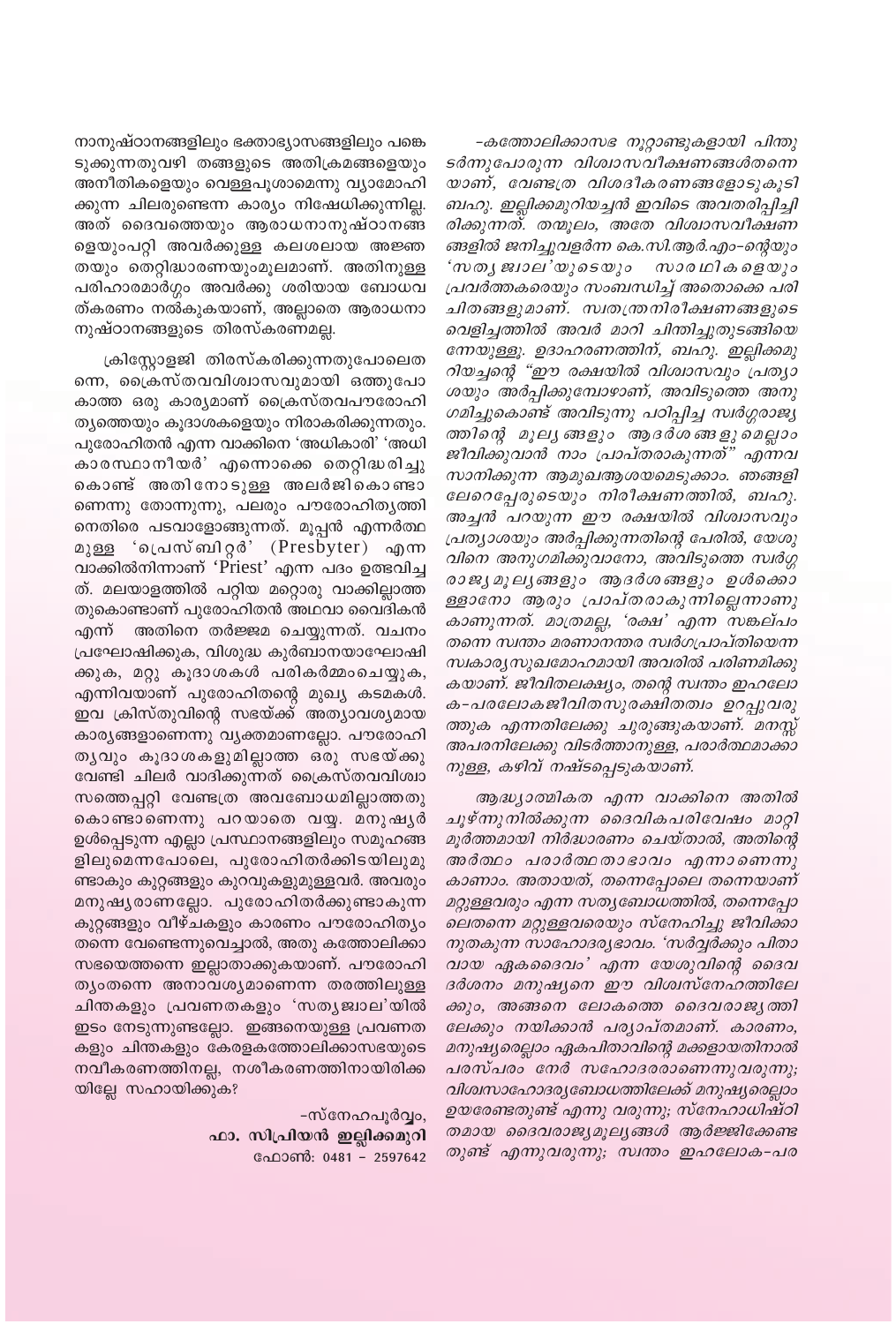നൽകാൻ മടിക്കുന്നത്ര കല്ലിക്കു ന്നെങ്കിൽ, ആ കൂദാശകൾക്ക് എന്ത് ആദ്ധ്യാത്മിക അർത്ഥമാ ണുള്ളത്? എല്ലാവരുംതന്നെ ക്രൈസ്തവരായിരുന്ന പാശ്ചാ തൃരാണ്, തങ്ങളുടെ സാമ്പത്തി ക-രാഷ്ട്രീയ ആധിപതൃത്തിനു വേണ്ടി, ലോകത്തിലെ മറ്റു ജന തകളെയെല്ലാം അടിമകളാക്കി ചൂഷണം ചെയ്തത് എന്ന തിൽനിന്നുതന്നെ അവരാചരി ച്ചിരുന്ന, ഇന്നു നാം ആചരിക്കു ന്ന, അനുഷ്ഠാനപ്രധാനമായ ക്രിസ്തുമതത്തിന് ആദ്ധ്യാത്മി കമായ ഒരു ഉള്ളടക്കമല്ല ഉള്ള ത് എന്നു തെളിയുന്നില്ലേ? വൃക്ഷത്തെ ഫലത്തിൽനിന്നാ ണല്ലോ വിലയിരുത്തേണ്ടത്. അങ്ങനെയെങ്കിൽ പരമ്പരാഗത മായി നാം തുടർന്നുപോരുന്ന ഇന്നത്തെ വിശ്വാസവും അനു ഷ്ഠാനങ്ങളും മനുഷ്യനിൽ സൃഷ്ടിക്കുന്നത് ആദ്ധ്യാത്മിക വന്ധ്യതയാണെന്നു പറയേണ്ടി വരില്ലേ?

ഈ പറഞ്ഞതിന്റെയൊന്നും അർത്ഥം തീർച്ചയായും യേശു ആരാധ്യനല്ല എന്നല്ല; 'ഞാൻ പിതാ വിലും പിതാവ് എന്നിലു'മാണ് എന്ന ദൈവാനു ഭവത്തിൽ ജീവിച്ച യേശു നിശ്ച യമായും ദൈവമനുഷ്യൻതന്നെ. അതുകൊണ്ട് പ്രത്യേകിച്ചും, അവിടുന്ന് അവതരിപ്പിച്ച ദൈവ ദർശനത്തിലും അതിലൂന്നി യുള്ള സതൃപ്രബോധനങ്ങ ളിലും ക്രൈസ്തവർ വിശ്വസി ക്കേണ്ടിയിരിക്കുന്നു. അവി ടുത്തെ കല്പനകൾ ജീവിത ത്തിൽ പാലിക്കേണ്ടിയിരിക്കു ന്നു. 'നിങ്ങൾ എന്നെ സ്നേഹി ക്കുന്നെങ്കിൽ എന്റെ കല്പന കൾ പാലിക്കും' എന്ന് യേശു പറ ഞ്ഞിരിക്കു ന്ന തിൽനിന്ന് അവിടുത്തോടുള്ള സ്നേഹവും ആരാധനയും പ്രകടിപ്പിക്കാൻ അവിടുത്തെ കല്പനകൾ പാലി ക്കു ന്ന തിലൂടെ  $200000$ സാധിക്കൂ എന്നു വരുന്നു.

MMM99909 2015

പ്രീതി ലഭിച്ചുകഴിഞ്ഞ അനുഭു തിയിലാണവർ. യേശുവിനെ ആരാധിക്കുന്നവർ, വഴിയും സത്യവും ജീവനുമായ യേശു ക്രിസ്തുവഴി താൻ ദൈവവു മായി രമൃപ്പെട്ടുവെന്നും തന്റെ ആത്മരക്ഷ ഉറപ്പായെന്നും ഇനി യൊന്നും ചെയ്യേണ്ടതില്ലെന്നു മുള്ള ചിന്തയിൽ മുന്നോട്ടുപോ കുകയേയുള്ളൂ. യേശു പറഞ്ഞ പ്രകാരം മറ്റുള്ളവരെ തന്നെ പ്പോലെതന്നെ സ്നേഹിക്കുന്ന തിനെക്കുറിച്ചോ, സഭയിലും സമൂഹത്തിലും നീതി നടപ്പാ ക്കേണ്ടതിനെക്കുറിച്ചോ ഒന്നും ഓർത്തു വിഷമിക്കുന്നവരല്ല പൊതുവേ സഭാവിശ്വാസികൾ എന്ന്, ചുറ്റുമൊന്നു കണ്ണോടി ച്ചാൽ മതി, ആർക്കും മനസ്സി ലാക്കാം. ഇതൊന്നും ചെയ്യാതെ തന്നെ അവർക്ക് മനഃസമാധാനം കിട്ടിക്കഴിഞ്ഞു എന്നതാണു പ്രശ്നം. കൂദാശാജീവിത ത്തിലും തീർത്ഥാടനത്തിലു മൊക്കെ ദത്തശ്രദ്ധരായ മഹാഭൂ രിപക്ഷവും സ്വാർത്ഥരും മനസ ലിവു കുറഞ്ഞവരും വെറുതെ ഒഴുക്കിനൊത്തൊഴുകുന്നവരുമാ കുന്നത്, യേശുവിലും അവി ടുത്തെ കേന്ദ്രീകരിച്ചുള്ള ആചാ രാ നു ഷ് ഠാ ന ങ്ങ ളി ലു മുള്ള വിശ്വാസം തങ്ങളെ രക്ഷിക്കും എന്ന അന്ധമായ വിശ്വാസംമൂല മാണെന്നാണ് ഞങ്ങളുടെ വില യിരുത്തൽ.

സ്നേഹവും മറ്റ് ദൈവരാജ്യ മൂല്യ ങ്ങളും ഹൃദയങ്ങളിൽ ഉല് പാ ദി പ്പി ക്കാ ത്ത തെന്തും വ്യാജ ആദ്ധ്യാത്മികതയല്ലാതെ മറ്റെതാണ്? സ്വകാര്യ സ്വർഗ്ഗ മെന്ന സ്വാർത്ഥ മോഹത്തിൽ ആറാടിച്ച് മനുഷ്യനിൽ സഹജ മായിരിക്കുന്ന പരാർത്ഥതാഭാ വത്തെ വറ്റിച്ചുകളയുന്നതെന്തും അന്തിമവിശകലനത്തിൽ ഭൗതി കതയല്ലാതെ മറ്റെന്താണ്? അണുവിട തെറ്റാതെ കൂദാശാ ജീവിതം നയിക്കുന്നവരുടെ മനസ്സ് അയൽക്കാരന് ഒരു വഴി

ലോക സുഖലക്ഷ്യങ്ങളിൽ മനു ഷ്യനെ കെട്ടിയിടുന്ന സ്ഥകാര്യ മാത്രപരമായ-ഭൗതികമായ-മ നോഭാവങ്ങളെയും, 'ഞാനെന്ന ഭാവ' (ego)ത്തെ ത്തന്നെയും കൊഴിച്ചുകളഞ്ഞ് മാനസാന്തര പ്പെടേണ്ടതുണ്ട് എന്നുവരുന്നു.

ലോകമെങ്ങും പ്രസംഗിക്ക ച്ചെടണമെന്ന് യേശു കല്പിച്ചത്, ഈ മാനസാന്തരത്തിലേക്കു മനുഷ്യനെ നയിക്കുന്ന അവി *ടത്തെ* ദൈവ ദർശ നവും അതിന്റെ അടിസ്ഥാനത്തിലുള്ള ദൈവരാജ്യത്തിന്റെ സുവിശേഷ വുമാണെന്നാണ് ഞങ്ങളിലേറെ പ്പേരും ഇന്നു കരുതുന്നത്. അല്ലാതെ, താൻ മനുഷ്യനായി അവതരിച്ച ദൈവമാണ്, തന്നിൽ വിശ്വസിക്കുന്നവർ മാത്രമേ രക്ഷ പ്പെടൂ എന്ന് എല്ലാവരെയും ബോധ്യപ്പെടുത്തി മാമോദീസാ മുക്കാനായിരുന്നു എന്നു കരുതാ നാവില്ല. മനുഷ്യരെ പള്ളിയിൽ പോകു ന്നവരും കൂദാശാജീ വിതം നയിക്കുന്നവരുമാക്കുക എന്നതായിരുന്നു അവിടത്തെ ലക്ഷ്യമെന്നും കരുതാനാവില്ല. മറ്റൊരു ദൈവനാമത്തിനു പക രം, യേശുക്രിസ്തു എന്ന പേര് അംഗീകരിക്കാൻ എല്ലാവരും തയ്യാറായാൽത്തന്നെ, മനുഷ്യമ നസ്സുകളിൽ അതിന്റെപേരിൽ ഗുണപരമായി ഒരു മാറ്റവും, ഒരു മാനസാന്തരവും, സംഭവിക്കുന്നി ല്ല എന്ന് അല്പമൊന്നാലോചി ച്ചാൽ ആർക്കും മനസ്സിലാക്കാ നാവും. ദൈവാവതാരം എന്ന നിലയിൽ ആരെ ആരാധിച്ചാലും, ആരാധകർ ആ ആരാധന യിൽത്തന്നെ സായൂജ്യമനുഭ വിച്ച്, തനിക്കു ദൈവപ്രീതി ലഭിച്ചു എന്നു വിചാരിക്കു കയേയുള്ളൂ; അവരുടെ ഉപദേശ പ്രകാരം ജീവിക്കേണ്ടതിന്റെ ആവശ്യകതയിലേക്കു നയിക്ക പ്പെടുകയില്ല. മനഃശാസ്ത്രപര മായി അതിന്റെ ആവശ്യം വരു ന്നില്ല എന്നതാണതിനു കാര ണം. അല്ലാതെതന്നെ ദൈവ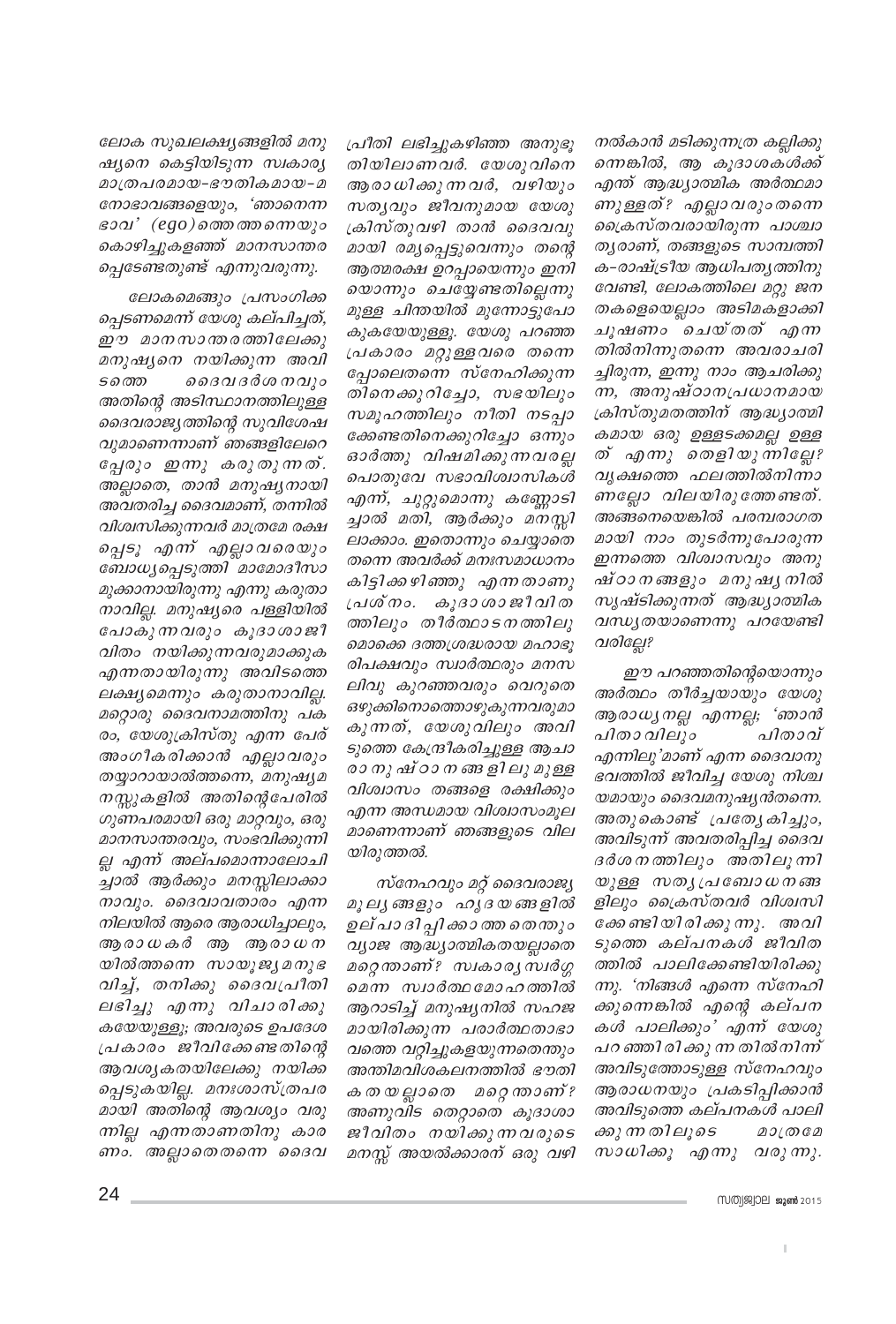അപ്പം മു റി ക്കൽ യു ന്ന ത്. ശുശ്രൂഷ യേശുവിന്റെ കല്പന പ്രകാരമുള്ള കൂട്ടായ്മാജീവിത ത്തിന്റെ ആവിഷ്കാരമായിരുന്നു. ബലിസങ്കല്പമോ സത്താപരി ണാമം പോലുള്ള ദൈവശാ സ്ത്രമോ ഒന്നും അതിനെ ചൂഴ്ന്നുനിന്നിരുന്നില്ല. അതുകൊ ണ്ട്, അപ്പാമുറിക്കൽ ശുശ്രൂഷ യെയും ഇന്നത്തെ വി.കുർബാ നയർപ്പണത്തെയും പര്യായപദ ങ്ങൾപോലെ അങ്ങു കൈകാര്യം ചെയ്തത് ശരിയാ ണെന്നു തോന്നുന്നില്ല.

യേശു മനുഷ്യരുടെ പാപ ങ്ങൾക്കുവേണ്ടി സ്വയം ബലി യർപ്പിക്കുകയായിരുന്നു എന്ന സഭാനിലപാടും വ്യാഖ്യാനവും യേശുപോലും അംഗീകരിക്കു മെന്നു തോന്നുന്നില്ല. മുന്തിരി ത്തോട്ടത്തിന്റെ ഉപമയിൽ, തോട്ട ത്തിന്റെ ഉടമ അവസാനം തന്റെ പുത്ര നെ ത്തന്നെ തോട്ടാ സൂക്ഷിപ്പുകാരായിരുന്ന കുടിയാ ന്മാരുടെ അടുത്തേക്കയയ്ക്കു ന്നതും അവർ ഉടമയുടെ പുത്രനെ കൊല്ലുന്നതും ഉദാഹ രിക്കുന്ന യേശു, ദൈവത്തിന്റെ മുന്തിരിത്തോട്ടം സൂക്ഷിപ്പുകാ രായി കരുതപ്പെടുന്ന പുരോഹി തന്മാരാൽ താൻ കൊല്ലപ്പെടു മെന്ന മുന്നറിവ് പങ്കുവയ്ക്കുക യായിരുന്നില്ലേ? തോട്ടമുടമ തോട്ടം സൂക്ഷിപ്പുകാരെ പുറ ത്താക്കിയതുപോലെ പുരോഹി തരെയും പുറത്താക്കുമെന്ന പ്രവചനമല്ലേ അവിടുന്ന് ആ ഉപ മയിലൂടെ നൽകിയത്...? ഇനി, യേശു മനുഷ്യപാപങ്ങൾക്കു പരിഹാരബലി അർപ്പിക്കുകയാ യിരുന്നെന്നു വാദത്തിനുവേണ്ടി സമ്മതിച്ചാൽത്തന്നെ, "അവൻ ഒരിക്കൽ എന്നനേക്കുമായി ബലി അർപ്പിച്ചു" (എബ്രാ. 7:27) എന്നും, "ഇവയ്ക്കു മോചനമു ള്ളിടത്ത് പിനെ പാപത്തിനു ബലിയേ ഇല്ല" (എ.്രവാ. 10:18) എന്നുമുള്ള ബൈബിൾ വചനപ്ര കാരം, യേശുവിനുശേഷം പിന്നെ യെന്തിന് പുരോഹിതരും ബലി യർപ്പണവും?

"ഇതഗ്രെ എന്റെ കല്പന: ഞാൻ നിങ്ങളെ സ്നേഹിച്ചതു പോലെ നിങ്ങളും പരസ്പരം സ്നേഹിക്കണം," എന്നാണവി ടുന്നു പറഞ്ഞിട്ടുള്ളത്. അല്ലാ തെ, നിങ്ങൾ എന്നെ തിരിച്ചു സ്നേഹിക്കണമെന്നല്ല. ദൈവ സ്നേഹം പ്രകടമാക്കേണ്ടത് മനുഷ്യസ്നേഹത്തിലൂടെയാണ്.

പരസ് നേഹത്തിന്റേ തായ അവിടുത്തെ കല്പനകൾ പാലി ക്കാൻ മനുഷ്യരെ പ്രാപ്തരാക്കു കയാണ് സഭ ചെയ്യേണ്ടത് എന്നാണ് ഞങ്ങളുടെ അഭിപ്രാ യം. ഇന്നത്തെ ഊന്നൽ പ്രവൃ ത്തിയില്ലാത്ത ആരാധനയിലാ ണ്. യേശുവിന്റെ കാലത്തും ആരാധനാനുഷ്ഠാനങ്ങൾ കുറ വല്ലായിരുന്നു. സ്നേഹപ്രചോദി തമല്ലാത്ത അത്തരം ആരാധ നയെ യേശു അംഗീകരിച്ചതായി കാണു ന്നില്ല. അവയ്ക്കു നേതൃത്വം നൽകിയിരുന്ന പുരോ ഹിതരെയും അവിടുന്ന് അംഗീ കരിച്ചില്ല.

എന്റെ കത്തിൽ, "അധികാ രഭരണവും ആചാരാനുഷ്ഠാന ങ്ങളും കുറവായിരുന്നതും, വിശ്വാ സികൾ പര സ്പര സ്നേഹത്തോടെ ഒരു സമൂഹ മായി പുലർന്നിരുന്നതുമായ ആദിമസഭാചൈതനൃത്തിലേക്കു സഭ പോകേണ്ടതില്ല എന്നങ്ങു പറയുമോ? അങ്ങനെപോകു മ്പോൾ, പിന്നീടുണ്ടായ പല പ്രൈസ്തവസിദ്ധാന്തങ്ങളും സമ്പ്രദായങ്ങളും ആവശ്യമില്ലെ ന്നുകണ്ട് വേണ്ടെന്നു വയ്ക്കേ ണ്ടിവരില്ലേ?.... സഭ ഇന്നത്തെ പ്പോലെ ആചാരാനുഷ്ഠാനനി ഷ്ഠമായി തുടർന്നാൽ മതിയോ..............?" എന്നീ ചോദ്യ ങ്ങൾ ഉന്നയിച്ചിരുന്നു. അവയെ യൊന്നും അങ്ങയുടെ പ്രതികര ണത്തിൽ സ്പർശിച്ചിട്ടില്ല.

സഭ 'റോമൻ'ആയതിനുശേ ഷമുണ്ടായ പരിവർത്തനമായി രുന്നു, സഭയിലെ പൗരോഹി തൃവും ബലിയർപ്പണവും എന്നാണു മനസ്സിലാക്കാൻ കഴി

യഥാർത്ഥത്തിൽ യേശു വിന്റെ ദൈവദർശനവും ദൈവ രാജ്യത്തിന്റെ സുവിശേഷവും പ്രഘോഷിക്കാൻ വരം ലഭിച്ച ആദ്ധ്യാത്മികാചാര്യ ന്മാരെ യാണ്, മൂപ്പന്മാരെ (Preybyters )യാണ്, സഭയ്ക്ക് എന്നും ആവ ശൃമായിരിക്കുന്നത്. ദൈവം ആ തമാ വാണെന്നും അവി ടുത്തെ ആരാധിക്കേണ്ടത് മലക ളിലോ മനുഷ്യനിർമ്മിത ദേവാ ലയങ്ങളിലോ അല്ല; മറിച്ച്, സതൃത്തിലും അരൂപിയിലു മാണ് എന്നും പ്രബോധിപ്പി ക്കാൻ അവർക്കേ കഴിയൂ. മനു ഷ്യനെ അർത്ഥശൂന്യവും കപട വുമായ അനുഷ്ഠാനങ്ങ ളിൽനിന്നു മോചിപ്പിച്ച്, സ്നേഹ ഭാവത്തിലേക്കും ആത്മജ്ഞാന ത്തിലേക്കും ആത്മസാക്ഷാ ത്കാരത്തിലേക്കും പരസ്പരാന ന്ദകരമായിരിക്കുന്ന കൂട്ടായ്മാജീ വിതത്തിലേക്കും സ്വതന്ത്രരാ ക്കാൻ ആദ്ധ്യാത്മികാചാര്യ നമാർക്കേ കഴിയൂ. അപ്പോഴേ സഭ ഏവരും അംഗീകരിക്കു കയും ഏവരെയും ഉൾക്കൊള്ളു കയും ചെയ്യുന്ന സ്നേഹ ത്തിന്റെ മതമാകൂ. അപ്പോൾ മാത്രമേ 'കത്തോലിക്കാ' (Catholic) എന്ന പേരിന് ഈ

 $KCRM$ -ഉം 'സതൃജ്വാല' യും പ്രത്യാശാപൂർവ്വം ശ്രമിക്കു ന്നത്, അവർ ജനിച്ചുവളർന്ന സഭയെ കൂടുതൽ കൂടുതൽ കാതോലികമാക്കാനാണ്; സാർ വ്വജനീനവും സാർവ്വത്രികവുമാ ക്കുവാനാണ്; അതിനായി ജന ങ്ങളെ ഉണർത്തുവാനാണ്...

സഭ അർഹമാകൂ.

വിശ്വാസ സംബന്ധമായി ഇങ്ങനെയൊരു ആശയസംവാദ ത്തിന് അവസരം നൽകിയ ആദ രണീയനായ ഇല്ലിക്കമുറിയച്ചന് 'സതൃജ്വാല' നന്ദി അറിയിക്കു ന്നു. ഇതിനു തുടർച്ചയുണ്ടാക ണമെന്ന് ആഗ്രഹിക്കുകയും അതിനായി ക്ഷണിക്കുകയും ചെ യ്യുന്നു.– ഏറ്റം ആദരവോടെ,

ജോർജ് മുലേച്ചാലിൽ  $($ ag $($ ulg $\delta)$ 

MMM 58000 2015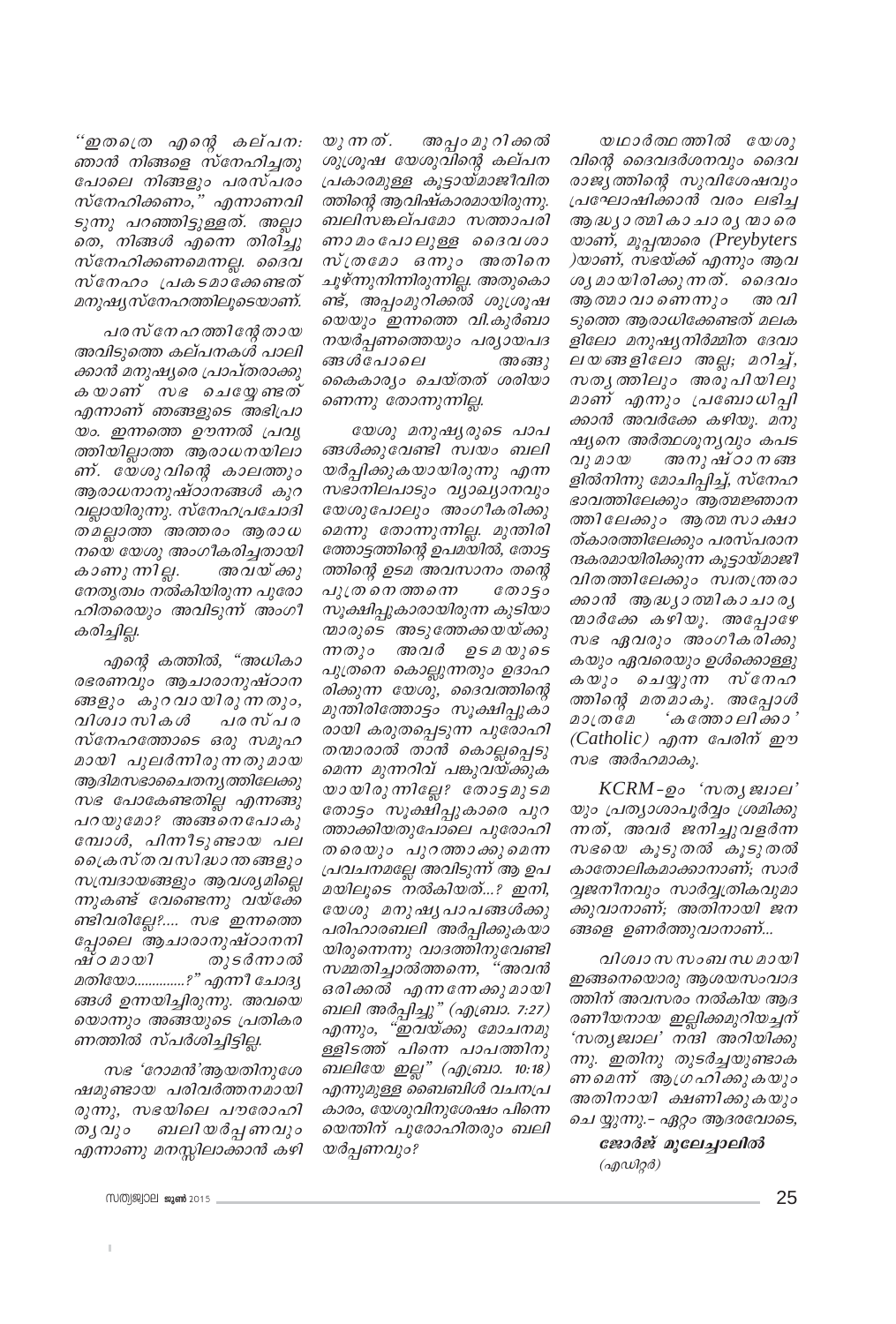

## ഞാൻ അറിഞ്ഞ യേശുവും ക്രിസ്തുവും

#### എസ്.ജെ.അനന്ത്

['ക്രിസ്റ്റോളജി എന്ന തടസ്സക്കല്ല്' (മുഖക്കുറി മാർച്ചുലക്കം) എന്ന ലേഖനത്തിന് ഒരു അനുരണനം - ലേഖകൻ]

**ഞാ**ൻ അറിഞ്ഞ യേശു എന്നെപ്പോലെ തന്നെ മാതാപിതാക്കളിൽനിന്നു ജനിച്ച ഒരു മനുഷ്യൻ മാത്രം. അദ്ദേഹം പലപ്പോഴും പറയുമാ യിരുന്നത്രെ, 'ഞാൻ മനുഷ്യപുത്രൻ' എന്ന്. ഇവിടേക്കു ഓരോരുത്തരും വന്നുചേരുന്നത് ഓരോരോ ദൗതൃവുമായിട്ടാണ്. ആ ദൗതൃനിർവ ഹണത്തിനായി ലഭിക്കുന്ന രൂപവും ഭാവവും, എവിടെ, ആരിലൂടെ, എങ്ങനെ, എന്നു വന്നുചേര ണമെന്നതു പ്രപഞ്ചനിയമ ത്തിനനുസൃതമാ ണെന്നാണ് എന്റെ തോന്നൽ.

പിറന്നുവീണ സാഹചര്യവും, വളർന്നുവന്ന സാഹചര്യവും, ഒരു സത്യാമ്പേഷണത്വര യേശു വിൽ ഉളവാക്കി. ജന്മനാതന്നെ യേശു ബുദ്ധിമാൻ ആയിരുന്നു. ഏതൊരു സമൂഹത്തിൽ / സമുദായ ത്തിൽ /മതവിഭാഗത്തിൽ ജനിച്ചുവോ ആ മതത്തിന്റെ അഥവാ സമുദായത്തിന്റെ വിശ്വാസാ ചാരാനുഷ്ഠാനങ്ങളുമായി ഉള്ളിന്റെയുള്ളിൽ പൊരുത്തപ്പെടാൻ ബാല്യം മുതൽക്കേ യേശു വിനു കഴിഞ്ഞില്ല.

അങ്ങനെ അദ്ദേഹം ഒരു സത്യാമ്പേഷിയായി. അന്നത്തെ അറിവിന്റെയും സാദ്ധ്യതകളുടെയും പരിമിതികൾക്കുള്ളിൽ നിന്നുകൊണ്ട്, കടന്നു ചെല്ലാവുന്ന ഇടങ്ങളെയും പണ്ഡിതന്മാരായ ആ ചാരൃ ന്മാരെയും കണ്ടെത്താൻ  $C \omega \omega$ ശ്രമിച്ചിരിക്കും.

അങ്ങനെ ആത്മസാക്ഷാത്ക്കാരത്തിൽ അഭി ഷിക്തനായ ക്രിസ്തു ആകാൻ അദ്ദേഹത്തിനു കഴിഞ്ഞു.

ആ ക്രിസ്തുവിനെ ക്രിസ്തുമതാനുയാ യികൾക്കു മനസ്സിലായില്ല. അതിനാൽ ക്രിസ്തു തത്വങ്ങളെ അവതരിപ്പിക്കുന്നതിൽ ക്രിസ്ത്വാ നുയായികൾ പരാജയപ്പെട്ടു. ക്രിസ്തുവിനെ അറിയുകയെന്നാൽ, ക്രിസ്ത്വാ വബോധം (Christ conciousness) ആർജ്ജിക്കുക എന്ന താണ്.

#### ക്രിസ്തു മനുഷ്യാവതാരമോ ദൈവാവ താരമോ?

ഈ സൃഷ്ടി മുഴുവന്റെയും കേന്ദ്രസ്ഥാനമായ ആ മഹാശക്തിക്ക് മനുഷൃരെ രക്ഷിക്കാൻ മനുഷ്യരൂപമെടുത്ത് ഭൂമിയിൽ വരേണ്ടതുണ്ടോ? തനിക്കു പറ്റിയ ഒരു മണ്ടത്തരത്തെ തിരുത്താൻ ദൈവം നിശ്ചയിച്ചതിന്റെ ഭാഗമോ ക്രിസ്ത്വാ വതാരം? സൃഷ്ടി മുഴുവൻ ദൈവത്തിൽനിന്നാ കയാൽ എല്ലാം ദൈവത്തിന്റെ അവതാരങ്ങളല്ലേ? ഓരോരോ അവതാരത്തിനും അതതിന്റേതായ അവതാരലക്ഷ്യമുണ്ട്, ദൗത്യമുണ്ട്. ക്രിസ്തുവും കൃഷ്ണനും ബുദ്ധനും ഞാനും നീയും ... എല്ലാം ഇവിടെ അവതാരങ്ങൾതന്നെ.

ക്രിസ്ത്യാനിയായി ജനിച്ചതുകൊണ്ട് ബൈ ബിളിലൂടെ യേശുവിനെ ഞാൻ അറിഞ്ഞു. എന്നാൽ ക്രിസ്തുവിനെ ക്രിസ്തുമതത്തിലൂടെ അറിയാൻ എനിക്കു കഴിഞ്ഞില്ല. ക്രിസ്തുമതം ക്രിസ്തുവിനെ തെറ്റായി അവതരിപ്പിച്ചു. ' ഞാൻ വഴിയും സതൃവും ജീവനുമാകുന്നു' എന്നു യേശു പറഞ്ഞെങ്കിൽ, അതിന്റെ സാരം മന സ്സിലാക്കാതെ ' രക്ഷ യേശുവിലുടെ മാത്രം' എന്നു തെറ്റിദ്ധരിച്ച് മനുഷ്യരെ മുഴുവൻ ക്രിസ് തൃാനികളാക്കുക എന്നതാണ് ക്രിസ്തുമത ദൗത്യം എന്നു തെറ്റായി വ്യാഖ്യാനിക്കപ്പെട്ടു. യേശു പറഞ്ഞതിന്റെ പൊരുൾ അദൈവത സിദ്ധാന്തമാണെന്നു ക്രിസ്തുമതം മനസ്സിലാ ക്കിയില്ല. അങ്ങെങ്ങോ ഇരിക്കുന്ന ഒരു ദൈവം ്വേറെ, മനുഷ്യൻ വേറെ എന്ന ദൈവതാ 'ത്മീയതയെ ക്രിസ്തുമതം അവതരിപ്പിച്ചു. അത് ⊦എങ്ങനെ 'സദ് വാർത്ത' - 'സുവിശേഷം' -ആകും? അതു 'സു'വിശേഷമല്ല, 'ദുർ'വിശേ ⊦ഷമാണ്.

ക്രിസ്തുമത സുവിശേഷമനുസരിച്ച്, മനുഷ്യ കുലത്തെ മുഴുവൻ തന്റെ ചേരിയിലാക്കാൻ 'ആഗ്രഹിച്ച ഒരു അധികാര മോഹിയായിരുന്നു അതുകൊണ്ടാണല്ലോ ⊥കിസ് തു.\_ എല്ലാ 'മനുഷ്യരെയും മതംമാറ്റി ക്രിസ്ത്യാനികളാക്കുക <sub>ി</sub>എന്നതാണു സുവിശേഷപ്രഘോഷണം എന്ന് ⊦ആദൃകാല ക്രിസ്തുമതം വിശ്വസിച്ചത്. ഇന്നും ¦അങ്ങനെ വിശ്വസിക്കുന്നവർ ഇല്ലാതില്ല.

യേശുക്രിസ്തുവിന്റെ ദൈവം മനുഷ്യകുലം 'മുഴുവന്റെയും ദൈവമായിരുന്നു. അതിനാൽ വേർതിരിവിന്റെ ഭിത്തികളെ തകർക്കാൻ വന്ന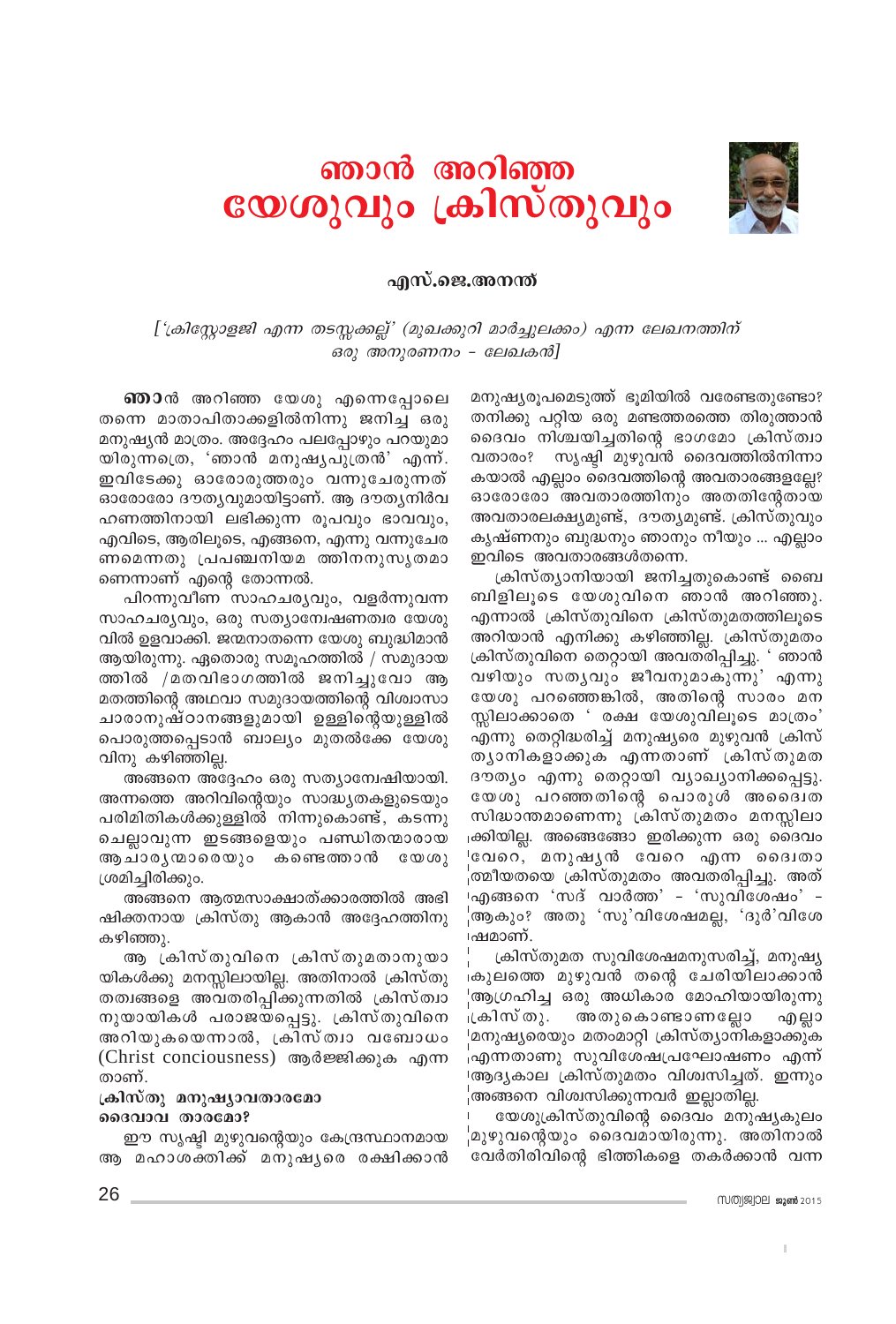ആളാണു ക്രിസ്തു. എല്ലാവരും ദൈവമക്കളെന്ന് അദ്ദേഹം കണ്ടു. പൗലോസ് ആചാര്യൻ ഇപ്ര കാരം എഴുതി : വേർതിരിവുകളുടെ മതിലുകളെ അവൻ തകർത്ത് ഇരു കൂട്ടരേയും ഒന്നിപ്പിച്ചു. കൽപനകളുടെയും ചട്ടങ്ങളുടെയും ആധിപത്യം അവൻ അവസാനിപ്പിച്ചു. അകലത്തും അടു ത്തും നിൽക്കുന്ന സകലർക്കും സമാധാന ത്തിന്റെ തലോടൽ നൽകി അനുഗ്രഹിച്ചു (എഫേ.2:14-17).

ഗുരു ഒരിക്കൽ പറഞ്ഞു, പഴയതിനെ നശിപ്പിക്കാനല്ല; അതിലെ അപാകതകളെയും അപൂർണ്ണതകളെയും നീക്കി പൂർണ്ണമാക്കുക എന്നതാണ് തന്റെ ദൗത്യമെന്ന്. അതുപോലെ ഇന്നലെകളിൽ പറഞ്ഞുവച്ചവയുടെയും എഴുതി വച്ചവയുടെയും പോരായ്മകളെ നികത്തി ഇന്നിന്റെ നിറവിൽ നിന്നുകൊണ്ട് അവകളെ പൂർണ്ണമാക്കുക എന്നതാണ് ഇന്നിലെ നമ്മുടെ ദൗത്യം.

സ്വർഗ്ഗം എന്നത് എന്നിൽ എനിക്കുണ്ടാകേ ണ്ട ശാന്തിയുടെ, സന്തോഷത്തിന്റെ, സമാധാന ത്തിന്റെ, സ്വാതന്ത്ര്യത്തിന്റെ അവസ്ഥയാണെന്ന് യേശുക്രിസ്തു ആവർത്തിച്ചു പ്രഖ്യാപിച്ചു. അതിന്റെ ലബ്ധിക്ക് ദേവാലയങ്ങളിൽ പോകണ മെന്നോ, പ്രാർത്ഥനകൾ ചൊല്ലിക്കൂട്ടണമെന്നോ യേശു പഠിപ്പിച്ചില്ല. അദ്ദേഹം പറഞ്ഞു:

പരമമായതിനെ അറിയുക, പരമാനന്ദം നുകരുക; നീ നിന്നെ അറിയുക, നിന്നെ സ്നേ ഹിക്കുക; കൂടെയുള്ളവരെ അറിയുക, അവരെ സ്നേഹിക്കുക.

എല്ലാം എല്ലാവരുടേതുമാണെന്നു തിരി ച്ചറിയുക.

ചൊല്ലിക്കൂട്ടലോ ചോദിച്ചു വാങ്ങലോ അല്ല പ്രാർത്ഥന, പരമാത്മാവുമായുള്ള  $G(m)$ ചേരലാണത്.

ഇവിടുള്ളതെല്ലാം നിന്റെ സന്തോഷത്തിനു വേണ്ടിയുള്ളതാണ്; നിന്റെ സന്തോഷം മറ്റുള്ള വർക്കു ദുഃഖഹേതുവാകരുത്.

എല്ലാം അറിയുന്ന ദൈവം, നിനക്കു വേണ്ടത് തക്ക സമയത്തു നിനക്കു നൽകും എന്ന് ഉറച്ചു വിശ്വസിക്കുക.

നിന്റെ ആത്മവിശ്വാസത്തെ നീ ഉജ്ജ്വ ലിപ്പിച്ചാൽ നിനക്കു സാധിക്കാത്തതായി ഇവിടെ യാതൊന്നുമില്ല എന്ന് ഉറപ്പിച്ചു പറഞ്ഞു, തെളിയിച്ചു തന്നു.

പാവപ്പെട്ടവരും പാപികളും ദൈവത്തിനു പ്രിയപ്പെട്ടവരാണെന്നു യേശുക്രിസ്തു പ്രഖ്യാ പിച്ചു.

എല്ലാവരെയും ഒരുപോലെ സ്നേഹിച്ച് അവർക്കു സേവചെയ്യുന്നത് ഏറ്റവും വലിയ പുണ്യമെന്ന് അദ്ദേഹം ഉൽഘോഷിച്ചു.

എല്ലാവർക്കും പരമാത്മാവിലേക്കു കടന്നു ചെല്ലാനുള്ള പ്രവേശന കവാടമാണു തന്റെ

പാലാ രാമപുരത്തിനടുത്ത് നീറംന്താനം പള്ളി വികാരി ഫാ. എബ്രഹാം കുളമാ സഹോദരനുംചേർന്ന് ക്കലും 30 ലക്ഷത്തിലധികം രൂപ പാലാക്കാരൻ ജോർജ്ജിൽനിന്നും തട്ടിയെടുത്തെന്നു പരാതി. ഇതു സംബന്ധിച്ച് ലോക് അദാലത്തിൽ നൽകിയ പരാതിയിൽ PLP .358/15 എന്ന കേസിൽ ഫാ. എബ്രഹാം കുളമാക്കൽ ലോക് അദാലത്തിൽ ഹാജരാകണമെന്ന് ഉത്തരവായിരിക്കുന്നു. ഈ അച്ചന്റെ പേരിൽ ഗുരുതരമായ മറ്റു ചില ആരോപണങ്ങളും നിലനിൽക്കുന്ന തായി അറിയുന്നു.

പാലാ രൂപതയുടെകീഴിൽ മറ്റൊരു പുരോഹിതനും സാമ്പത്തിക തട്ടിപ്പിന് നടപടി നേരിട്ടുവരികയാണ്. അടുത്ത കാലത്തായി സാമ്പത്തിക- ലൈംഗിക-മാ നുഷിക കുറ്റകൃതൃങ്ങൾ കത്തോലി ക്കാപുരോഹിതർക്കിടയിൽ വൻതോതിൽ പെരുകിവരുന്നതായി കണക്കുകൾ കാണി ക്കുന്നു. ഇത് മറ്റു ജനവിഭാഗങ്ങൾക്കിട യിൽ കത്തോലിക്കാവിശ്വാസികൾക്ക് വലിയ അപകീർത്തിക്ക് ഇടയാക്കിയി രിക്കുകയാണ്.

ഫാ. എബ്രഹാം കുളമാക്കലും സഹോദ രനും ചേർന്ന് 30 ലക്ഷത്തിലധികം രുപ തട്ടിയെടുത്ത സംഭവത്തെക്കുറിച്ച് സഭാ തലത്തിലും വിശ്വാസിസമുഹതലത്തിലും സംഘടനാതലത്തിലും ആവശ്യമായ അന്വേഷണം അടിയന്തിരമായി നടത്തേണ്ട താണെന്ന് KCRM സംസ്ഥാനകമ്മിറ്റി ആവശ്യപ്പെടുന്നു. **The State** 

കണ്ടെത്തലുകൾ എന്ന് ഉറക്കെ പറഞ്ഞു. യേശുക്രിസ്തുവിന്റെ വീക്ഷണം എത്ര

സുന്ദരമാണ്, ലളിതമാണ്!

അങ്ങനെ, ഈ ലോകത്തുള്ള ഒന്നിനെയും തള്ളിപ്പറയുന്ന/ തള്ളിക്കളയുന്ന ആളല്ല നമ്മുടെ പിതാവായ ദൈവം എന്നു പറഞ്ഞ യേശു ക്രിസ്തുവിനെ ക്രിസ്തുമതം മനസ്സിലാക്കിയോ? ഫോൺ: 9495537822

(പ്രശസ്ത 'ആത്മയോഗ്ജ്ഞാനസാധനാ പ്രബോധകനും പരിശീലകനുമാണ് ലേഖ കൻ-എഡിറ്റർ)

mumj&joel 2015,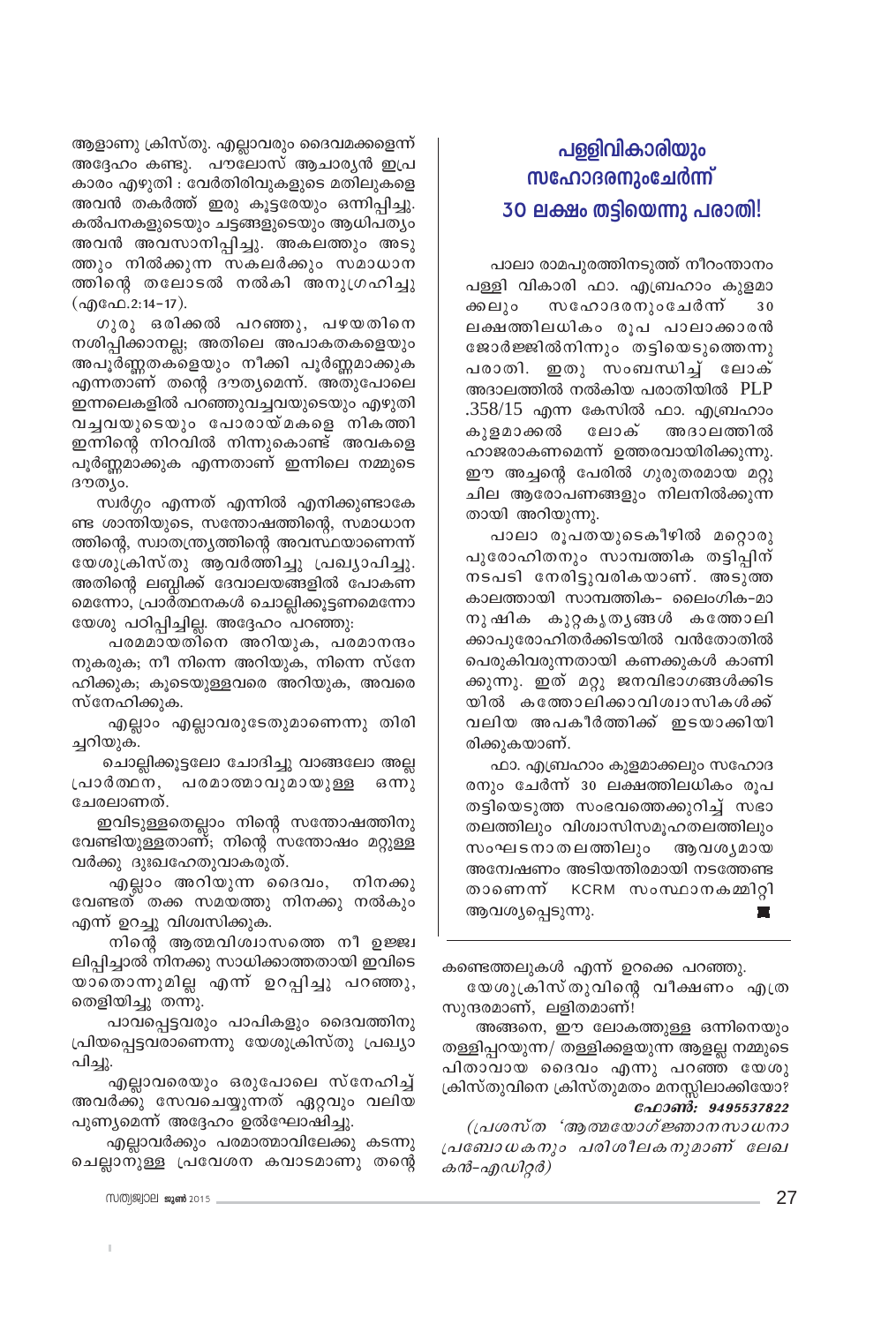

## വൈൻ ഉല്പാദനം കൂട്ടാൻ അപേക്ഷയുമായി കത്തോലിക്കാസഭ!

#### രാജഗോപാൽ വാകത്താനം

ആർക്കുവേണ്ടി, ആരെ സേവി ക്കുകയാണു സഭ എന്നി<mark>വ</mark>ർ വ്യക്തമാക്കുമോ?

ഫോൺ: 9447973962 -കത്തോലിക്കാ പൗരോഹി തൃ ത്തിന്റെ ഓരോ നീക്ക ത്തെയും ചൊതു സമൂഹം എങ്ങനെ നോക്കിക്കാണുന്നു എന്നതിന് ഉത്തമോദാഹരണമാ ണ്, ശ്രീ രാജഗോപാൽ വാക ത്താനത്തിന്റെ ഈ കത്ത്. ഇതി ലദ്ദേഹം ഉന്നയിച്ചിരിക്കുന്ന വിമർശ ന - വില യി രു ത്ത ലു കൾക്കും ചോദ്യങ്ങൾക്കും സഭാ വക്താവ് ഫാ. തേലക്കാട്ടി നുൾപ്പെടെ ആർക്കെങ്കിലും ബുദ്ധിപരമായ സത്യസന്ധത യോടെ മറുപടി നൽകാൻ കഴി യുമോ? കഴിയുന്നില്ലെങ്കിൽ, അശാസ്ത്രീയവും അയുക്തി കവും വ്യാജവുമായ അവകാശ വാദങ്ങളുയർത്തിയും നിലപാടു കൾ സ്വീകരിച്ചും സീറോ-മല ബാർ സഭാധികാരികൾ ഈ സമുദായത്തെ മറ്റു സമുദായ ങ്ങൾക്കുമുമ്പിൽ പരിഹാസപാ ത്രമാക്കുകയല്ലേ ചെയ്യുന്നത്, എന്നാലോചിക്കുക.

ബഹു. ലേഖകന്റെ, "ഒരു പക്ഷേ, ബാറുകൾ അടച്ച സാഹ ചര്യത്തിൽ 'ഭക്തി' വർദ്ധിക്കാനു ണ്ടായ കാരണം ഈ വൈൻ ആയിരിക്കാം" എന്ന നിഗമനം മാത്രം ഇവിടെ തെറ്റിപ്പോയി എന്നു ചൂണ്ടിക്കാണിക്കട്ടെ. കാര ണം, അങ്ങനെ 'ഭക്തി' വർദ്ധി ക്കാൻ ഒരു തുള്ളി വൈൻ പോലും വിശ്വാസികൾക്കു കിട്ടു ന്നില്ല. കന്യാസ്ത്രീകൾക്കും

I.

മുന്നിൽ മദൃവിരുദ്ധരാണ്. വീഞ്ഞുക്വോട്ട വർദ്ധിപ്പിക്കുന്ന തിനെ ന്യായീകരിച്ചുകൊണ്ട് സഭാവക്താവ് ഫാ. പോൾ തേലക്കാട്ടു പറഞ്ഞത്, ആവശ്യം വർദ്ധിച്ചുകൊണ്ടിരി ക്കുന്നുവെന്നാണ്; ഓരോ രൂപ തയിലും വീഞ്ഞുല്പാദനം നടക്കുന്നുണ്ടെന്നും, വിശ്വാസി കളുടെ എണ്ണം വർദ്ധിച്ചുവരു ന്നതിനാൽ പരിധി ഉയർത്തണ മെന്നുമാണ്. ഒരുപക്ഷേ, ബാറുകൾ അടച്ച സാഹചര്യ ത്തിൽ 'ഭക്തി' വർദ്ധിക്കാനു ണ്ടായ കാരണം ഈ വൈൻ ആയിരിക്കാം. എന്തായാലും സഭയ്ക്കു പറ്റിയ ഒരു വ്യവസാ യമാണ് വീഞ്ഞുവാറ്റൽ.

**ഇ** തേ തേല ക്കാടൻ കഴിഞ്ഞ ഒരു ചാനൽ ചർച്ച യിൽ പറഞ്ഞത് സന്ന്യസ്തർ ലളിതജീവിതം നയിക്കുക മാത്രമല്ല, ദാരിദ്ര്യം അനുഭവി ക്കാൻകൂടി തയ്യാറാകണമെ ന്നാണ്. സഭ ബഹിഷ്കരിച്ചു പുറത്തുവന്ന കന്യാസ്ത്രീ കൾ തങ്ങളുടെ ദുരിതങ്ങൾ വിശദീകരിച്ചപ്പോഴായിരുന്നു, തേലക്കാടന്റെ ഈ ന്യായീക രണം. ആണ്ടിൽ നാല് അടിവ സ്ത്രമാണ് സഭ അനുവദിച്ചി രിക്കുന്നതെന്ന് കന്യാസ്ത്രീ കൾ പറഞ്ഞപ്പോഴാണ് തേല ക്കാ ടൻ 'ലളിത ജീവിത' തെതപ്പറ്റി വാചാലനായത്. വീഞ്ഞിന്റെ കാര്യത്തിൽ ഈ 'ദാരിദ്ര്യം' അനുഭവിക്കാൻ സഭ തയ്യാറല്ല എന്നുണ്ടോ?

സർ.

മെയ് ലക്കം 'സതൃജ്വാല' കിട്ടിയ ദിവസംതന്നെ 'ഇന്ത്യൻ എക്സ്പ്രസ്' പത്രത്തിൽ ഒരു വാർത്ത കണ്ടു. എറണാകുളം മേജർ ആർച്ചുബിഷപ്പ് ജോർജ് അ ല ഞ്ചേ രി എക്സൈസ് ഡപ്ുട്ടി കമ്മീഷണർക്കു നൽകിയിരിക്കുന്ന ഒരു അപേക്ഷ യാണു വിഷയം. കഴിഞ്ഞ വർഷം 1250 ലിറ്റർ വീഞ്ഞാണ് സഭ ഉല്പാദിപ്പിച്ചതെങ്കിൽ അതിന്റെ കോട്ട 5000 ആയി ഉയർത്തണമെന്നാണ് അപേക്ഷ. ഇത് എറണാകുളം – അങ്കമാലി രൂപതയ്ക്കു മാത്ര മാകാം. എങ്കിൽ, കേരളത്തിലെ കത്തോ ലി ക്കാ സഭ മൊത്ത ത്തിൽ ഉല്പാദിപ്പിക്കുന്ന വീഞ്ഞ് എത്ര യോ അധികമായിരിക്കും!

വീഞ്ഞ് മദൃമല്ലെന്നും ആചാ രത്തിന്റെ ഭാഗമാണെന്നും വാദി ക്കാം. എല്ലാത്തിനുമുണ്ടല്ലോ ന്യായീകരണം. ഗോതമ്പപ്പം ക്രിസ്തുവിന്റെ ശരീരമാണെന്നു സങ്കല്പിക്കാമെങ്കിൽ, വെള്ളം രക്തമാണെന്നു സങ്കല്പിക്കുന്ന തിലെന്താണ് കുഴപ്പം? അതു വീഞ്ഞുതന്നെ യായിരിക്കണ മെന്ന് എന്താണിത്ര നിർബന്ധം? മദ്യത്തിനെതിരെ തെരുവിൽ ആദർശപ്രസംഗം നടത്തുന്നവ രാണ് പുരോഹിതർ. പ്രത്യേ

കിച്ച് കത്തോലിക്കാപുരോഹി തർ. അവരുടെ വാടകക്കെട്ടിടങ്ങ ളിൽ ബാറുകൾ പ്രവർത്തിക്കു ന്നു ണ്ടെ ങ്കിലും, അവർ വൈൻപോലെയുള്ളവ ഉപയോ ഗിക്കുന്നുണ്ടെങ്കിലും, ജനത്തിനു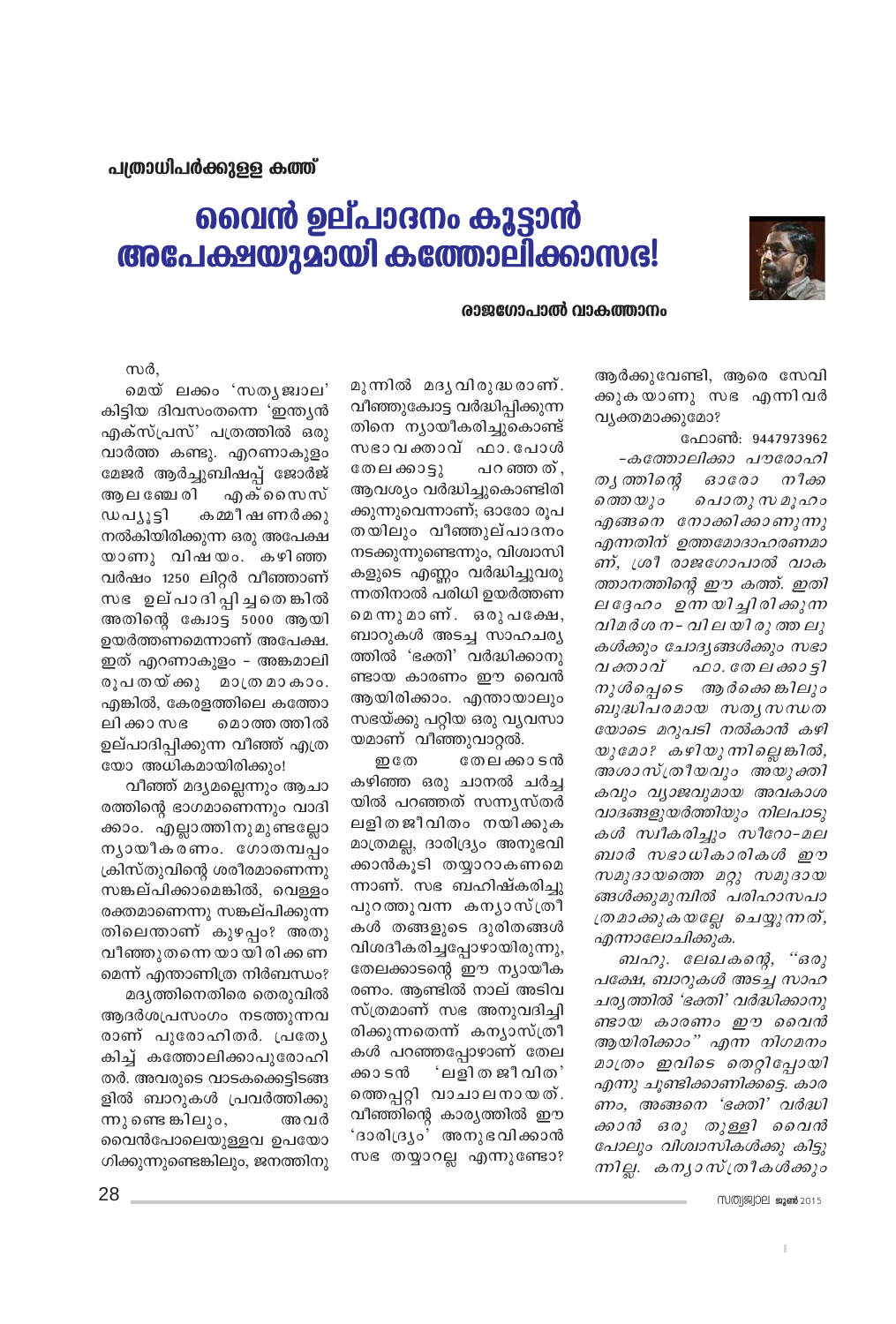വീഞ്ഞു കൊടുക്കാറില്ല. പിന്നെ, അവശേഷിക്കുന്നതു വൈദികരാ ണ്. വീഞ്ഞില്ലാത്തതുകൊണ്ട് അവരാരും കുർബാന ചൊല്ലാതി രുന്നതായി ഇന്നുവരെ കേട്ടിട്ടുമില്ല. അതായത്, അപേക്ഷ കൊടുക്കു ന്ന ദിവസംവരെ 1250 ലിറ്റർ വീഞ്ഞ് ആവശ്യത്തിനു തികഞ്ഞിരുന്നു. ഇനി, ഉടൻതന്നെ അച്ചന്മാരുടെ എണ്ണം നാലിരട്ടിയായി വർദ്ധിപ്പി ക്കുന്നെങ്കിൽ മാത്രമേ, നിലവി ലുള്ള 1250 ലിറ്ററിനു പകരം 5000 ലിറ്റർ വീഞ്ഞ് സഭയിൽ ആവശ്യ മായി വരു എന്നർത്ഥം.

അപ്പോൾ ഉല്പാദനം 4 ഇരട്ടി യായി വർദ്ധിപ്പിക്കാനുള്ള സഭ യുടെ നീക്കത്തിന്റെ അർത്ഥമെ ന്തായിരിക്കാം? ബാറുകളെല്ലാം വൈൻ പാർലറുകളായിക്കൊ ണ്ടി രിക്കുന്ന, വൈനിന് വൻ ഡിമാന്റ് ഉണ്ടായിരിക്കുന്ന, സാഹചര്യമാ വണം വർദ്ധിച്ച തോതിൽ വൈൻ ഉല്പാദിപ്പിക്കാൻ സഭാധികാ രത്തെ പ്രേരിപ്പിക്കുന്നത് എന്നാരെ ങ്കിലും ചിന്തിച്ചാൽ അവരെ കുറ്റ പ്പെടുത്താനാവില്ല.....

അങ്ങനെയാണു കാര്യങ്ങളുടെ കിടപ്പെങ്കിൽ, അതു സഭയ്ക്ക് -വിശ്വാസിസമൂഹത്തിന് - നാണ ക്കേടുണ്ടാക്കുന്ന കാര്യംതന്നെയാ ണ്. അതുകൊണ്ട്, സഭാധികാരി കളുടെ ആവ ശ്യം അപ്പാടെ അംഗീകരിച്ച എക്സൈസ് വകു പ്പിന്റെ തീരുമാനം പുനഃപരിശോ ധിക്കാൻ വിശ്വാസികളുടെ ഭാഗ ത്തുനിന്ന് ആവശ്യമുയരേണ്ടിയിരി ക്കുന്നു.

## ഇന്ദുലേഖ കൊടുത്തു മാനനഷ്ടക്കേസിൽ പി. സി. ജോർജ്ജിനു<br>സമൻസ് !

**പി.**സി.ജോർജ് എ.എൽ.എ–യ്ക്കെതിരെ കത്തോലിക്കാ മതപരിഷ്ക്കർത്രി അഡ്വ. ഇന്ദുലേഖാ ജോസഫ് കൊടുത്ത മാനനഷ്ടത്തിനുള്ള ക്രിമിനൽ കേസിൽ ഈരാട്ടുപേട്ട ഫസ്റ്റ് ക്ലാസ് മജിസ്ട്രേറ്റ് പ്രഥമദൃഷ്ട്യാ കേസുണ്ടെന്നു ബോധ്യ പ്പെട്ട് സമൻസയച്ചു. പ്രതി കോടതിയിൽ 05-10-2015-നു ഹാജരാകണം.

'തമസോമ' എന്ന ഓൺലൈൻ മാസികയ്ക്കു കൊടുത്ത വിവാദ അഭിമുഖത്തിൽ ഇന്ദുലേഖയ്ക്കും കുടുംബത്തിനും മാനസികരോഗമാണെന്നും, രണ്ടു പൊട്ടിച്ചാൽ മാറുമെന്നും ,ഇന്ദുലേഖ അച്ചന്മാർക്കും സഭയ്ക്കുമെതിരെ പ്രവർത്തി ക്കുന്ന കറുത്ത ദുർമന്ത്രവാദിനിയാണെന്നും ശ്രീ ജോർജ് ആരോപിച്ചിരുന്നു. ഓൺലൈൻ മാസികയുടെ എഡിറ്ററുൾ പ്പെടെ രണ്ടു വാദിഭാഗം സാക്ഷികളുടെ മൊഴി കോടതി എടുത്തു. അഭിമുഖത്തിന്റെ ശബ്ദരേഖ തന്റെ പക്കലുണ്ടെന്ന് എഡിറ്റർ ബഹു. കോടതിയിൽ ബോധിപ്പിച്ചു. 08–16–2015–ൽ അഡ്വ. ഇന്ദുലേഖ നേരിട്ട് ഹാജരായി നടത്തിയ വാദത്തെ ത്തുടർന്നാണ് എതിർകക്ഷിക്കു സമൻസയയ്ക്കാൻ ഉത്തര വായത്.

മുഖൃധാരാരാഷ്ട്രീയകക്ഷികൾ 'ചർച്ച് അക്ട്' ഏറ്റെടുക്കാൻ വൈമുഖ്യം പ്രകടിപ്പിക്കുന്ന സാഹചര്യത്തിൽ, കത്തോലിക്കാ നവീകരണപ്രസ്ഥാനം അടുത്ത ഇലക്ഷനിൽ സ്ഥാനാർത്ഥികളെ നിർത്തി മത്സരിപ്പിക്കണമെന്ന് തന്റെ പിതാവ് സംഘടനയുടെ മുഖമാസികയായ 'സത്യജ്വാല'യിൽ ലേഖനമെഴുതിയതാണ് എതിർകക്ഷിയെ പ്രകോപിപ്പിച്ചതെന്ന് ഇന്ദുലേഖ വാദിച്ചു. പൂഞ്ഞാറിൽ ഇന്ദുലേഖ മത്സരിക്കാനുള്ള സാധ്യത എതിർകക്ഷി മുന്നിൽക്കണ്ട് മനഃപൂർവ്വമുള്ള തേജോവധമാണു നടത്തിയിരിക്കുന്നതെന്നും അവർ കോടതിയെ ബോധിപ്പിച്ചു.

## ശ്രീ ലൂക്കോസ് പാറേട്ടിന് നന്ദി!

ശ്രീ ലുക്കോസ് പാറേട്ട് (USA), ഉഴവുരിൽ ഏപ്രിൽ 25-നു നടന്ന ഫൊറോനാതല കുടുംബസംഗമത്തിൽ പങ്കെടുത്ത 500 കുടുംബങ്ങളുടെ വിലാസവും, അവർക്ക് ഒരു വർഷത്തേക്കു 'സതൃജ്വാല' അയച്ചുകൊടുക്കുവാനുള്ള വരിസംഖൃയും അയച്ചു തന്നിരിക്കുന്നു എന്ന് ്സത്യജ്വാല'യുടെ വായനക്കാരെയും അഭ്യുദയകാംക്ഷികളെയും സന്തോഷപൂർവ്വം അറിയിക്കുന്നു.

'സതൃജ്വാല'ക്ക് ഇത്രയും വലിയൊരു പ്രോത്സാഹനം നൽകിയ ശ്രീലുക്കോസ് പാറേട്ടിനെ KCRM–ന്റെയും 'സത്യജ്വാല'യുടെയും നന്ദിയും കടപ്പാടും അറിയിക്കുന്നു.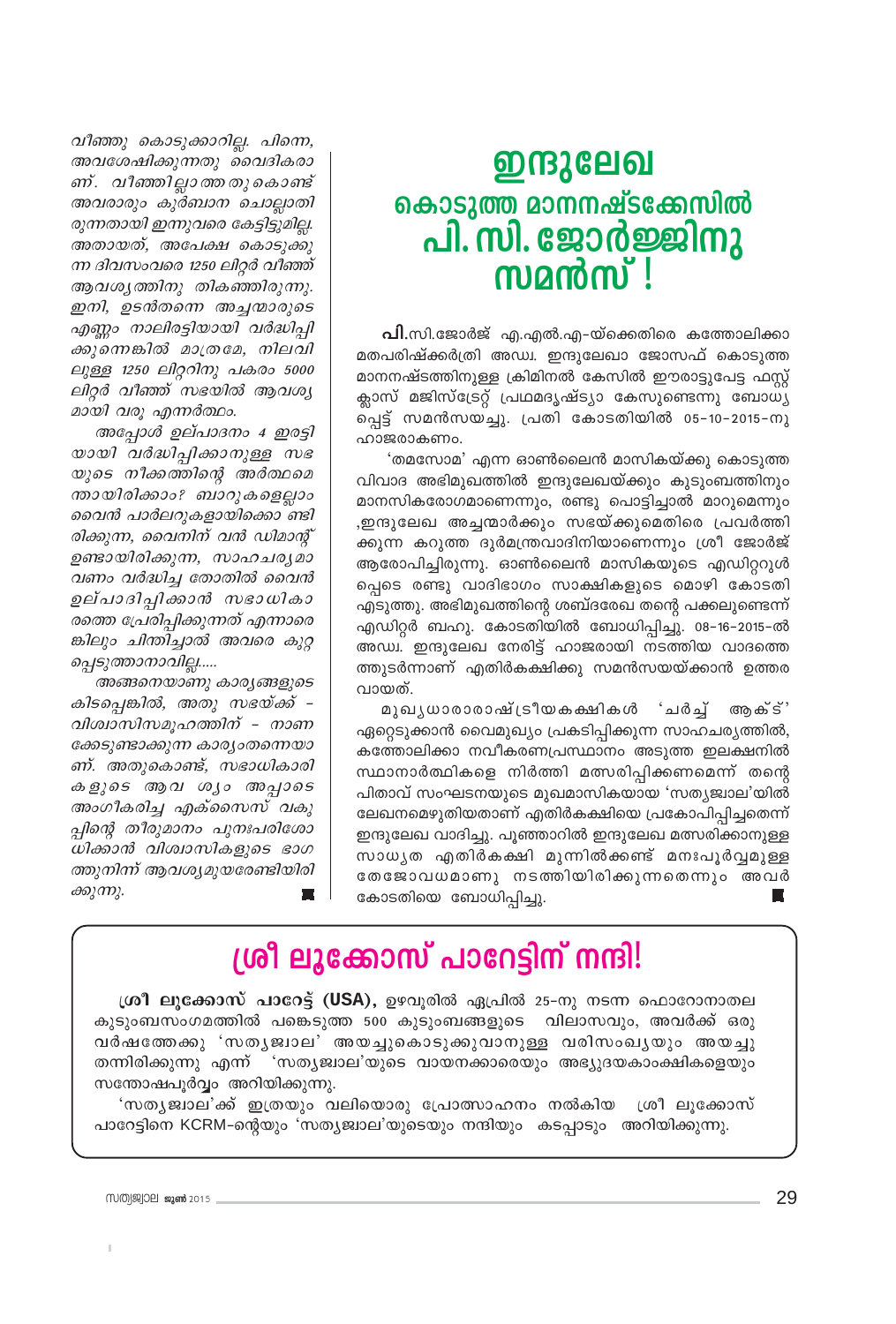ഞാറയ്ക്കൽ പ്രശ്നം - ഒരു ചരിത്രാമ്പേഷണം - (ഭാഗം 6)

ക്കാരിയായ സിസ്റ്റർ ടീന കുട്ടിയോട് കാര്യ ങ്ങൾ ചോദിച്ചറിഞ്ഞു. സംശയം നിശ്ചയമായി – കുട്ടി ഗർഭിണിയാണ്. ഉത്തരവാദി മുസ്ലീം യുവാവാണ്. കൂട്ടുകാരനെ കണ്ടെത്തി ഉത്തര വാദിയായ മുസ്ലീം യുവാവിനെ പിടികൂടി.അ വനോട് ലോഹൃത്തിൽ പറഞ്ഞുനോക്കി. പയ്യൻ വഴങ്ങുന്നില്ല. പെൺകുട്ടിയും കഴിഞ്ഞ തൊക്കെ ഓർമ്മിപ്പിച്ചു. പയ്യൻ അടുക്കുന്നില്ല. ശബ്ദമുയർന്നു. നാട്ടുകാരറിഞ്ഞു. ആളുകൂടി. പോലീസെത്തി.സ്റ്റേഷനിലെത്തി. പോലീസ് പെൺകുട്ടിയുടെ അമ്മയെ വിളിച്ചുവരുത്തി. കാര്യം സാധിക്കാൻ മതം തടസ്സമായില്ലെങ്കി ലും അനൃമതത്തിൽപ്പെട്ട പെൺകുട്ടിയെ സ്ഥീകരിക്കാൻ പയ്യൻ തയ്യാറായില്ലത്രെ! ഒടു വിൽ അമ്മയുടെകൂടെ പെൺകുട്ടിയെ പോലീ സ് പറഞ്ഞുവിട്ടു! മുൻപരിചയത്താൽ അമ്മ വഴിതെറ്റാതെ ആശുപത്രിയിലെത്തി പ്രശ്ന പരിഹാരം നടത്തി.

പിന്നീടാണു കഥയുടെ സസ്പെൻസ്... പെൺകുട്ടിക്ക് സിസ്റ്ററ്. ടീനയെ മതി! പോലീ സിതാ, പെൺകുട്ടിയുമായി വീണ്ടും അനാഥാ ലയത്തിൽ! അല്ലെങ്കിൽ അവൾ വണ്ടിയിൽ നിന്നു ചാടി ചാവുമത്രെ! പക്ഷേ അവളെ അനാഥാലയത്തിലെടുക്കാൻ മറ്റു സിസ്റ്റേഴ്സ് സമ്മതിക്കുന്നില്ല. ഗതൃന്തരമില്ലാതെ ടീന അവളെ മദർ തെരേസാ കോൺവെന്റിൽ ഏൽ പ്പിച്ചു. പിന്നീട് കോടതിയിൽനിന്നു കടലാസെ ത്തുകയും പെൺകുട്ടിയെ കോടതിയിലെത്തി ക്കേണ്ട ചുമതല വന്നുകൂടുകയും ചെയ്ത പ്പോഴാണു താനൊരു ഊരാക്കുടുക്കിലാണ് അകപ്പെട്ടിരിക്കുന്നതെന്ന് സിസ്റ്റർ ടീന തിരിച്ച റിഞ്ഞത്. പോലീസിന്റെ പക്ഷപാതവും നിരുത്തരവാദിത്വവും കേസിന്റെ നൂലാമാലയും സി. ടീനയെ ഒരു തീരുമാനത്തിലെത്തിച്ചു – നിയമം പഠിക്കണം. അങ്ങനെ 1998-ൽ 47-ാമ ത്തെ വയസിൽ സിസ്റ്റർ ടീന നിയമപഠന ത്തിനു ചേർന്നു.

2002-ൽ പാസായി പുറത്തു വന്നപ്പോഴാണ് അടുത്ത പാര! തിങ്കളാഴ്ച സന്നതെടുക്കുന്ന തിനായി ഫീസടച്ച് ഒരുങ്ങിയിരുന്ന സിസ്റ്റർ ടീനയെ ശനിയാഴ്ച വൈകിട്ട് നാലുമണിക്ക് അതിൽനിന്നു വിലക്കിക്കൊണ്ട് ബാർ കൗ ൺസിൽ അറിയിപ്പുനൽകി. കാരണം, സന്ന്യാസം ഒരു തൊഴിലാണ്. ഒരു തൊഴിലിൽ ഏർപ്പെട്ടിരിക്കുന്നവർ വക്കീൽ പ്രാകീസ് ചെയ്യാൻ പാടില്ല. കേസായി.... ടീന കേസ് ജയിക്കുകതന്നെ ചെയ്തു. (ഈ വിധിവഴി 6 പുരോഹിതർകൂടി രക്ഷപെട്ടു. ഈ കേസിന്റെ ക്രെഡിറ്റ് അതിലെ തോമസ് പുതുശ്ശേരി എന്ന

# സിസ്റ്റർ ടീന – മറ്റൊരു് ജോവാൻ<br>പരാഫ് ആർക്ക്



കെ.ജോർജ് ജോസഫ്

**ജോ**വാൻ ഓഫ് ആർക്ക് - ദുർമന്ത്രവാദിനിയെ ന്നു മുദ്രകുത്തി കത്തോലിക്കാസഭ ചുട്ടുകൊല്ലുക യും പിന്നീട് അതേ സഭതന്നെ സി. അൽഫോൻസ യെപ്പോലെ വിശുദ്ധയാക്കുകയും ചെയ്ത ഫ്രാൻ സിലെ ധീരവനിത! സാഹചര്യം വ്യത്യസ്തമാണെ ങ്കിലും തന്റെ പരിമിതികൾക്കുള്ളിൽ നിന്നുകൊണ്ട് ഏതാണ്ട് അതേ നിലവാരത്തിൽ അനീതിക്കും അക്രമത്തിനുമെതിരെ പോരാടുകയും മാറ്റൊരു അഭയയാകാതെ അത്ഭുതകരമായി രക്ഷപെടുക യും ചെയ്ത സന്ന്യാസിനിയാണ് സിസ്റ്റർ ടീന സി.എം.സി. അവരും ഞാറയ്ക്കൽ പ്രശ്നവുമായു ള്ള ബന്ധം വൃക്തമാക്കുന്നതിനുമുൻപ് അവരെ ഒന്നു പരിചയപ്പെടുത്താം.

ചേടത്തിയും അനിയത്തിയും മഠത്തിൽ ചേരാൻ വാശിപിടിച്ച്, ആദ്യം അനിയത്തിയും പിന്നീട് ചേട ത്തിയും ഒരേ സന്ന്യാസസഭയിൽ അംഗമായതിൽ അനിയത്തിയാണ് സിസ്റ്റർ ടീന. ജ്യേഷ്ഠസഹോദരി യാണ് സിസ്റ്റർ ആനി ജെയ്സ്. സന്ന്യാസിനിയായ ശേഷം കുട്ടികൾക്ക് കരിയർ ഗൈഡൻസും പരിശീ ലനവും നൽകുന്ന സെന്റ് മേരീസ് വൊക്കേഷണൽ ട്രെയിനിങ് ഇൻസ്റ്റിറ്റ്യൂട്ടിന്റെ ചുമതലയായിരുന്നു സി. ടീനയ്ക്ക്, 1988 മുതൽ. പിന്നീട് അതിന്റെ കീഴിൽത്തന്നെയുള്ള സെന്റ് മേരീസ് പ്രസിന്റെ ചുമതലകൂടി കിട്ടി. കൂടാതെ, സെന്റ് അഗസ്റ്റിൻസ് അനാഥാലയത്തിന്റെ ചാർജും; ഒപ്പം അതിന്റെതന്നെ കീഴിലുള്ള എസ്റ്റേറ്റിന്റെ ചുമതലയും. ചേച്ചിയാ കട്ടെ, അവിടെത്തന്നെയുള്ള സെന്റ് മേരീസ് ഹൈസ്കൂളിലെ അധ്യാപിക. ഈ സ്കൂളിന്റെ ഭാഗംതന്നെയാണ് വൊക്കേഷണൽ ട്രെയിനിങ് ഇൻസ്റ്റിസ്റ്റ്യൂട്ട്...

അങ്ങനെയിരിക്കെ 1992-ൽ ഒരു സംഭവമുണ്ടായി. 17 വയസുകാരിയായ ഒരു ഹിന്ദുപെൺകുട്ടി വീട്ടിൽ നിന്ന് ഒളിച്ചോടി എറണാകുളത്തെത്തി. അവിടെ വെച്ച് ഒരു മുസ്ലീം യുവാവുമായി പരിചയപ്പെടുകയും അവനും കൂട്ടുകാരനുംകൂടി തേവര കോളെജിലെ അധ്യാപകനായ ഫാ. പൂണോലി സി.എം.ഐ. വഴി ടി കുട്ടിയെ സെന്റ് അഗസ്റ്റിൻസ് അനാഥാലയത്തിൽ എത്തിക്കുകയും ചെയ്തു. ദിവസങ്ങൾ കടന്നു പോകവേ, പെൺകുട്ടിക്ക് അസ്വസ്ഥത. ചുമതല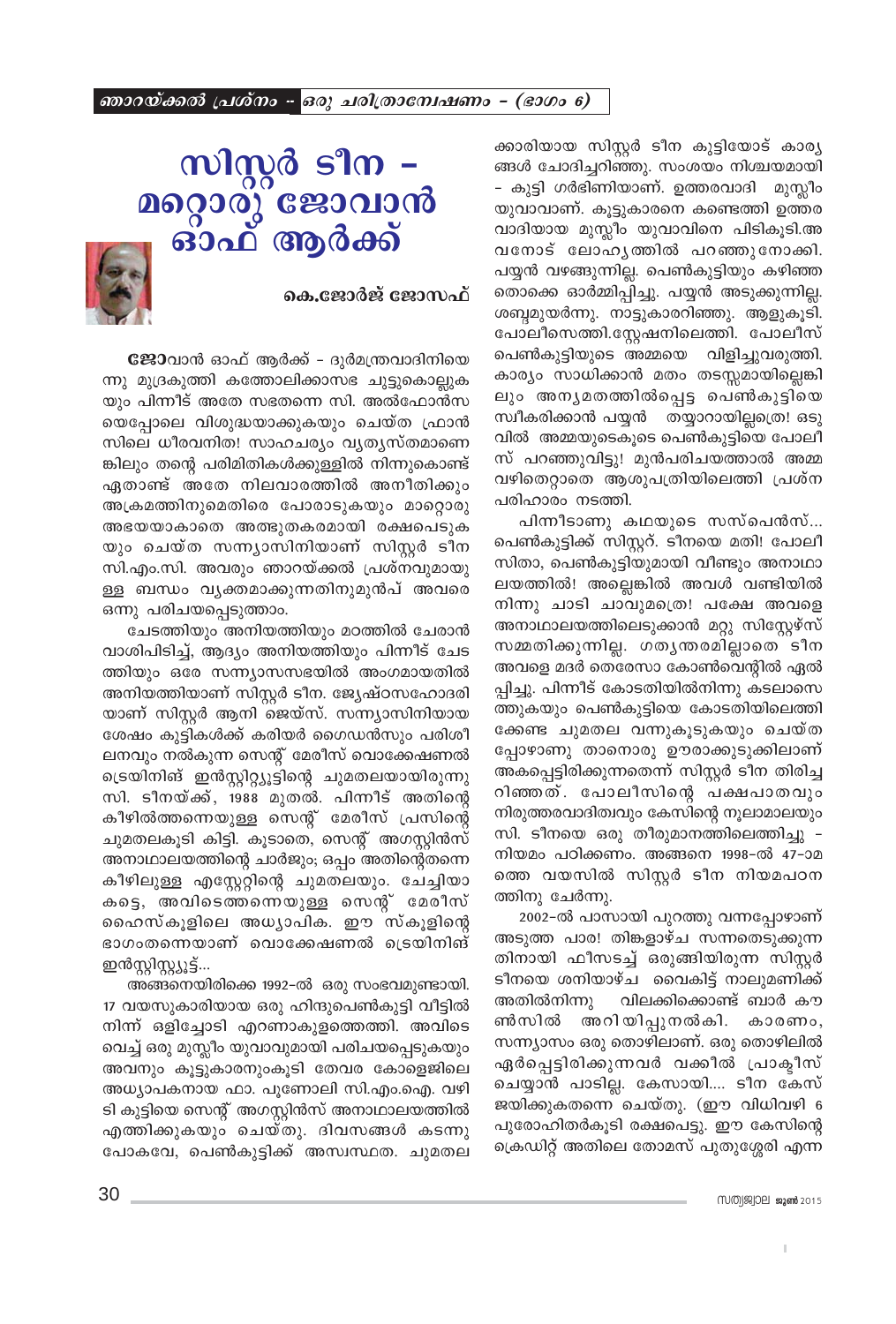ഞാൻ ഉറക്കമില്ലാതെ കിടന്നിട്ടുണ്ട്... സഭാധികൃതർക്ക് ഒന്നേ പറയാനുള്ളു– ഞാറക്കൽ സിസ്റ്റേഴ്സിനോട് കേസിൽനിന്നു പിന്മാറാൻ പറയു…. സ്കൂൾ നമുക്കു വേണ്ട. അതു വിട്ടുകൊടുക്കാൻ പറയു. ടീന പറഞ്ഞാലേ അവർ കേൾക്കു... ടീനയ്ക്ക് വേണ്ടതെന്താന്നുവെച്ചാൽ ചോദിച്ചോ... മോൾക്കു ഞങ്ങൾ തരാം... ഡിസ്പൻസേഷൻ ഞാൻ പിൻവലിക്കാം....' എന്നാൽ, സ്വന്തം സഹോദരങ്ങളെ വഞ്ചിക്കാൻ ടീന തയാറായില്ല - മനുഷ്യത്വം മരവിക്കുന്ന തുടർസംഭവങ്ങൾ േറാൺ: 9496313963 പിന്നാലെ .....

## ഉച്ചഭാഷിണികൾ ആരാധനാലയങ്ങളുടെ പരിധിയിൽ നിർത്തണം

[2015 ഏപ്രിൽ 30-ലെ മാതൃഭൂമി പത്രത്തിൽ **ടി.ജി.** ബേബിക്കുട്ടി എഴുതിയ വാർത്താക്കുറിപ്പിൽനിന്ന്]

തിരുവനന്തപുരം: ആരോഗ്യപ്രശ്നങ്ങൾക്കു കാരണ മാകുന്ന ശബ്ദമലിനീകരണത്തിന് കടിഞ്ഞാണിടാൻ സംസ്ഥാനത്ത് നിയമം വരുന്നു. ആരാധനാലയങ്ങളിൽനി ന്നുള്ള ശബ്ദം അവയുടെ പരിധിയിൽ നിർത്തണ മെന്നതടക്കമുള്ള കർശന നിർദ്ദേശങ്ങളോടെ നിയമ ത്തിന്റെ കരട് തയ്യാറാക്കാൻ പരിസ്ഥിതി വകുപ്പ് നടപടി തുടങ്ങി.... ഉച്ചഭാഷിണികൾ ആരാധനാലയങ്ങളുടെ പരി ധിക്കുള്ളിൽ പ്രവർത്തിപ്പിക്കണമെന്ന കോടതിവിധി നട പ്പാക്കാൻ ആഭ്യന്തരവകുപ്പിനോട് ആവശ്യപ്പെട്ടിട്ടുണ്ട്. മത പരമായ ആഘോഷങ്ങൾക്കും ചടങ്ങുകൾക്കും ഉച്ചഭാഷി ണികൾ അനിയന്ത്രിതമായി ഉപയോഗിക്കുന്നതിനെതിരെ നടപടി സ്വീകരിക്കണമെന്ന് സുപ്രീംകോടതിയും ഹൈക്കോടതിയും നൽകിയിട്ടുള്ള ഉത്തരവ് പാലിക്കുന്നു ണ്ടെന്ന് ഉറപ്പുവരുത്താനാണ് നിർദ്ദേശം... ഇതനുസരിച്ച് ആരാധനാലയങ്ങളിൽനിന്നുള്ള ശബ്ദം അവയുടെ കോമ്പൗണ്ടിനുള്ളിൽ നിർത്തേണ്ടതുണ്ട്.

-ഈ വിധി വളിരെ ആശ്വാസകരംതന്നെ. ഇതു നട പ്പായാൽ, കുട്ടികൾക്കു രാവിലെ എണീറ്റിരുന്നു വല്ലതും പഠിക്കാമല്ലോ; അല്ലെങ്കിൽ സ്ഥ്ഥമായിക്കിടന്ന് അല്പം കൂടി ഉറങ്ങാമല്ലോ; പള്ളിപ്പെരുന്നാൾ/ഉത്സവങ്ങളിൽ, രാപ കൽ ഒന്നു ഫോൺ വിളിക്കാൻപോലും വയ്യാത്ത ശബ്ദ കോലാഹലം ഒഴിവായിക്കിട്ടുമല്ലോ...

പക്ഷേ, ഈ വിധി നടപ്പായിക്കിട്ടുമോ? സംശയിക്ക ണം. പുരോഹിതരെയും ഭക്തരെയും ഭയന്ന്, ഈ നിയമം നടപ്പാക്കുന്നതിൽനിന്ന് ഉത്തരവാദപ്പെട്ടവർ മാറിനിൽക്കാ നാണു സാധ്യത. അവർക്കു ധൈര്യം കിട്ടണമെങ്കിൽ, ഈ നിയമം ലംഘിക്കപ്പെടുന്നിടത്തെല്ലാം അതിനെതിരെ ശബ്ദിക്കാനും പരാതികൾ നൽകാനും ആളുകളുണ്ടാ കണം.

മിടുക്കൻ പുരോഹിതൻ തട്ടി യെടുത്തു എന്നതു വിധിവൈ പരീത്യം) 2006 മെയ് 26-നു പ്രാ ക്റ്റീസാരംഭിച്ചു.

അതേ വർഷമാണല്ലോ, ഞാറ യ്ക്കലിൽ സഭയുടെ വിമോചകൻ ഫാ. ആന്റണി ചിറപ്പണത്തിന്റെ രണ്ടാം വരവും സംഘർഷങ്ങളും; ഒടുവിൽ ചിറപ്പണത്തെ ഇടവക ക്കാർ ഓടിക്കുന്നതും! ഇതിനിട യിൽ ചേച്ചി സിസ്റ്റർ ആനി ജെയ് സ് റിട്ടയർ ചെയ്തു. അവരെ ഞാറയ്ക്കൽ ഇംഗ്ലീഷ് മീഡിയം സ്കൂളിന്റെ പ്രിൻസിപ്പലായി<br>സി.എം.സി. സഭ നിയമിച്ചു. തുടർന്ന് അവതീർണനായ ഫാ. കരിയാറ്റിയാണല്ലോ, സംഘർഷം മഠത്തിനുള്ളിലെത്തിച്ചത്.

2009 ആഗസ്റ്റ് 25–ലെ കോൺ വെന്റ് ആക്രമണത്തിൽ സിസ്റ്റർ റെയ്സിക്ക് ഗുരുതരമായി പരി ക്കേറ്റ വിവരമറിഞ്ഞ് എറണാകു ളം പ്രോവിൻസിന്റെ എഡ്യുക്കേ ഷൻ കൗൺസിലറായ സിസ്റ്റർ ലീനാപോൾ ആവശ്യപ്പെട്ടതനു സരിച്ച് സിസ്റ്റർ ടീന എറണാകുളം ജനറൽ ആശുപത്രിയിൽ എത്തി സി.റെയ്സിയോട് വിവരങ്ങൾ ചോദിച്ചു മനസിലാക്കി. തന്റെ നിയമപരിജ്ഞാനം ഉപയോഗ പ്പെടുത്തി, സ്വന്തം സഹോദരിമാർ ക്കുവേണ്ടി പൊരുതാൻ ടീന നിശ്ചയിച്ചു. പക്ഷേ, അതൊരു വലിയ തെറ്റാണെന്നും തന്റെ ജീവിതവും ജീവനുംവരെ വിലയാ യി നൽകേണ്ടിവരുമെന്നും അവർ വഴിയേ അനുഭവിച്ചറിഞ്ഞു. കേസി ൽനിന്നു പിന്മാറണം എന്നാവശ്യ പ്പെട്ട് മദർ ജനറൽമുതൽ മെത്രാൻ വരെ വെറുതെ പറയുക മാത്രമല്ല, ഭീഷണിപ്പെടുത്തുകതന്നെ ചെയ് തു..

അതേക്കുറിച്ച് ടീന പറയുന്നു: 'രാപകൽ സമ്മർദ്ദവും ഭീഷണി യും... മദർ ജനറൽ സിസ്റ്റർ എഡേ ർഡുമായി ഒരു ദിവസം വൈകിട്ട് ആറര മണിക്കു തുടങ്ങിയ ചർച്ച അർദ്ധരാത്രിയും കഴിഞ്ഞ് വെളു പ്പിനു 3 മണിയായതോടെ എനിക്കു തലചുറ്റൽ വരുന്നു... ഛർദ്ദിക്കാൻ വരുന്നു... ഞാൻ ജനറാളമ്മയോടു പറഞ്ഞു, എന്റെയമ്മേ, എനിക്കു വയു, ഞാൻ ഒരിത്തിരിനേരം കിടക്കട്ടെ... ദിവസങ്ങളോളം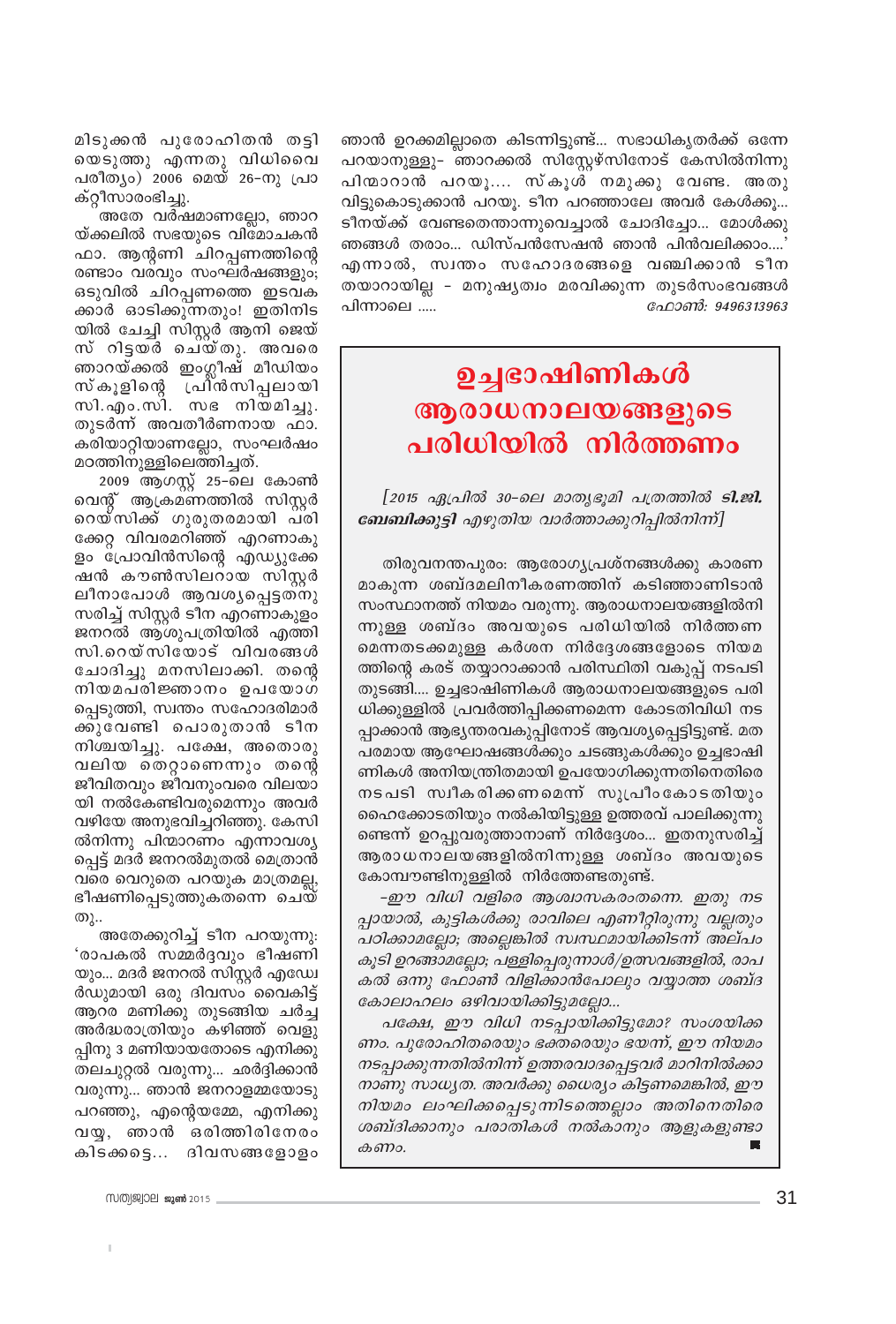

# ് **ഇഴഞ്ഞിട്ടാണെങ്കിലും**<br>മുമ്പോട്ടുതന്നെ നീങ്ങുക

<mark>−റവ.ഡോ. ജെയിം</mark>സ് ഗുരുദാസ് സി.എം.ഐ.

*[2015 മെയ് 30 ശനിയാഴ്ച രാവിലെ 10-ന് കെ.സി.ആർ.എം. കൂടുംബസംഗമവും കൺവെൻ ഷനും ഉദ്ഘാടനം ചെയ്തുകൊണ്ട് 'സ്നേഹ hmWn aXkulm¿±tI{μw' UbdIvS¿ dh. ഡോ. ജയിംസ് ഗുരുദാസ് നടത്തിയ പ്രബോ*  $\omega$ നത്തിന്റെ സംഗ്രഹം]

സ്വാഗതപ്രസംഗകൻ KCRM സെക്രട്ടറി ശ്രീ. കെ.കെ ജോസ്, പുരോഹിതരെയും മെത്രാന്മാ രെയും 'അച്ച'നെന്നും 'പിതാ'വെന്നും വിളിക്കുന്ന ത് ബൈബിൾ വിരുദ്ധമാണെന്നും കത്തനാരെ <mark>ന്ന വാക്കാണ് സമുചിതമെന്നും പറയുകയു</mark>  $\overline{m}$ ഞ്ഞിനോടു വിയോജിച്ചുകൊണ്ട് കത്ത നാരെന്ന വാക്ക് ഇന്നു മനസ്സിലാക്കപ്പെടുന്നത്, ദേവദാസിയെന്ന വാക്ക് തേവിടിശ്ശിയായി മാറി ദു <u>രർഥകമായതുപോലെയാകയാൽ, അത്ര സമുചി</u> തമല്ലെന്ന് വൈസ്പ്രസിഡന്റ് പ്രൊഫ. ഇപ്പനും പറഞ്ഞു. സംബോധനയിൽ വലിയ കാര്യമില്ലെ ന്നും ബഹുമാനാദരവുകളോടുകൂടിയാണ് പാറേ മ്മാക്കൽ തോമ്മാക്കത്തനാരെയും നിധീരിക്കൽ മാണിക്കത്തനാരെയുംമറ്റും നാം കത്തനാരെന്നു വിളിക്കുന്നതെന്നും, കത്തനാരെന്നു വിളിക്ക പ്പെടണമെന്നാഗ്രഹിക്കുന്ന നരിവേലിൽ മത്തായി കത്തനാരെപ്പോലുള്ള വൈദികർ ഇന്നും നമ്മു ടെ സമുദായത്തിലുണ്ടെന്നുമാണ് എനിക്കു പറ യാനുള്ളത്. ഇപ്പോൾ വൈദികനെ അച്ചനെന്നും കനൃാസ്ത്രീയെ അമ്മയെന്നും മെത്രാനെ പിതാവെന്നും സ്നേഹാദരങ്ങളോടെ നമുക്കു വിളിക്കാനാവുന്നുണ്ടോ എന്നും, ഇപ്പോഴത്തെ പ ല അച്ചന്മാരും അമ്മമാരും പിതാക്കന്മാരും ആദ രവോടെയുള്ള ആ വിളി അർഹിക്കുന്നുണ്ടോ എന്നുമാണ് നാം ആലോചിക്കേണ്ടത്.

ഇവിടെ എത്തിയിട്ടുള്ളവരുടെ എണ്ണം കുറവാ ണ് എന്നതിൽ ആരും ഖേദിക്കേണ്ടതില്ല. മഹത്താ യ പ്രസ്ഥാനങ്ങളൊന്നും ആരംഭദശയിൽ ജന ക്കൂട്ടത്തെ ആകർഷിച്ചിരുന്നില്ല എന്നും ഇവിടെ എത്തിയിട്ടുള്ളവരുടെ ആത്മാർഥതയും അർപ്പണ ബുദ്ധിയുംതന്നെ ഈ പ്രസ്ഥാനത്തെ വിജയത്തി ലേക്കു നയിക്കും എന്നുമാണ് എനിക്കു പറയാ നുള്ളത്. 'സതൃജ്വാല' മാസിക പ്രസിദ്ധീകരി ക്കുന്നതും അതു പ്രചരിപ്പിക്കുന്നതുംതന്നെ ഒരു വലിയ സഭാനവീകരണപ്രവർത്തനമാണ്. ഈ മാസിക വീട്ടമ്മമാർ വായിക്കാൻ തയ്യാറായാൽ ഇവിടെ ഉണ്ടാകുന്ന മാറ്റം നമുക്ക് വിഭാവനംചെ യ്യാൻ കഴിയുന്നതിലും വളരെ വിപുലമായിരി ക്കും. ഇന്നിവിടെ നടക്കുന്ന, 'കുടുംബനവീകരണ ത്തിനായുള്ള ഫ്രാൻസീസ് പാപ്പായുടെ പരിശ്രമങ്ങൾ', 'സഭാജീവിതവും കുടുംബിനി കളും', 'വിശ്വാസവളർച്ച പുതിയ തലമുറയിൽ' എന്നീ വിഷയാവതരണങ്ങൾ സഭാനവീകരണം 'സംബന്ധിച്ച് വളരെ പ്രസക്തമാണ് എന്ന കാരൃ ത്തിൽ സംശയമില്ല.

ഞാൻ ഒരു പ്രഭാഷകനല്ല, പ്രബോധകനാണ്. KCRM എന്ന പ്രസ്ഥാനത്തിന് എനിക്കു നല്കാ  $\overline{0}$ നാവുന്ന സേവനം, നിങ്ങൾക്ക് ഈ പ്രസ്ഥാന ത്തിന്റെ സ്വഭാവത്തെയും ലക്ഷ്യത്തെയും മാർ ശത്തെയുംപറ്റിയുണ്ടായിരിക്കേണ്ട ബോധ്യങ്ങൾ കൂടുതൽ വൃക്തമാക്കുകയും ദൃഢമാക്കുകയുമാ <del>നെന്ന് ഞാൻ കരുതുന്നു.</del>

എന്താണ് ഈ പ്രസ്ഥാനം? കത്തോലിക്കാ സഭയിൽ നിലവിലുള്ള അക്രൈസ്തവമായ അ ടിമത്തത്തിൽനിന്നു വിമോചനം നേടാനായുള്ള ഒരു വിമോചനപ്രസ്ഥാനമാണിത്. ദൈ<mark>വ</mark>മക്കൾ ക്കെല്ലാവർക്കും ദൈവം നല്കിയി<u>ട്ടുള്ള</u> സ്<del>വാ</del> തന്ത്ര്യമാണ് ഇതിന്റെ ലക്ഷ്യം. പൗലോസ്ശ്ലീ<mark>ഹാ</mark> എഴുതിയിരിക്കുന്നു: "സ്വാതന്ത്രൃത്തിലേക്കാണു  $\lambda$ കിസ്തു നമ്മെ മോചിപ്പിച്ചിരിക്കുന്നത്. അതിനാൽ ഉറച്ചു നില്ക്കുക. അടിമത്തത്തിന്റെ  $\mathfrak m$ കത്തിനുകീഴിൽ വീണ്ടും നിങ്ങൾ അമരരുത് $^n$ (ഗലാ 5: 1). എന്നാൽ, ഓരോരുത്തനും തനിക്കു തോന്നുന്നതെന്തും ചെയ്യാനുള്ള സ്വാതന്ത്ര്യമല്ല, പ്രൈസ്തവമായ സ്വാതന്ത്ര്യം എന്നു നാം അറി ഞ്ഞിരിക്കണം. അതേപ്പറ്റി അദ്ദേഹം ഇങ്ങനെ  $[alg]$ ചബോധിപ്പിച്ചിരിക്കുന്നു: "സഹോദരരേ, സ്വാതന്ത്ര്യത്തിലേക്കാണു നിങ്ങളെ വിളിച്ചിരി ക്കുന്നത്; എന്നാൽ ജഡത്തിന്റെ അഭിലാഷ ങ്ങൾക്കുവേണ്ടി ആ സ്വാതന്ത്ര്യം ഉപയോഗി ക്കരുത്. മറിച്ച്, സ്നേഹത്തിലുടെ അന്യോന്യ<u>ം</u> ദാസരായി വർത്തിക്കുക. നിന്നെപ്പോലെ നിന്റെ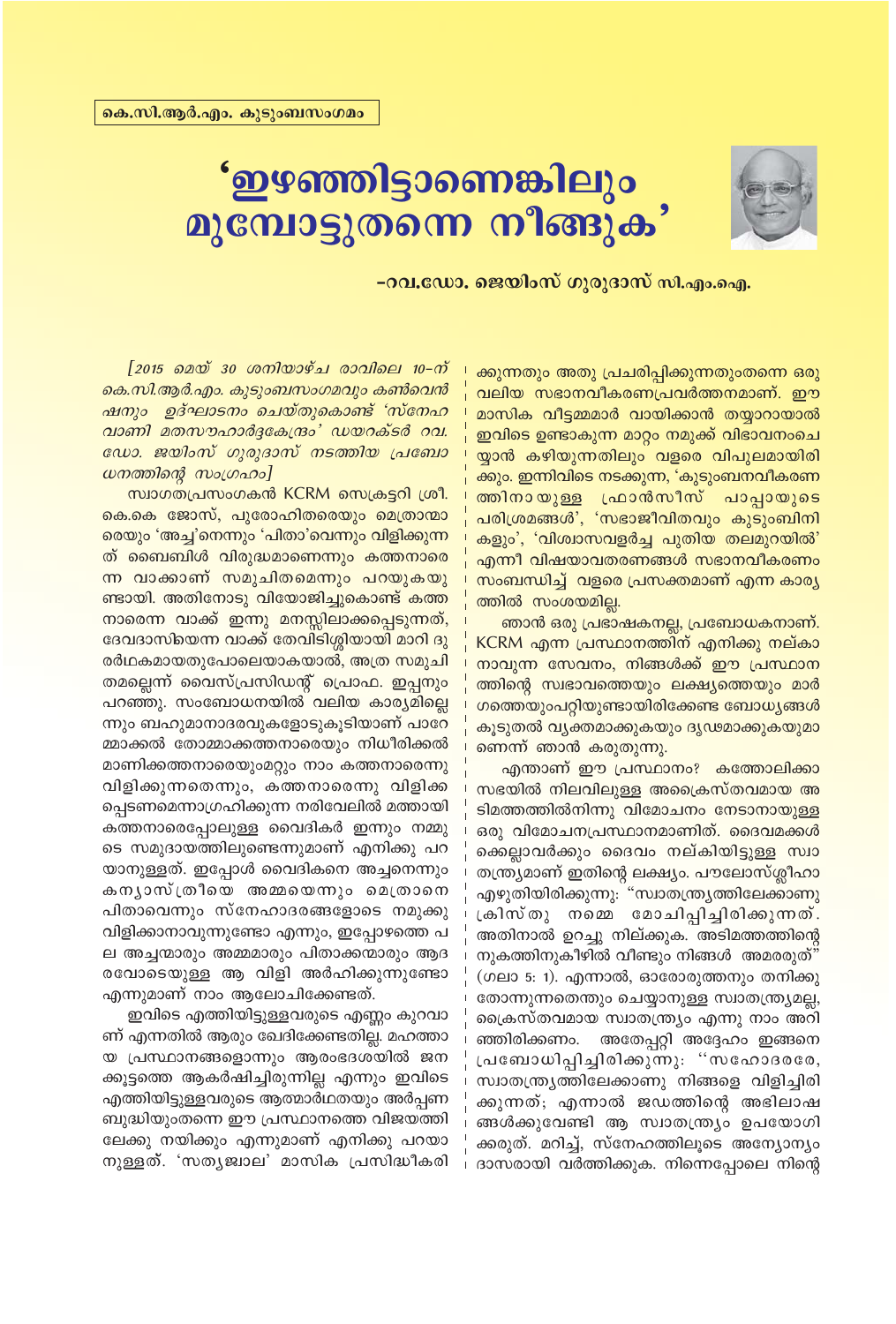

## സഭയെന്ന കുടുംബം നവീകരിച്ചാലേ ഐകസ്തവകൂടുംബങ്ങൾ നവീകരിക്കപ്പെടു



## ഫാ. ഡേവീസ് കാച്ചപ്പിള്ളി

[ കെ.സി.ആർ.എം. കുടുംബസംഗമത്തിന്റെ ഭാഗമായി നടന്ന കൺവെൻഷനിൽ, 'കുടുംബനവീകരണത്തിനായുള്ള മാർപാപ്പായുടെ പരിശ്രമങ്ങൾ' എന്ന വിഷയമവതരിപ്പിച്ചു നടത്തിയ പ്രഭാഷണത്തിന്റെ ചുരുക്കം]

> വന്നിട്ടുണ്ട്. എന്നാൽ, ഇവിടെയിരിക്കു ന്നവരിൽ ഭൂരിപക്ഷവും 'സത്യജ്വാല' യുടെ വായനക്കാരാണ് എന്നറിയാവു ന്നതിനാൽ ഞാൻ ആ സാഹസത്തിനു മുതിരുന്നില്ല. എന്നാൽ, കേരളത്തിലെ മെത്രാന്മാരും വൈദികരും ഇപ്പോഴും ഫരിസേയമനോഭാവം തുടരുന്നവരാണ് എന്ന വസ്തുത ആവർത്തിച്ചു പറയേ ണ്ടതുണ്ട്. തങ്ങളാരും പാപികളല്ലെന്നും അല്മായർ മാത്രമാണ് പാപികളെന്നു മാണ് അവരുടെ നിലപാട്. സ്വാഗത

അനുകരിക്കേണ്ടത്. കെ.സി.ആർ.എം. ഈ മാതൃകയാണു സ്വീകരിച്ചിരിക്കുന്നതെന്നു കാണുന്നതിൽ സന്തോഷമുണ്ട്. സഭയിലെ 99 ശതമാനം പേരും ഇഗ്നേഷ്യസ് ലയോളയുടെ വഴിയിലൂടെ കണ്ണുമടച്ചു നീങ്ങുന്നവരാണ്. അവരുടെ കണ്ണുതുറപ്പിക്കുക എന്നത് മഹ ത്തായ കാര്യമാണ്. ഈ ദിശയിലുള്ള നിങ്ങ ളുടെ പ്രവർത്തനങ്ങൾക്ക് ഇന്നു തടസ്ല ങ്ങളേറെയുണ്ട്. മുന്നോട്ടു നീങ്ങുക എളുപ്പമല്ല. മാർട്ടിൻ ലുഥർ കിംഗ് പറഞ്ഞു: "സ്വാതന്ത്ര്യ ത്തിലേക്ക് ഓടുക. ഓടാൻ കഴിയുന്നില്ലെങ്കിൽ നടക്കുക. നടക്കാനും കഴിയുന്നില്ലെങ്കിൽ ഇഴയുക; ഇഴഞ്ഞിട്ടാണെങ്കിലും മുമ്പോട്ടുതന്നെ നീങ്ങുക." നിങ്ങളോടും ഞാൻ അതുതന്നെ പറയുന്നു; ഇഴഞ്ഞിട്ടാണെങ്കിലും മുന്നോട്ടു തന്നെ പോകുക! നിങ്ങളുടെ എല്ലാ പ്രവർ ത്തനങ്ങൾക്കും വിജയാശംസകളർപ്പിച്ചുകൊ ണ്ട്, ഈ കുടുംബസംഗമവും കൺവെൻഷനും ഞാൻ ഉദ്ഘാടനം ചെയ്യുന്നു.

ഫോൺ; 9447567486 |

**സി** യം ഒരു മാതൃകകാണിച്ചുതന്നുകൊണ്ടാണ് കുടുംബനവീകരണത്തിനായുള്ള ഫ്രാൻസീസ് മാർ പ്പാപ്പായുടെ പ്രവർത്തനങ്ങൾ തുടങ്ങിയത്. 'ഞാൻ ഒരു പാപി'യാണെന്ന കുമ്പസാരമായിരുന്നു ആ തുടക്കം. അത് സഭയിലെ പുരോഹിതശ്രേണിയിൽപ്പെട്ട ഓരോരുത്തരും അനുകരിക്കണമെന്നും അങ്ങനെ സഭയെ നവീകരി ച്ചുകൊണ്ടേ ക്രൈസ്തവകുടുംബങ്ങളുടെ നവീകരണം സാധ്യമാവൂ എന്നുമാണ് അദ്ദേഹത്തിന്റെ കാഴ്ചപ്പാട്. ഇക്കാര്യം അദ്ദേഹത്തിന്റെ പ്രസ്താവനകൾ ചേർത്തു വായിക്കുമ്പോൾ നമുക്കു മനസ്സിലാകും. അവയിൽ കുറെയെണ്ണം ഇവിടെ ഉദ്ധരിക്കാനായി ഞാൻ കൊണ്ടു

അയൽക്കാരനെ സ്നഹിക്കുക എന്ന ഒറ്റവചന ത്തിൽ നിയമം മുഴുവൻ അടങ്ങുന്നു" (ഗലാ 5:13-14). റോമാക്കാർക്കുള്ള ലേഖനത്തിലെ 13: 8 -10 വാകൃങ്ങളിൽ, സ്നേഹം എല്ലാ നിയമങ്ങളു ടെയും പൂർത്തീകരണമാകുന്നതെങ്ങനെയെന്നു വിശദമാക്കുന്നുണ്ട്. മനുഷൃജീവിതത്തിൽ സ്വാതന്ത്രൃത്തിനും സ്നേഹത്തിനും പരമ പ്രാധാന്യമാണുള്ളത്. കുമാരനാശാൻ നിരവധി കവിതകളിൽ ഇതുതന്നെ എഴുതിയിട്ടുണ്ട്. എല്ലാ വരും ആനന്ദം ആഗ്രഹിക്കുന്നവരാണെന്ന ബോ ധൃത്തോടെ പരസ്പരം സ്നേഹിക്കുന്നതാണ് സ്വാതന്ത്ര്യത്തിലേക്കുള്ള ക്രൈസ്തവമായ മാർ ഗം. നമ്മുടെ സഭാധികാരികൾ ഇതൊന്നും ശ്ര ദ്ധിക്കാതിരിക്കുന്നതിനെ ലജ്ജാകരമെന്നേ വിശേ ഷിപ്പിക്കാനാവൂ.

സഭ പറഞ്ഞാൽ പകൽ രാത്രിയാണെന്നു താൻ സമ്മതിക്കുമെന്നു പറഞ്ഞ ഇഗ്നേഷ്യസ് ലയോളയെയല്ല, ആരു പറഞ്ഞാലും അന്ധമായി യാതൊന്നും വിശ്വസിക്കരുതെന്നു പറഞ്ഞ ശ്രീബുദ്ധനെയാണ് യഥാർഥ ക്രിസ്തൃാനി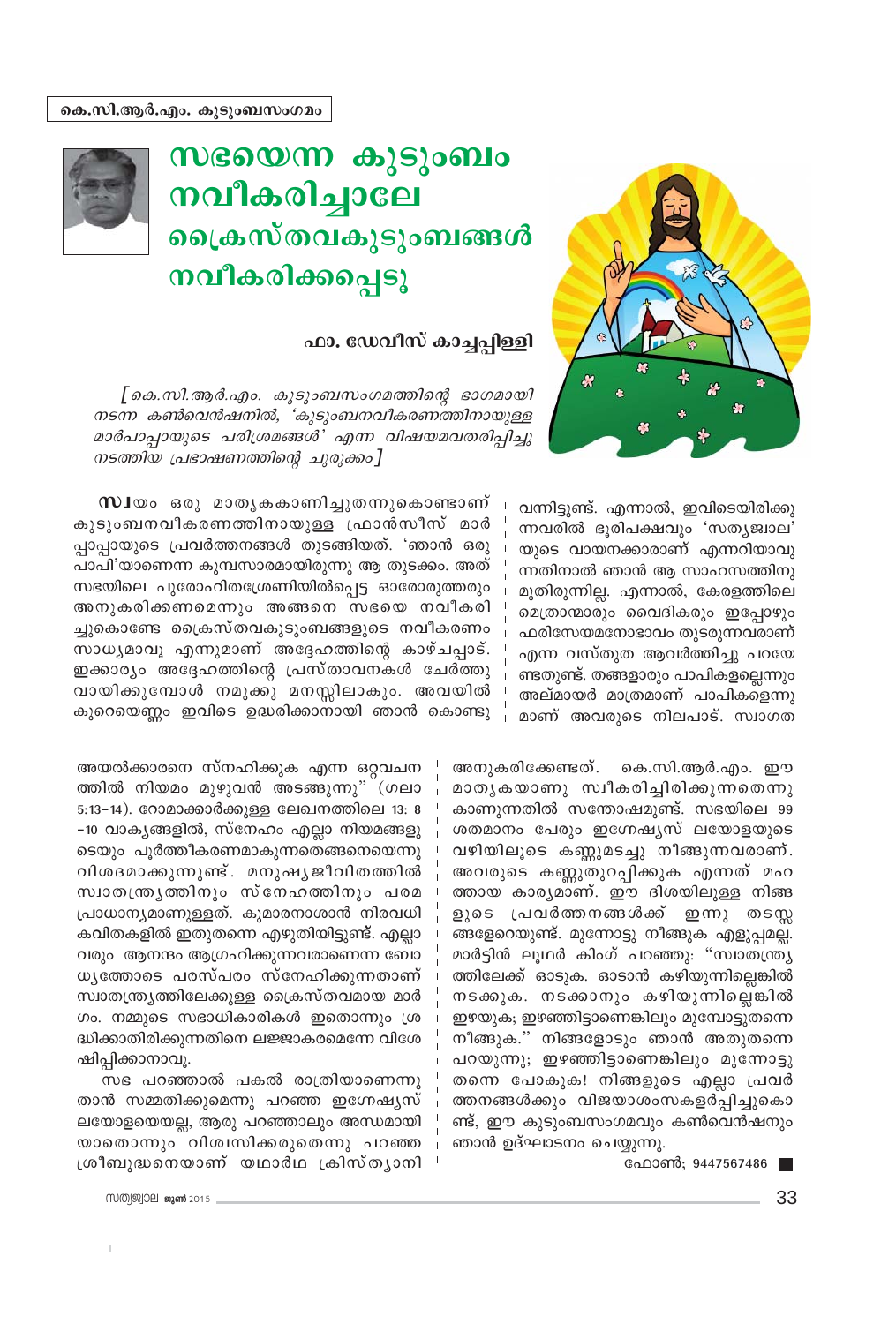വിശ്വാസികൾ കൊടുക്കുന്ന കേസുകളിൽ നിരന്തരം പരാജയം ഏറ്റുവാങ്ങിക്കൊണ്ടിരി ക്കുകയാണ്. ധനത്തോടും ആഡംബരത്തോടും പ്രശസ്തിയോടും അധികാരത്തോടും ആർത്തിക ാണിക്കുന്നവർക്ക് എങ്ങനെ ക്രിസ്തുവിന്റെയും ഫ്രാൻസീസ് മാർപ്പാപ്പായുടെയും മാതൃക അനുകരിക്കാനാവും? മെത്രാന്മാരും വൈദികരും നല്ല മാതൃകകളാകാതിരിക്കുന്നിടത്ത് കുടുംബ ങ്ങളിൽ എങ്ങനെ നവീകരണമുണ്ടാക്കാനാവും?

രണ്ടാം വത്തിക്കാൻ കൗൺസിലിന്റെ ചൈത നൃമുൾക്കൊണ്ട് നമ്മുടെ മാർപ്പാപ്പാ ചെയ്തു കാണിച്ചുതരുന്ന മാതൃകകൾ ശ്രദ്ധേയമാണ്. ഒരു വിധവയ്ക്ക അവിഹിതഗർഭത്തിൽ ജനിച്ച കുഞ്ഞിന് അവരുടെ ആഗ്രഹമനുസരിച്ച് മാമോ ദീസാ കൊടുക്കാൻ മാർപ്പാപ്പാ നേരിട്ട് കാണിച്ച സന്നദ്ധത ഏറ്റവും വലിയൊരു മാതൃകയാണ്. താൻ ഒരു പാപിയാണെന്ന് ഏറ്റുപറഞ്ഞ മാർപ്പാപ്പാ ഇവിടെ ചെയ്തത് പാപികൾക്ക് പാപം ചെയ്യുന്നവരെ കല്ലെറിയാൻ അർഹതയില്ല എന്ന ക്രിസ്തുവിന്റെ നിലപാട് ശരിവയ്ക്കുക കുടിയാണ്. നമ്മുടെ സഭാധികാരികളിൽ ഈ മനഃസ്ഥിതിയുള്ള ആരെങ്കിലുമുണ്ടോ?

മാർപ്പാപ്പാ മാത്രമല്ല, സഭാനിയമങ്ങൾ വ്യക്ത മാക്കിയിട്ടുള്ളതും വിശ്വാസികളുടെ കൂട്ടായ്മ യാണ് സഭയെന്നും, അതിന്റെ തീരുമാനമേ വൈദികരും മെത്രാന്മാരും നടപ്പിലാക്കാൻ പാടു ള്ളു എന്നുമാണ്. ഇതിനെ ലംഘിക്കുന്നത് മഹാ പാപമാണ്. ആ മഹാപാപം ചെയ്തുകൊണ്ടിരിക്കു ന്ന സഭാധികാരികളെ തിരുത്താൻ നാം ചെയ്തു കൊണ്ടിരിക്കുന്ന ഏതു ശ്രമവും ശ്ലാഘനീയമാണ്.

.കെ.സി.ആർ.എം. ചെയ്തുകൊണ്ടിരിക്കുന്ന പ്രവർത്തനങ്ങൾ, ആതൃന്തികമായി സഭയെന്ന മഹാകുടുംബത്തെ നവീകരിക്കാനുള്ള ഫ്രാൻ സീസ് മാർപ്പാപ്പായുടെ പ്രവർത്തനങ്ങളോടു ചേർന്നു പോകുന്നവയാണ്. ഇവിടെയിരിക്കുന്നവർ ഓരോരുത്തരും കേരളത്തിലെ 99 ശതമാനം വൈദികരെയും മെത്രാന്മാരെയുംകാൾ സഭാന വീകരണത്തിൽ അർപ്പണബോധം ഉള്ളവരാണ്, എന്റെ വാക്കുകൾ മറ്റാരെയുംകാൾ ഉൾക്കൊ ള്ളുന്നവരാണ്. അതാണ് വലിയ ആൾക്കൂ ട്ടമൊന്നും ഉണ്ടാവില്ലെന്ന് അറിയാമായിരുന്നിട്ടും കോഴിക്കോട്ടുനിന്നും കഷ്ടപ്പെട്ട് ഇവിടെ വരാൻ എന്നെ പ്രേരിപ്പിച്ചത്.നിങ്ങൾ സഭയിൽ ചെയ്തു കൊണ്ടിരിക്കുന്നത് തീർച്ചയായും വലിയ കാര്യങ്ങ ളാണ്. അതിനെല്ലാം എന്റെ പിന്തുണ എന്നുമുണ്ടാ യിരിക്കും. യേശുവചനങ്ങളും ഫ്രാൻസീസ് മാർപാപ്പായുടെ വാക്കുകളും നമ്മുടെ വഴികളിൽ ഫോൺ: 9497179433 ∎ വെളിച്ചം വീശട്ടെ!

പ്രസംഗകനും ഉദ്ഘാടകനും ചൂണ്ടിക്കാണിച്ചതു പോലെ അച്ചനെന്നോ പിതാവെന്നോ വിളിക്ക പ്പെടാൻ യാതൊരു യോഗ്യതയുമില്ലാത്ത ഒരു പുരോഹിതവൃന്ദമാണ് ഇന്നു കേരളത്തിലുള്ളത്.

സി.എം.ഐ.സഭയുടെ സ്വന്തം സ്ഥലത്ത്, സ്വന്തം പള്ളിയിൽ, ഇടവകയായി പ്രവർ ത്തിച്ചിരുന്ന, ഞാൻ വികാരിയായിരുന്ന തലോർ ഇടവകയെ വിശ്വാസികളുടെയോ പൊതുയോഗ ത്തിന്റെയോ അംഗീകാരം നേടാതെ രൂപതവക യാക്കിക്കൊണ്ട് 5000–ലധികം വരുന്ന വിശ്വാ സികളെ ഭിന്നിപ്പിച്ച തൃശൂർ രൂപതാമെത്രാൻ മാർപ്പാപ്പായുടെ വാക്കുകളെ ഒട്ടുംതന്നെ പരിഗണിക്കുന്നില്ല. കാലിത്തൊഴുത്തിൽ പിറന്ന യേശുവിന്റെ ജന്മദിനം ലോകറിക്കാർഡുണ്ടാ ക്കാനായി 'ബോൺ നത്താലെ' എന്ന പേരിൽ ആർഭാടപൂർവം ആഘോഷിച്ചയാളാണ് അദ്ദേ ഹം. ഇടവകാംഗത്തിന്റെ കുട്ടിക്ക് ആദ്യ കുർ ബാന കൊടുക്കണമെങ്കിൽ വൻതുക സംഭാവന നല്കണമെന്നാവശ്യപ്പെട്ട വികാരിക്ക് പിന്തുണ നല്കിയയാൾ. ഞാറയ്ക്കൽ സ്കൂൾ സ്ഥതമാ <mark>ക്കാൻ ശ്രമിച്ച മെത്രാനും മാർപ്പാപ്പായെ അനു</mark> സരിക്കാൻ തയ്യാറല്ല. ഇവരെല്ലാം കോടതിയിൽ

#### (19-ാം പേജിൽനിന്നു തുടർച്ച...)

കഴിഞ്ഞില്ല. അദ്ദേഹം അന്വേഷിച്ചപ്പോൾ, ഇയാ ൾക്ക് രക്തംകൊടുത്തത് വടവാതുർ സെമിനാ രിയിലെ കുറെ വൈദികവിദ്യാർത്ഥികളായിരുന്നു എന്നറിഞ്ഞു. ക്ഷുഭിതനായ വികാരി പിറ്റേ ഞായ റാഴ്ച ഇദ്ദേഹം പള്ളിയിൽ വന്നപ്പോൾ കുർ ബാന കൊടുത്തില്ലെന്നു മാത്രമല്ല, ക്നാനായ രക്തശുദ്ധി നഷ്ടപ്പെട്ട ഇയാൾ മറ്റേതെങ്കിലും പള്ളിയിൽ പോകണമെന്ന് താക്കീതുചെയ്യുക യുംചെയ്തു. രോഗിയുടെ ബന്ധുവും ഡോക്ട റുടെ സുഹൃത്തുമായ ഒരു ക്നാനായ ഡോക്ട റിൽനിന്നാണ് അദ്ദേഹം അറിഞ്ഞത്.

ചിന്തയിൽ നിന്നുണർന്ന ഡോക്ടർ ബ്ലഡ് ബാങ്കിൽനിന്ന് മുൻപറഞ്ഞ അധ്യാപകനു രക്തം കൊടുത്തതാരാണെന്ന് അന്വേഷിച്ചു. അപ്പോ ഴാണ് കാരൃങ്ങളുടെ കിടപ്പ് അദ്ദേഹത്തിനു മനസ്സിലായത്. കോട്ടയം രൂപതയിലെ എസ്.എച്ച്. മൗണ്ടിലുള്ള സെമിനാരിയിലെ വൈദിക വിദ്യാർത്ഥികളായിരുന്നുവത്രെ, അദ്ദേഹത്തിനു രക്തം നൽകിയത്.

ഡോക്ടർ രക്തമാറ്റംനടത്തിയ അധ്യാപക ന്റെ വീട്ടുകാരെ തന്റെ നിസ്സഹായത അറിയിച്ചു. അതിനുശേഷം അവരോട് ഇങ്ങനെ ഉപദേശിച്ചു: "രക്തം സ്വീകരിക്കുന്നവരുടെ വീട്ടുകാർ അത് ആരുടേതാണെന്ന് അറിഞ്ഞിരിക്കണം; പ്രത്യേ കിച്ച് കോട്ടയം ഭാഗത്തുള്ള ആശുപത്രികളെ ആശ്രയിക്കുമ്പോൾ". ഫോൺ: 9288046925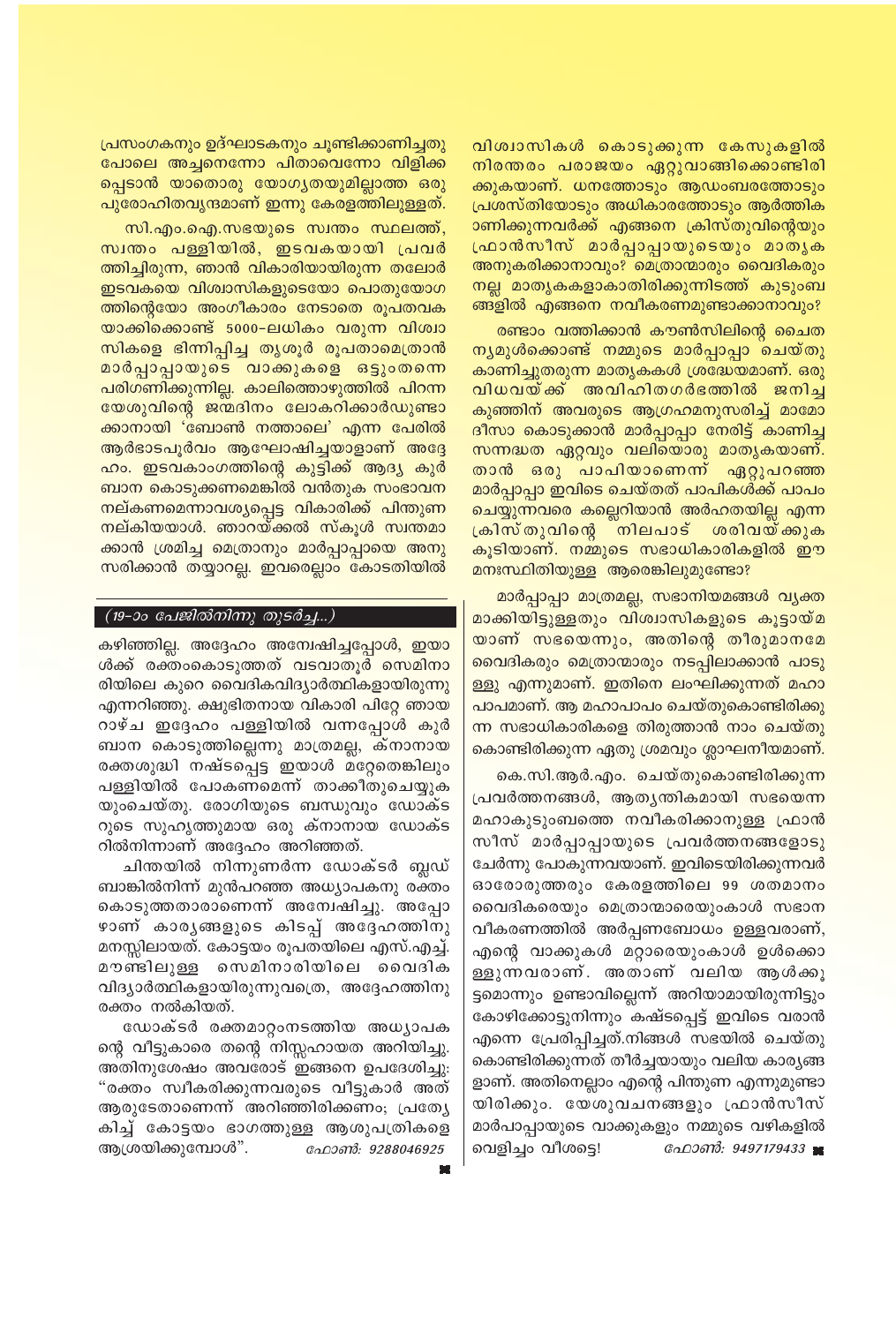

മിസ്സിസ് മേരി ๊ะหวดาชิ

റവ.ഡോ.ജെയിംസ് ഗുരുദാസ്,

ഫാ.ഡേവിസ് കാച്ചപ്പിള്ളി,

Association-ഐയും നേതൃത്വത്തിൽ ഉടൻ ആരംഭിക്കുമെന്നും,'KCRM- ക്നാനായ ഫ്രീഡം മൂവ്മെന്റി'ന്റെ ശാക്തീകരണപ്രവർത്തനത്തിനു തുടക്കം കുറിച്ചുകഴിഞ്ഞുവെന്നും അദ്ദേഹം അറിയിച്ചു.

മനുഷ്യനെ ആത്മദർശനത്തിലേക്കും ദൈവ ദർശനത്തിലേക്കും നയിക്കുന്ന ഒരു മനോസാ ധനയോടെ രാവിലെ 10–നായിരുന്നു കുടുംബ സംഗമത്തിന്റെ തുടക്കം. KCRM പ്രസിഡന്റ് ശ്രീ കെ.ജോർജ് ജോസഫിന്റെയും, പിന്നീടുണ്ടായ അദ്ദേഹത്തിന്റെ അഭാവത്തിൽ വൈസ് പ്രസി ഡന്റ് പ്രൊഫ. ഇപ്പന്റെയും അദ്ധ്യക്ഷതയിൽ നടന്ന പരിപാടിക്ക് ജന.സെക്രട്ടറി ശ്രീ കെ.കെ. ജോസ് സ്വാഗതവും, മുൻ പ്രസിഡന്റ് ശ്രീ മാത്യു എം. തറക്കുന്നേൽ കൃതജ്ഞതയും പറഞ്ഞു. 4 pm-ന് പരിപാടി കാപ്പിയോടെ സമാപിച്ചു.

'പെണ്ണുങ്ങളുടെ കൊറ' എന്ന 'വലിയ കൊറ'കൂടി ഇല്ലായിരുന്നെങ്കിൽ ഗംഭീരം എന്നു വിശേഷിപ്പിക്കാമായിരുന്ന ഒന്നായിരുന്നു, ഈ പരിപാടി.



#### (36-ാം പേജിൽനിന്നു തുടർച്ച)

ആമുഖത്തിൽ പരിചയപ്പെടുത്തിയ സുഭദ്ര യെപ്പോലെ ധീരയാണ് കുടുംബിനികൾക്കു ക്ലാസെടുക്കാൻ വന്ന ശ്രീമതി മേരി ജോൺ ടീച്ചർ. അവർ തന്റെ മൃതദേഹം മെഡിക്കൽ കോളേജിനു ദാനം ചെയ്ത് എഴുതിവച്ചി രിക്കുകയാണ്. മകൾക്കു സീതയെന്നു പേരിട്ടതി ന്റെപേരിൽ താൻ പഠിപ്പിച്ചിരുന്ന വിദ്യാലയത്തിൽ ആ കുട്ടിക്കു പ്രവേശനം നിഷേധിച്ച അനുഭവം അവർ അനുസ്മരിച്ചു. അവസാനം ഒരു ക്രിസ്തൃൻ പേര് ഇടയ്ക്കു കയറ്റി അഡ്മിഷൻ കൊടുത്തു. ആ സീത ഇന്ന് അമേരിക്കയിലെ അസി സ്റ്റന്റ് അറ്റോർണി ജനറലാണ്. മേപ്പടി വിദ്യാലയത്തിലെ കന്യാസ്ത്രീകൾ ഇന്ന് മേരി ജോൺ ടീച്ചറിന്റെ പുറകേ നടക്കുകയാണ്, സീതയ്ക്കു പൂർവ്വവിദ്യാലയത്തിൽ സ്വീകരണം കൊടുക്കാൻ! തങ്ങളുടെ സ്കൂളുകളിൽ ഡൊ ണേഷൻ തന്നു പഠിച്ചാൽ അത്യുന്നത പദവി യിലെത്തുമെന്ന് അജ്ഞസമൂഹത്തെ തെറ്റിദ്ധരി പ്പിക്കാമല്ലോ? തന്നെ ഒരുപാടു കരിസ്മാറ്റിക് പേക്കുത്തുകൾകൊണ്ടു പേടിപ്പിച്ച മാതൃവിദ്യാ ലയത്തെക്കുറിച്ച് ഓർക്കുമ്പോഴേ സീത, രാവ ണനെ കണ്ട സാക്ഷാൽ സീതയെപ്പോലെ, ഞെട്ടി വിറയ്ക്കുന്നു. സീത എങ്ങനെ അവിടെ പോകും?

അച്ചന്മാരെയും മെത്രാന്മാരെയും അന്ധമായി പിന്തുടരുന്ന രീതി സ്ത്രീകൾക്കു കൂടുതലുണ്ടെ ന്നും, അതു കുടുംബത്തിനു വലിയ ദോഷമുണ്ടാ ക്കുമെന്നും അവർ സ്ത്രീകളോടായി പറഞ്ഞു. അതുപോലെതന്നെ, കുടുംബത്തിൽ ഭാര്യയോ ടും കുട്ടികളോടും എങ്ങനെ പെരുമാറണമെന്ന് അവർ വിശദീകരിച്ചത് പുരുഷന്മാർക്കും പാഠമായി.

'ഒരു കത്തോലിക്കാ ദൈവമില്ല' എന്ന ഫ്രാൻ സീസ് മാർപാപ്പായുടെ കാഴ്ചപ്പാടിനോടു നീതിപുലർത്താൻ ഇപ്പൻ ഒരു ശിവസ്തുതി ആലപിച്ചു. റെജി ഞള്ളാനിയുടെ മകൾ അതുല്യാ

റോസ് ഒരു ഇംഗ്ലീഷ് കവിത അതി മനോഹരമായി ആലപിച്ചു. ശ്രീ റെജി ഞള്ളാനി, സമയ പരിമിതിമൂലം, 'വിശ്വാ സവളർച്ച പുതിയ തലമുറയിൽ' എന്ന വിഷയം വളരെ ഹ്രസ്വമായാണ് അവതരി പ്പിച്ചത്. തുടർന്ന്, സംഘടനാപ്രവർത്ത നങ്ങളെക്കുറിച്ചുയർന്ന ചോദൃങ്ങൾക്ക് മറുപടിയായി ഫാ.ജോർജ് കണിയാര ശ്ശേരിയുടെ 40 ലക്ഷത്തോളം രൂപാ കബളിപ്പിച്ചെടുത്ത വൈദികനെ തിരെയുള്ള നടപടികൾ KCRM-ന്റെയും **KCRM-Priests and ExPriests - Nuns**